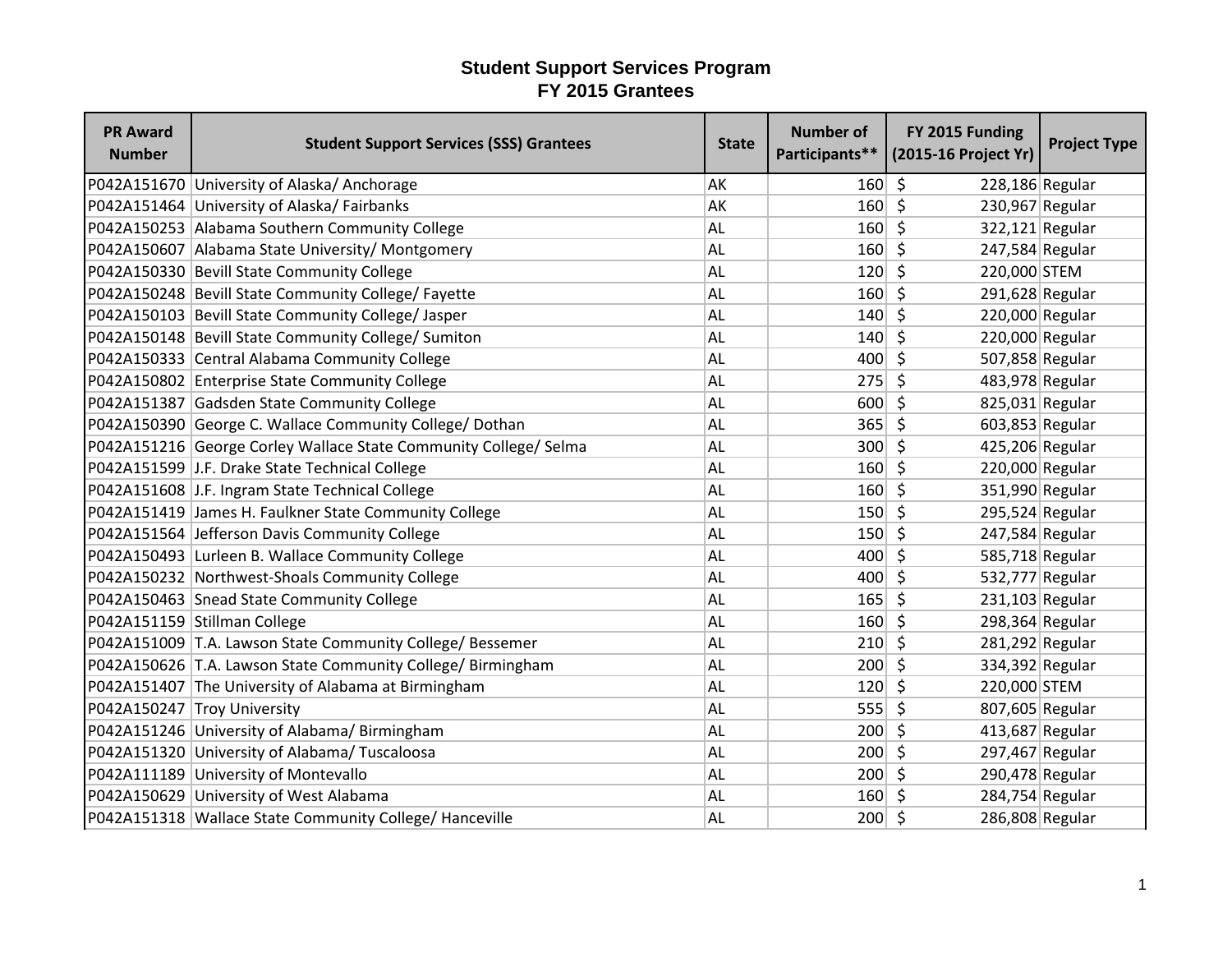| <b>PR Award</b><br><b>Number</b> | <b>Student Support Services (SSS) Grantees</b>                   | <b>State</b> | <b>Number of</b><br>Participants** | FY 2015 Funding<br>(2015-16 Project Yr) | <b>Project Type</b>  |
|----------------------------------|------------------------------------------------------------------|--------------|------------------------------------|-----------------------------------------|----------------------|
|                                  | P042A151137 Arkansas Northeastern College                        | <b>AR</b>    | 175                                | \$<br>281,511 Regular                   |                      |
|                                  | P042A151095 Arkansas State University                            | <b>AR</b>    | 175                                | $\zeta$<br>265,750 Regular              |                      |
|                                  | P042A150903 Arkansas State University/ Beebe                     | <b>AR</b>    | 164                                | $\zeta$<br>247,584 Regular              |                      |
|                                  | P042A150924 Arkansas State University/ Heber Springs             | <b>AR</b>    | 140                                | -Ś<br>220,000 Regular                   |                      |
|                                  | P042A150198 Arkansas Tech University                             | <b>AR</b>    | 140                                | Ŝ.<br>220,000 Regular                   |                      |
|                                  | P042A150399 East Arkansas Community College                      | <b>AR</b>    | 200                                | $\mathsf{\hat{S}}$<br>303,529 Regular   |                      |
|                                  | P042A150310 Henderson State University                           | <b>AR</b>    | 100                                | Ŝ.                                      | 247,582 DisabledOnly |
|                                  | P042A150322 Henderson State University                           | <b>AR</b>    | 308                                | 350,742 Regular<br>\$                   |                      |
|                                  | P042A150041 John Brown University                                | <b>AR</b>    | $160 $ \$                          | $231,103$ Regular                       |                      |
|                                  | P042A150644 Mid-South Community College                          | <b>AR</b>    | 175                                | $\zeta$<br>281,490 Regular              |                      |
|                                  | P042A150203 National Park Community College                      | <b>AR</b>    | 225                                | \$<br>352,838 Regular                   |                      |
|                                  | P042A120198 North Arkansas College                               | <b>AR</b>    | 200                                | \$<br>317,068 Regular                   |                      |
|                                  | P042A150529 Ouachita Technical College                           | <b>AR</b>    | $200 \mid 5$                       | 257,086 Regular                         |                      |
|                                  | P042A150287 Ozarka College                                       | AR           | 215                                | $\zeta$<br>$278,421$ Regular            |                      |
|                                  | P042A150035 Pulaski Technical College                            | <b>AR</b>    | 180                                | 231,103 Regular<br>$\zeta$              |                      |
|                                  | P042A151029 Rich Mountain Community College/Main/Waldron         | AR           | 220                                | $\zeta$<br>318,212 Regular              |                      |
|                                  | P042A150525 Southeast Arkansas College                           | <b>AR</b>    | 160                                | $\zeta$<br>231,103 Regular              |                      |
|                                  | P042A151016 Southern Arkansas University                         | <b>AR</b>    | 250                                | Ŝ.<br>333,028 Regular                   |                      |
|                                  | P042A150012 University of Arkansas Community College/ Batesville | <b>AR</b>    | 140                                | 220,000 Regular<br>S.                   |                      |
|                                  | P042A150694 University of Arkansas Community College/ Hope       | <b>AR</b>    | $200 \mid 5$                       | $281,511$ Regular                       |                      |
|                                  | P042A151607 University of Arkansas/ Fayetteville                 | <b>AR</b>    | 325                                | $\zeta$<br>347,789 Regular              |                      |
|                                  | P042A150040 University of Arkansas/ Fort Smith                   | <b>AR</b>    | $170 \mid 5$                       | 220,000 Regular                         |                      |
|                                  | P042A151289 University of Arkansas/ Little Rock                  | <b>AR</b>    | 260                                | $\zeta$<br>359,161 Regular              |                      |
|                                  | P042A150286 University of Arkansas/ Phillips Community College   | <b>AR</b>    | 257                                | $\zeta$<br>314,691 Regular              |                      |
|                                  | P042A151443 University of Arkansas/ Pine Bluff                   | AR           | 308                                | $\zeta$<br>$413, 145$ Regular           |                      |
|                                  | P042A150936 University of the Ozarks                             | <b>AR</b>    | 180                                | 268,874 Regular<br>Ŝ.                   |                      |
|                                  | P042A151693 Arizona State University/ Phoenix                    | <b>AZ</b>    | 150                                | \$<br>220,000 STEM                      |                      |
|                                  | P042A151572 Arizona State University/ Polytechnic                | <b>AZ</b>    | $150 \mid 5$                       | 220,000 Regular                         |                      |
|                                  | P042A151621 Arizona State University/ Tempe                      | <b>AZ</b>    | 270                                | -\$                                     | 245,312 DisabledOnly |
|                                  | P042A151597 Arizona State University/ West                       | <b>AZ</b>    | 240                                | $\zeta$<br>220,000 STEM                 |                      |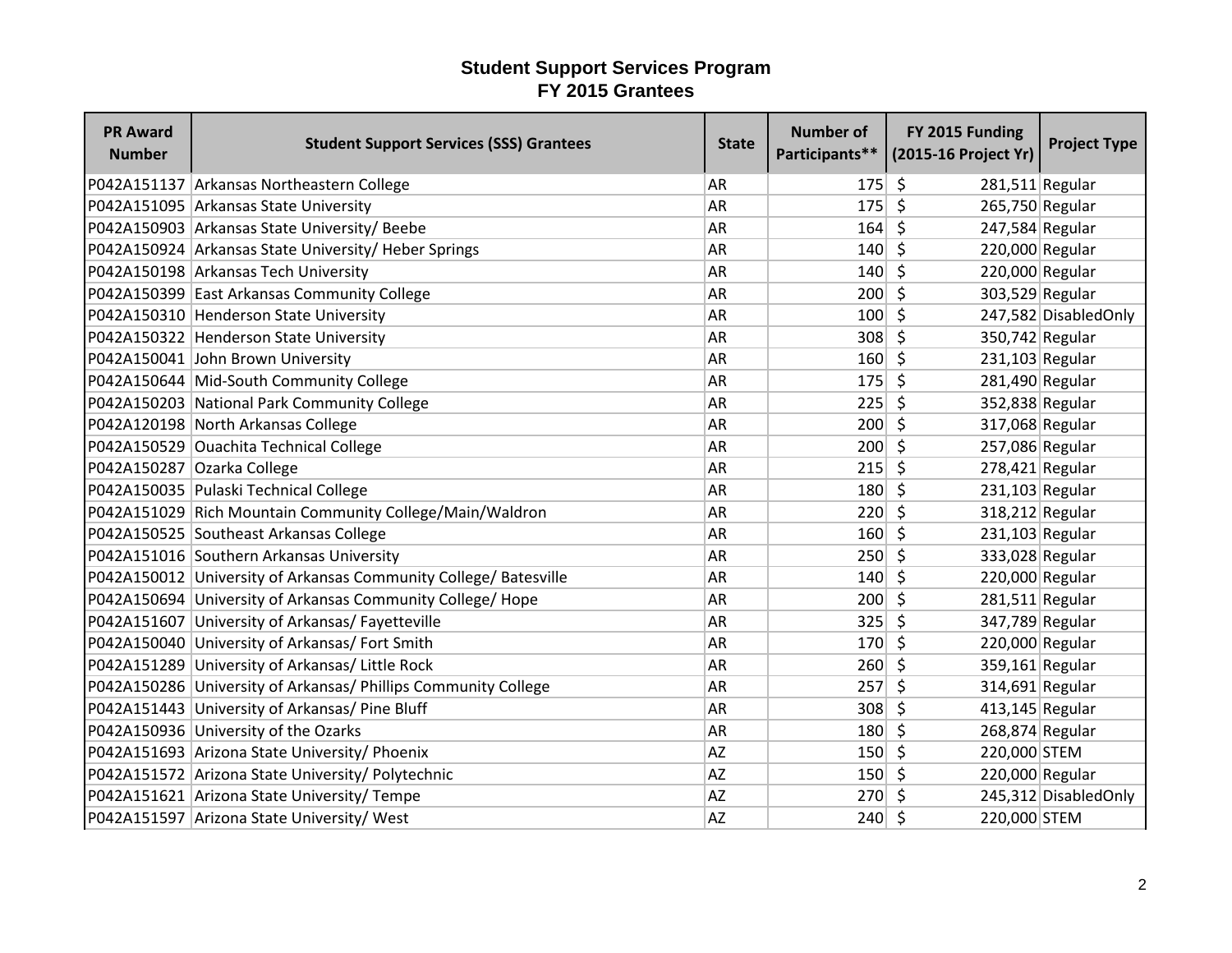| <b>PR Award</b><br><b>Number</b> | <b>Student Support Services (SSS) Grantees</b>                          | <b>State</b> | <b>Number of</b> | FY 2015 Funding<br>Participants** (2015-16 Project Yr) | <b>Project Type</b>  |
|----------------------------------|-------------------------------------------------------------------------|--------------|------------------|--------------------------------------------------------|----------------------|
|                                  | P042A150275 Arizona Western College                                     | <b>AZ</b>    | 240              | $\zeta$<br>331,131 Regular                             |                      |
|                                  | P042A151558   AZ Board of Regents on behalf of Arizona State University | <b>AZ</b>    | $150 \mid 5$     | 218,592 Regular                                        |                      |
|                                  | P042A150458 Central Arizona College                                     | <b>AZ</b>    | 160              | $\zeta$<br>231,103 Regular                             |                      |
|                                  | P042A150624 Cochise College/ Douglas                                    | <b>AZ</b>    | 160              | -\$<br>235,185 Regular                                 |                      |
|                                  | P042A151417 Coconino Community College                                  | <b>AZ</b>    | 140              | \$<br>220,000 Regular                                  |                      |
|                                  | P042A150938 Gateway Community College                                   | <b>AZ</b>    | 160              | $\zeta$<br>230,139 Regular                             |                      |
|                                  | P042A150793 Mesa Community College                                      | <b>AZ</b>    | 140              | \$<br>220,000 Regular                                  |                      |
|                                  | P042A150583 Northern Arizona University/ Flagstaff                      | <b>AZ</b>    | 240              | 296,273 Regular<br>S,                                  |                      |
|                                  | P042A150315 Pima Community College/ East                                | <b>AZ</b>    | 100              | $\zeta$                                                | 220,000 DisabledOnly |
|                                  | P042A151041 Pima County Community College - Desert Vista Campus         | AZ           | 120              | \$<br>220,000 STEM                                     |                      |
|                                  | P042A150997 Pima County Community College/ Desert Vista                 | <b>AZ</b>    | 140              | \$<br>220,000 Regular                                  |                      |
|                                  | P042A150660 South Mountain Community College                            | <b>AZ</b>    | 160              | \$<br>$231,103$ Regular                                |                      |
|                                  | P042A150801 University of Arizona                                       | <b>AZ</b>    | 120              | $\zeta$<br>220,000 STEM                                |                      |
|                                  | P042A150584 Yavapai Community College                                   | <b>AZ</b>    | 300              | $\zeta$<br>406,185 Regular                             |                      |
|                                  | P042A150712 Allan Hancock Community College                             | CA           | 156              | - \$<br>220,000 Regular                                |                      |
|                                  | P042A150960 American River College                                      | CA           | 140              | $\zeta$<br>220,000 Regular                             |                      |
|                                  | P042A150982 American River College                                      | CA           | 120              | \$                                                     | 220,000 Veterans     |
|                                  | P042A150995 American River College                                      | <b>CA</b>    | 120              | \$<br>220,000 STEM                                     |                      |
|                                  | P042A150486 Antelope Valley College                                     | <b>CA</b>    | 160              | 247,584 Regular<br>\$                                  |                      |
|                                  | P042A151458 Azusa Pacific University                                    | <b>CA</b>    | 140              | $\zeta$<br>220,000 Regular                             |                      |
|                                  | P042A151401 California Lutheran University                              | CA           | 200              | $\zeta$<br>248,925 Regular                             |                      |
|                                  | P042A150979 California Polytechnic State University                     | CA           | $250 \mid 5$     | 289,325 Regular                                        |                      |
|                                  | P042A150961 California Polytechnic University                           | CA           | 250              | $\zeta$<br>372,450 Regular                             |                      |
|                                  | P042A150710 California State Polytechnic University/ Pomona             | CA           | 150              | $\zeta$                                                | 281,510 DisabledOnly |
|                                  | P042A150950 California State University Long Beach Research Foundation  | CA           | 100              | \$                                                     | 220,000 DisabledOnly |
|                                  | P042A151104 California State University Long Beach Research Foundation  | CA           | 120              | 220,000 STEM<br>Ŝ.                                     |                      |
|                                  | P042A151472 California State University, Dominguez Hills                | <b>CA</b>    | 120              | \$                                                     | 215,991 Veterans     |
|                                  | P042A151297 California State University/ Carson                         | <b>CA</b>    | 160              | $\zeta$<br>246,062 Regular                             |                      |
|                                  | P042A150817 California State University/ Channel Islands                | CA           | 160              | 220,000 Regular<br>-\$                                 |                      |
|                                  | P042A150256 California State University/ Chico                          | CA           | $160 \mid 5$     | 247,583 Regular                                        |                      |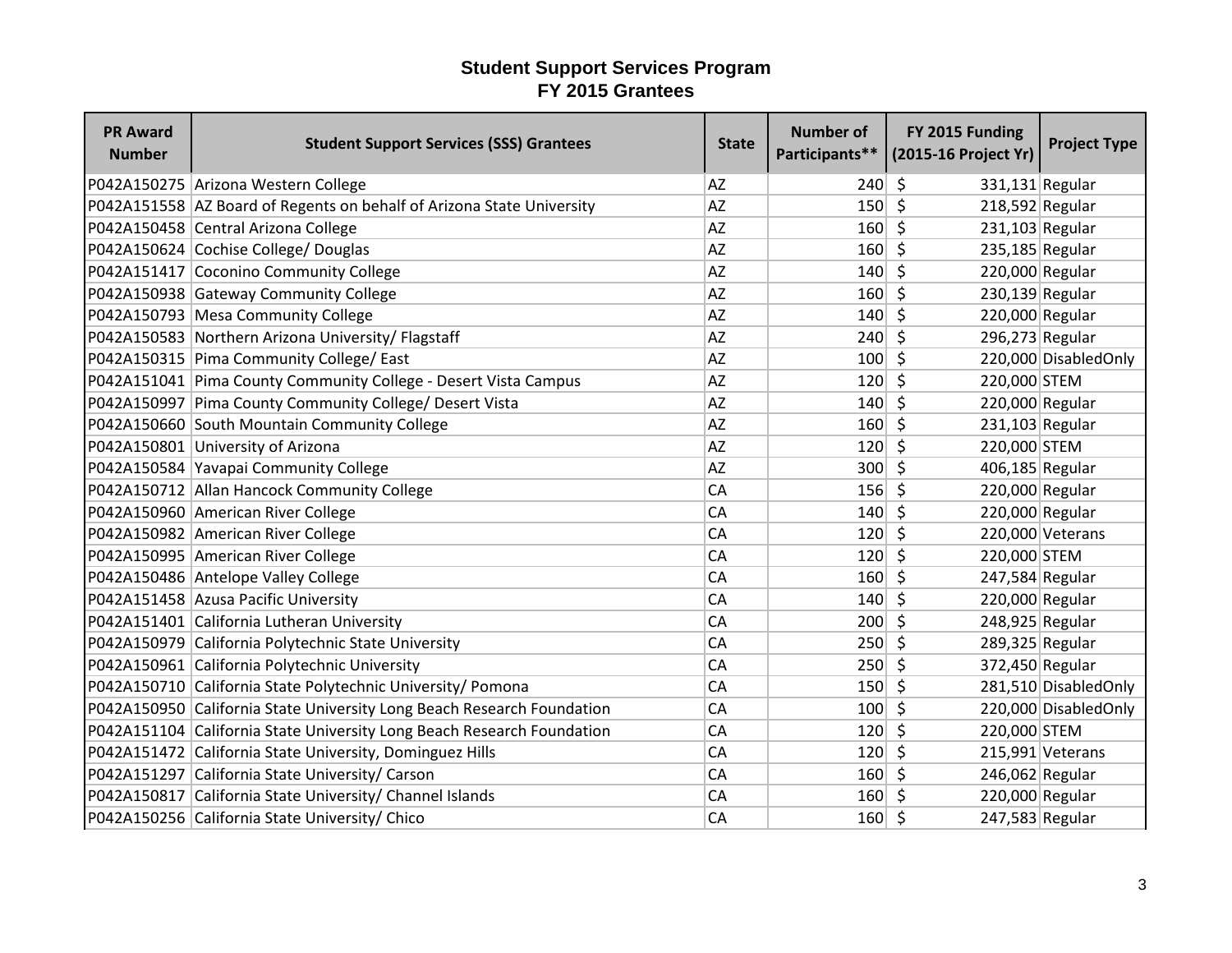| <b>PR Award</b><br><b>Number</b> | <b>Student Support Services (SSS) Grantees</b>             | <b>State</b> | <b>Number of</b><br>Participants** | FY 2015 Funding<br>(2015-16 Project Yr) | <b>Project Type</b>   |
|----------------------------------|------------------------------------------------------------|--------------|------------------------------------|-----------------------------------------|-----------------------|
|                                  | P042A150970 California State University/ East Bay          | <b>CA</b>    | 125                                | -\$                                     | 231,103 DisabledOnly  |
|                                  | P042A151635 California State University/ East Bay          | CA           | 425                                | $\zeta$<br>455,842 Regular              |                       |
|                                  | P042A150383 California State University/ Fresno            | <b>CA</b>    | 200                                | $\zeta$<br>292,340 Regular              |                       |
|                                  | P042A150475 California State University/ Fresno Foundation | <b>CA</b>    | 120                                | \$                                      | 220,000 Veterans      |
|                                  | P042A150317 California State University/ Fresno Foundation | <b>CA</b>    | 100                                | S.                                      | 220,000 Disabled Only |
|                                  | P042A150974 California State University/ Fullerton         | CA           | 160                                | $\zeta$<br>292,340 Regular              |                       |
|                                  | P042A111316 California State University/ Long Beach        | CA           | 450                                | S.<br>510,110 Regular                   |                       |
|                                  | P042A151392 California State University/ Monterey Bay      | CA           | 160                                | S.<br>247,584 Regular                   |                       |
|                                  | P042A151637 California State University/ Northridge        | CA           | 140                                | 220,000 Regular<br>Ŝ.                   |                       |
|                                  | P042A150840 California State University/ Sacramento        | <b>CA</b>    | 150                                | $\zeta$                                 | 267,386 DisabledOnly  |
|                                  | P042A150778 California State University/ San Bernardino    | <b>CA</b>    | 325                                | \$<br>373,614 Regular                   |                       |
|                                  | P042A150523 California State University/ San Marcos        | CA           | 200                                | -\$<br>292,340 Regular                  |                       |
|                                  | P042A150373 California State University/ Stanislaus        | CA           | 250                                | $\zeta$<br>368,056 Regular              |                       |
|                                  | P042A151212 Chabot-Las Positas Community College District  | CA           | 140                                | -\$<br>220,000 ESL                      |                       |
|                                  | P042A151205 Chabot-Las Positas Community College District  | CA           | $160 \mid 5$                       | $231,103$ Regular                       |                       |
|                                  | P042A151595 Chabot-Las Positas Community College District  | CA           | 120                                | S.<br>220,000 STEM                      |                       |
|                                  | P042A151490 Citrus Community College District              | <b>CA</b>    | 120                                | $\mathsf{\hat{S}}$<br>219,996 STEM      |                       |
|                                  | P042A150861 City College of San Francisco                  | CA           | 310                                | Ŝ.<br>391,750 Regular                   |                       |
|                                  | P042A150953 College of the Desert                          | <b>CA</b>    | 120                                | -\$                                     | 220,000 Veterans      |
|                                  | P042A150954 College of the Desert                          | CA           | $100 \mid 5$                       |                                         | 220,000 DisabledOnly  |
|                                  | P042A150957 College of the Desert                          | <b>CA</b>    | 175                                | $\zeta$<br>281,509 Regular              |                       |
|                                  | P042A150517 College of the Redwoods/ Del Norte             | <b>CA</b>    | 200                                | 297,086 Regular<br>-\$                  |                       |
|                                  | P042A150964 College of the Sequoias                        | <b>CA</b>    | 140                                | \$<br>220,000 Regular                   |                       |
|                                  | P042A151049 College of the Siskiyous                       | CA           | 180                                | \$<br>265,828 Regular                   |                       |
|                                  | P042A150597 Feather River Community College                | CA           | 160                                | \$<br>247,584 Regular                   |                       |
|                                  | P042A151072 Fresno City College                            | <b>CA</b>    | 160                                | \$<br>247,584 Regular                   |                       |
|                                  | P042A151214 Gavilan College                                | CA           | 140                                | Ŝ.<br>247,583 Regular                   |                       |
|                                  | P042A151066 Hartnell College                               | <b>CA</b>    | 160                                | $\zeta$<br>219,595 Regular              |                       |
|                                  | P042A150497 Humboldt State University                      | <b>CA</b>    | $500 \mid 5$                       | 373,378 Regular                         |                       |
|                                  | P042A150751   Imperial Valley College                      | CA           | $350 $ \$                          | 422,031 Regular                         |                       |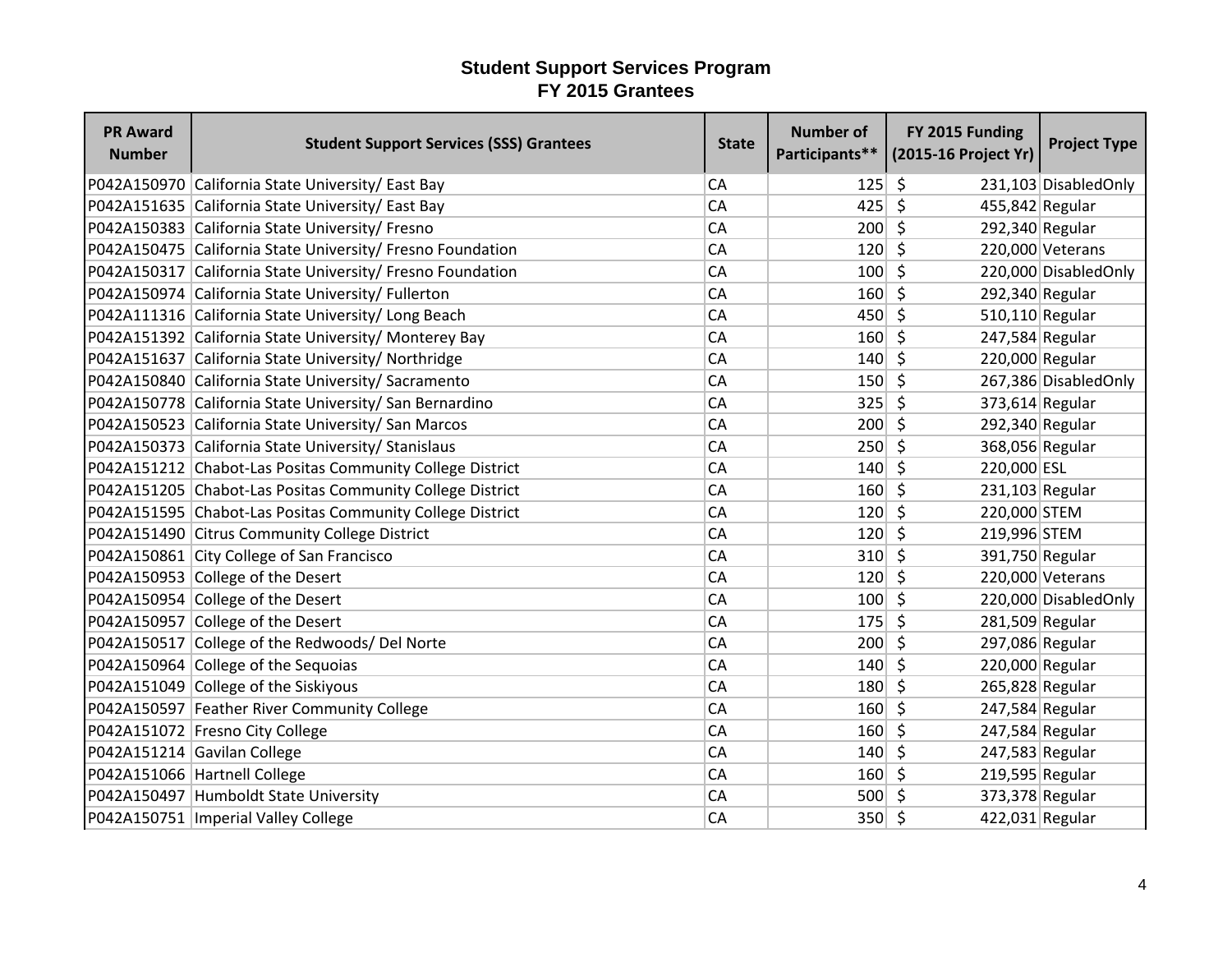| <b>PR Award</b><br><b>Number</b> | <b>Student Support Services (SSS) Grantees</b>                           | <b>State</b> | <b>Number of</b> | FY 2015 Funding<br>Participants** (2015-16 Project Yr) | <b>Project Type</b>   |
|----------------------------------|--------------------------------------------------------------------------|--------------|------------------|--------------------------------------------------------|-----------------------|
|                                  | P042A150507 Long Beach City College                                      | <b>CA</b>    | 163              | \$                                                     | 231,103 DisabledOnly  |
|                                  | P042A150811 Los Angeles City College                                     | CA           | 160              | $\zeta$<br>281,510 Regular                             |                       |
|                                  | P042A110519 Los Angeles Harbor College                                   | CA           | 125              | $\mathsf{\hat{S}}$                                     | 292,340 Disabled      |
|                                  | P042A150374 Los Angeles Mission College                                  | CA           | 160              | -Ś<br>229,674 Regular                                  |                       |
|                                  | P042A150850 Los Angeles Southwest College                                | CA           | 120              | Ŝ.<br>220,000 STEM                                     |                       |
|                                  | P042A150835 Los Angeles Southwest College                                | CA           | 250              | $\mathsf{\hat{S}}$<br>439,582 Regular                  |                       |
|                                  | P042A150327 Los Angeles Valley College                                   | CA           | 160              | S.<br>$231,103$ Regular                                |                       |
|                                  | P042A150820 Mission College                                              | CA           | 160              | S.<br>267,565 Regular                                  |                       |
|                                  | P042A151178 Monterey Peninsula College                                   | <b>CA</b>    | $200 \mid 5$     | 294,916 Regular                                        |                       |
|                                  | P042A151528 Mount St. Mary's College                                     | <b>CA</b>    | 225              | $\zeta$<br>277,047 Regular                             |                       |
|                                  | P042A150907 Mt. San Antonio College                                      | <b>CA</b>    | 140              | \$<br>220,000 Regular                                  |                       |
|                                  | P042A150639 Napa Valley College                                          | <b>CA</b>    | 180              | \$<br>281,508 Regular                                  |                       |
|                                  | P042A151213 Palomar Community College District                           | <b>CA</b>    | 225              | $\zeta$<br>220,000 Regular                             |                       |
|                                  | P042A151183 Palomar Community College District/ San Marcos               | <b>CA</b>    | 225              | $\zeta$<br>297,862 Regular                             |                       |
|                                  | P042A150522 Pasadena City College                                        | CA           | 200              | $\zeta$<br>292,340 Regular                             |                       |
|                                  | P042A151188 Rancho Santiago CCD - Santa Ana College                      | CA           | 120              | $\zeta$                                                | 220,000 Veterans      |
|                                  | P042A151192 Rancho Santiago Community College District - Santiago Canyon | <b>CA</b>    | 140              | $\zeta$<br>220,000 Regular                             |                       |
|                                  | P042A150365 Redwoods Community College District                          | <b>CA</b>    | 140              | \$<br>220,000 Regular                                  |                       |
|                                  | P042A150922 Reedley College                                              | <b>CA</b>    | 140              | 220,000 Regular<br>Ŝ.                                  |                       |
|                                  | P042A150919 Reedley College                                              | <b>CA</b>    | 125              | \$                                                     | 247,583 DisabledOnly  |
|                                  | P042A151425 Reedley College                                              | <b>CA</b>    | 140              | $\zeta$<br>220,000 ESL                                 |                       |
|                                  | P042A150939 Rio Hondo College                                            | CA           | 160              | $\zeta$<br>247,584 Regular                             |                       |
|                                  | P042A150503 Rio Hondo College                                            | CA           | 120              | \$<br>220,000 STEM                                     |                       |
|                                  | P042A150496 Riverside Community College District                         | CA           | 100              | $\zeta$                                                | 220,000 DisabledOnly  |
|                                  | P042A150594 Riverside Community College District/ Moreno Valley          | CA           | 140              | \$<br>220,000 Regular                                  |                       |
|                                  | P042A150262 Riverside Community College District/ Norco                  | <b>CA</b>    | 160              | $231,103$ Regular<br>\$                                |                       |
|                                  | P042A150183 Riverside Community College District/ Riverside City College | <b>CA</b>    | 140              | \$<br>220,000 Regular                                  |                       |
|                                  | P042A150883 Riverside Community College District/ Riverside City College | <b>CA</b>    | $120 \mid 5$     |                                                        | 220,000 Veterans      |
|                                  | P042A150291 Riverside Community College District/ Riverside City College | <b>CA</b>    | 100              | -\$                                                    | 220,000 Disabled Only |
|                                  | P042A151199 Saint Mary's College of California                           | CA           | $160 \mid 5$     | 219,997 Regular                                        |                       |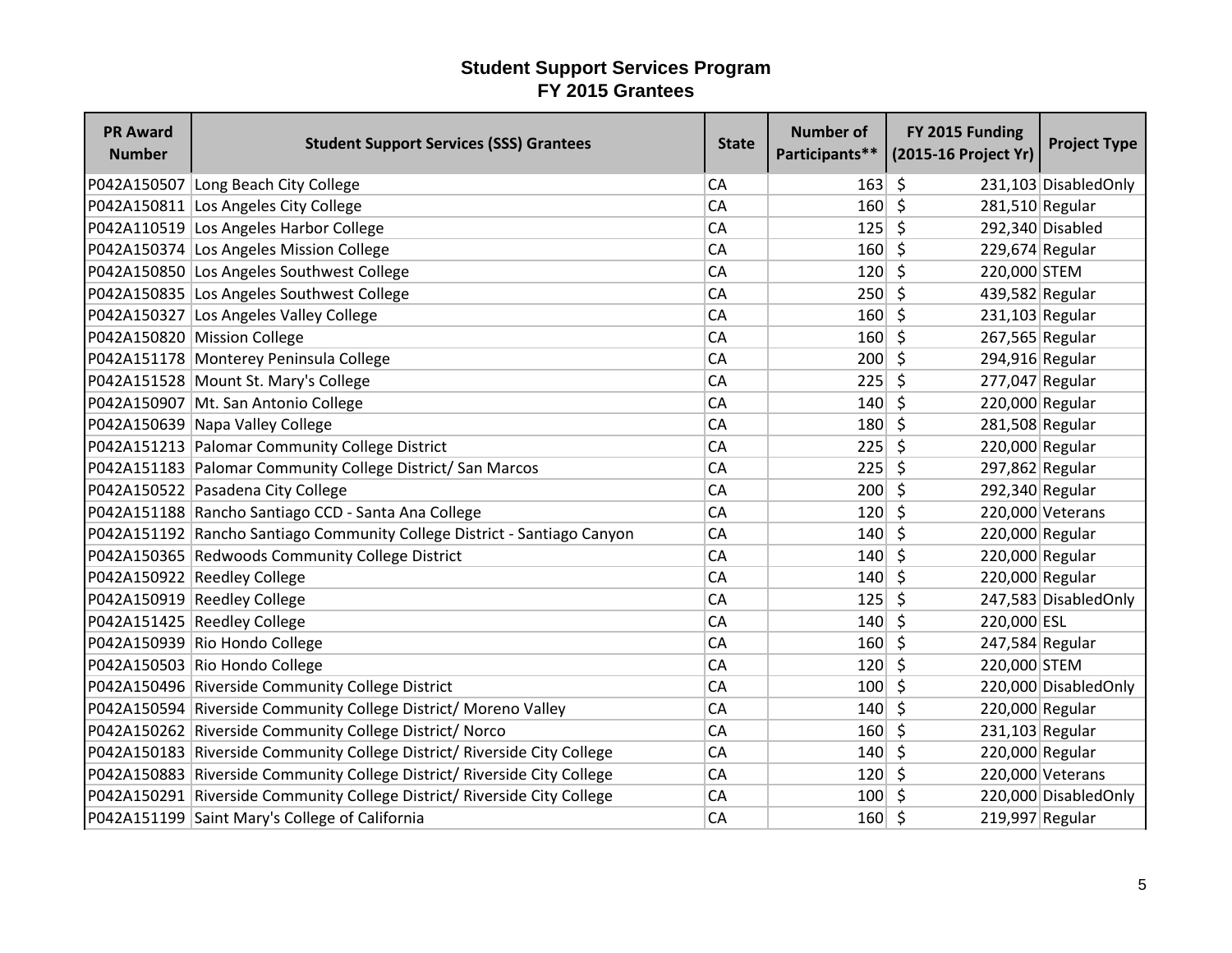| <b>PR Award</b><br><b>Number</b> | <b>Student Support Services (SSS) Grantees</b>                          | <b>State</b> | <b>Number of</b> | FY 2015 Funding<br>Participants** (2015-16 Project Yr) | <b>Project Type</b>   |
|----------------------------------|-------------------------------------------------------------------------|--------------|------------------|--------------------------------------------------------|-----------------------|
|                                  | P042A150601 San Bernardino Community College District, SBVC             | <b>CA</b>    | 200              | $\zeta$<br>292,340 Regular                             |                       |
|                                  | P042A151501 San Diego Mesa College                                      | CA           | $225$ \$         | 284,754 Regular                                        |                       |
|                                  | P042A150898 San Diego State University                                  | CA           | 225              | $\zeta$                                                | 281,510 Disabled Only |
|                                  | P042A150692 San Francisco State University                              | CA           | $120 \mid 5$     | 219,808 STEM                                           |                       |
|                                  | P042A150438 San Francisco State University                              | CA           | 160              | $\zeta$<br>246,266 Regular                             |                       |
|                                  | P042A150320 San Jose State University                                   | CA           | $250 \mid 5$     | 428,238 Regular                                        |                       |
|                                  | P042A150976 San Mateo County Com College District                       | CA           | $165$ \$         | $231,103$ Regular                                      |                       |
|                                  | P042A150986 San Mateo County Community College/ Skyline College         | <b>CA</b>    | $330 \mid 5$     | 496,320 Regular                                        |                       |
|                                  | P042A111169 Santa Ana College                                           | <b>CA</b>    | $175 \mid 5$     | 292,340 Regular                                        |                       |
| P042A150472 Shasta College       |                                                                         | <b>CA</b>    | 175              | \$<br>281,510 Regular                                  |                       |
|                                  | P042A150856 Sierra Joint Community College District                     | <b>CA</b>    | 140              | $\zeta$<br>219,995 Regular                             |                       |
|                                  | P042A151087 Solano Community College                                    | <b>CA</b>    | $140 \mid 5$     | 220,000 STEM                                           |                       |
|                                  | P042A151008 Sonoma County Junior College District                       | <b>CA</b>    | $120 \mid 5$     | 219,999 STEM                                           |                       |
|                                  | P042A110055 Sonoma State University                                     | CA           | $350 \mid 5$     | 431,009 Regular                                        |                       |
|                                  | P042A150108 Sonoma State University                                     | CA           | $140 \mid 5$     | 220,000 ESL                                            |                       |
|                                  | P042A151463 State Center Community College District/ North Centers      | CA           | 140              | $\zeta$<br>220,000 Regular                             |                       |
|                                  | P042A151516 State Center Community College District/ North Centers      | <b>CA</b>    | 120              | $\zeta$<br>220,000 STEM                                |                       |
| P042A151295 Taft College         |                                                                         | <b>CA</b>    | 140              | Ŝ.<br>220,000 Regular                                  |                       |
|                                  | P042A150860 The Regents of the University of California                 | <b>CA</b>    | 140              | 220,000 Regular<br>$\zeta$                             |                       |
|                                  | P042A150090 The Regents of the University of California                 | <b>CA</b>    | $140 \mid 5$     | 218,328 Regular                                        |                       |
|                                  | P042A151653 University Corporation at Monterey Bay                      | <b>CA</b>    | $160 \mid 5$     | 220,000 STEM                                           |                       |
|                                  | P042A151640 University of California/ Berkeley                          | CA           | $250 \mid 5$     |                                                        | 292,138 Disabled Only |
|                                  | P042A151334 University of California/ Berkeley                          | CA           | $320 \mid 5$     | 475,401 Regular                                        |                       |
|                                  | P042A151374 University of California/ Davis                             | CA           | $160$ \$         | $231,103$ Regular                                      |                       |
|                                  | P042A150474 University of California/ La Jolla                          | CA           | 200              | $\zeta$<br>292,340 Regular                             |                       |
|                                  | P042A150508 University of California/ Riverside                         | <b>CA</b>    | 140              | 220,000 Regular<br>S.                                  |                       |
|                                  | P042A150980 University of San Diego                                     | CA           | $160 $ \$        | 230,822 Regular                                        |                       |
|                                  | P042A151121 University of the Pacific                                   | <b>CA</b>    | $200 \mid 5$     | 284,741 Regular                                        |                       |
|                                  | P042A151493   West Hills College Coalinga/ West Hills College Firebaugh | <b>CA</b>    | $250 \mid 5$     | $270,961$ Regular                                      |                       |
|                                  | P042A150688 West Los Angeles College                                    | CA           | $160 \mid 5$     | 247,584 Regular                                        |                       |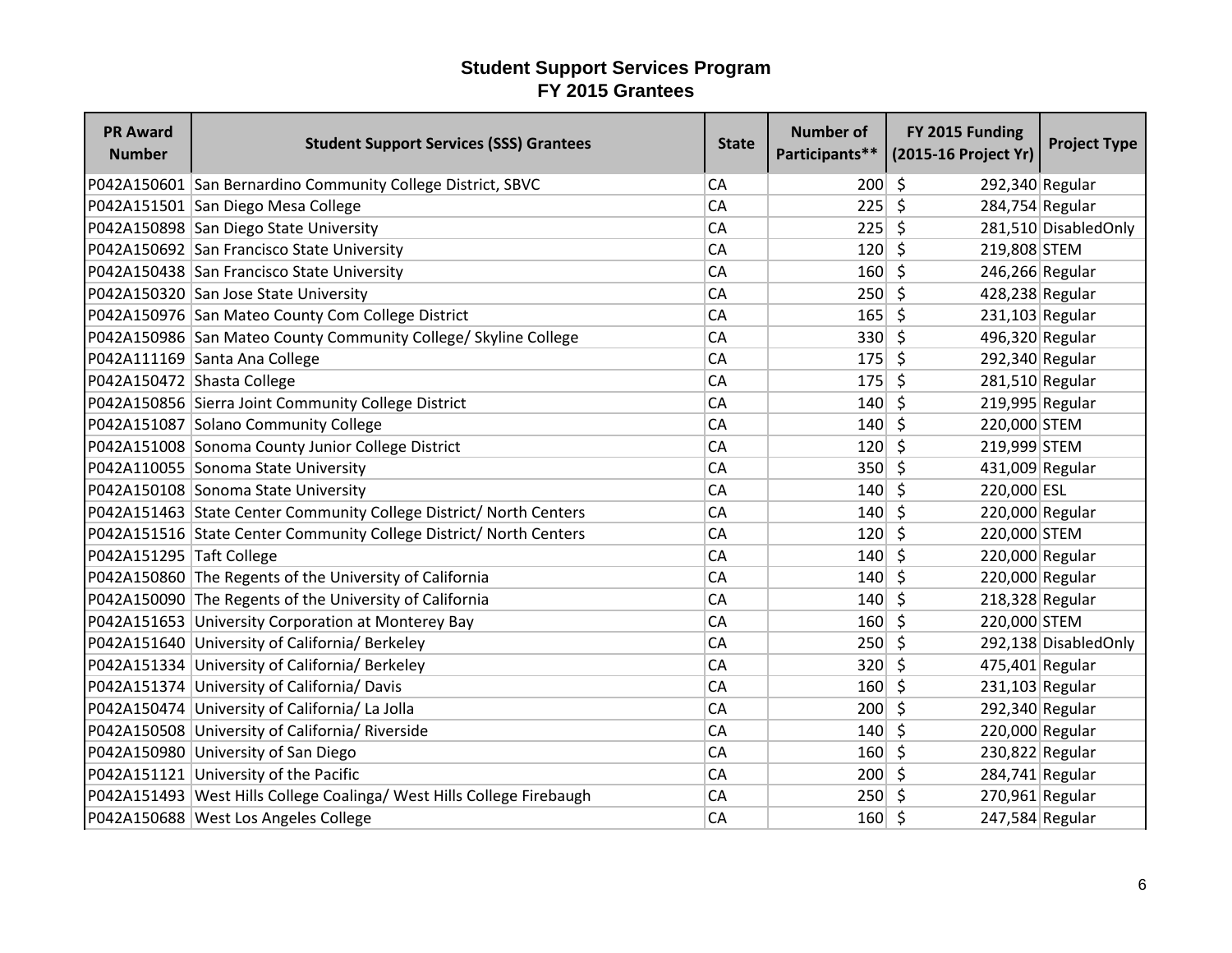| <b>PR Award</b><br><b>Number</b> | <b>Student Support Services (SSS) Grantees</b>        | <b>State</b> | <b>Number of</b> | FY 2015 Funding<br>Participants** (2015-16 Project Yr) | <b>Project Type</b>   |
|----------------------------------|-------------------------------------------------------|--------------|------------------|--------------------------------------------------------|-----------------------|
|                                  | P042A151094 West Valley College                       | CA           | 140              | Ŝ.<br>220,000 Regular                                  |                       |
|                                  | P042A151491 Woodland Community College                | CA           | 140              | $\zeta$<br>220,000 ESL                                 |                       |
|                                  | P042A151449 Woodland Community College                | CA           | 140              | $\zeta$<br>220,000 Regular                             |                       |
|                                  | P042A151101 Yosemite Community College District       | <b>CA</b>    | 250              | \$<br>281,509 Regular                                  |                       |
|                                  | P042A150679 Yosemite Community College District       | <b>CA</b>    | 140              | \$<br>220,000 Regular                                  |                       |
|                                  | P042A151045 Adams State College                       | CO           | 175              | $\zeta$<br>247,583 Regular                             |                       |
|                                  | P042A150372 Aims Community College                    | CO           | 160              | $\zeta$<br>231,103 Regular                             |                       |
|                                  | P042A150377 Aims Community College                    | CO           | 120              | $\mathsf{\hat{S}}$<br>220,000 STEM                     |                       |
|                                  | P042A151265 Colorado Mountain College                 | CO           | 140              | \$<br>220,000 Regular                                  |                       |
|                                  | P042A151268 Colorado Mountain College                 | CO           | 75               | \$<br>117,825 Regular                                  |                       |
|                                  | P042A151274 Colorado Mountain College                 | CO           | 100              | \$                                                     | 220,000 DisabledOnly  |
|                                  | P042A110087 Colorado Mountain Junior College District | CO           | 160              | 280,000 Regular<br>\$                                  |                       |
|                                  | P042A121402 Colorado State University                 | CO           | 275              | $\zeta$<br>377,282 Regular                             |                       |
|                                  | P042A151433 Colorado State University/ Pueblo         | CO           | 220              | S.<br>300,251 Regular                                  |                       |
|                                  | P042A150113 Community College of Aurora               | CO           | 140              | S.<br>219,998 ESL                                      |                       |
|                                  | P042A150115 Community College of Aurora               | CO           | 160              | S.<br>219,998 Regular                                  |                       |
|                                  | P042A150731 Community College of Denver               | CO           | 250              | $\zeta$<br>284,753 Regular                             |                       |
|                                  | P042A110400 Fort Lewis College                        | CO           | 200              | \$<br>284,752 Regular                                  |                       |
|                                  | P042A151129 Fort Lewis College                        | CO           | 120              | Ŝ.<br>220,000 STEM                                     |                       |
|                                  | P042A151193 Front Range Community College             | CO           | 140              | \$<br>220,000 Regular                                  |                       |
|                                  | P042A151494 Mesa State College                        | CO           | 150              | $\zeta$<br>220,000 Regular                             |                       |
|                                  | P042A150593 Metropolitan State College of Denver      | CO           | 200              | 284,643 Regular<br>S.                                  |                       |
|                                  | P042A151120 Northeastern Junior College               | CO           | 180              | 240,174 Regular<br>\$                                  |                       |
|                                  | P042A150983 Otero Junior College                      | CO           | 183              | $\zeta$<br>220,000 Regular                             |                       |
|                                  | P042A151685 Pikes Peak Community College              | CO           | 160              | $\zeta$<br>231,103 Regular                             |                       |
|                                  | P042A151719 Pikes Peak Community College              | CO           | 100              | \$                                                     | 220,000 Disabled Only |
|                                  | P042A150555 Pueblo Community College                  | CO           | 220              | $\zeta$<br>322,297 Regular                             |                       |
|                                  | P042A151127 Red Rocks Community College               | CO           | 140              | \$<br>219,929 Regular                                  |                       |
|                                  | P042A150591 Trinidad State Junior College             | CO           | 250              | 360,000 Regular<br>S.                                  |                       |
|                                  | P042A150844 Trinidad State Junior College/ Valley     | CO           | 140              | \$<br>220,000 Regular                                  |                       |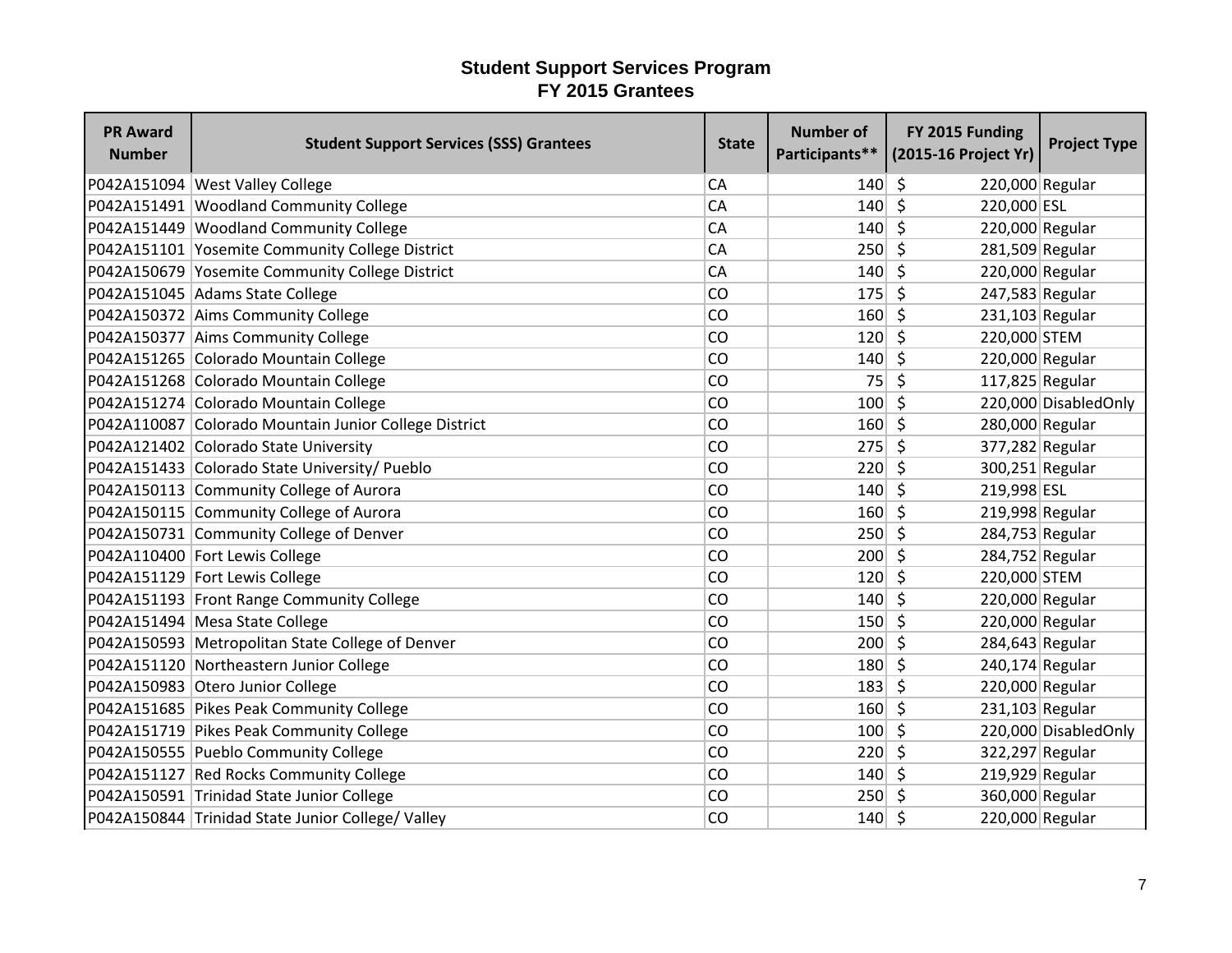| <b>PR Award</b><br><b>Number</b> | <b>Student Support Services (SSS) Grantees</b>                          | <b>State</b> | <b>Number of</b><br>Participants** | FY 2015 Funding<br>(2015-16 Project Yr) | <b>Project Type</b> |
|----------------------------------|-------------------------------------------------------------------------|--------------|------------------------------------|-----------------------------------------|---------------------|
|                                  | P042A150334 University of Colorado Denver                               | CO           | 165                                | 233,008 Regular<br>-S                   |                     |
|                                  | P042A151367 University of Colorado/ Boulder                             | CO           | 186                                | $\zeta$<br>310,164 Regular              |                     |
|                                  | P042A110591 University of Northern Colorado                             | <b>CO</b>    | 200                                | $\zeta$<br>282,485 Regular              |                     |
|                                  | P042A151039 Board of Trustees of Community Technical College Manchester | <b>CT</b>    | 140                                | Ŝ.<br>219,999 Regular                   |                     |
|                                  | P042A151181 Fairfield University                                        | <b>CT</b>    | 160                                | S.<br>280,557 Regular                   |                     |
|                                  | P042A150230 Norwalk Community College                                   | <b>CT</b>    | 240                                | $\zeta$<br>339,443 Regular              |                     |
|                                  | P042A150669 University of Bridgeport                                    | <b>CT</b>    | 140                                | S.<br>220,000 Regular                   |                     |
|                                  | P042A150296 University of Connecticut                                   | <b>CT</b>    | $225$ \$                           | 292,337 Regular                         |                     |
|                                  | P042A150411 University of Delaware                                      | <b>DE</b>    | 175                                | Ŝ.<br>291,504 Regular                   |                     |
|                                  | P042A150340 Chipola College                                             | <b>FL</b>    | 140                                | $\zeta$<br>220,000 Regular              |                     |
|                                  | P042A150344 College of Central Florida                                  | <b>FL</b>    | 220                                | \$<br>315,942 Regular                   |                     |
|                                  | P042A150741 Daytona State College                                       | <b>FL</b>    | 200                                | \$<br>314,682 Regular                   |                     |
|                                  | P042A151226 District Board of Trustees of Pensacola State College       | <b>FL</b>    | 120                                | \$                                      | 220,000 Veterans    |
|                                  | P042A150492 Eastern Florida State College                               | <b>FL</b>    | 235                                | $\mathsf{\hat{S}}$<br>284,751 Regular   |                     |
|                                  | P042A150727 Edward Waters College, Inc.                                 | <b>FL</b>    | 160                                | S.<br>231,103 Regular                   |                     |
|                                  | P042A151696 Florida A&M University                                      | <b>FL</b>    | 250                                | S.<br>310,547 Regular                   |                     |
|                                  | P042A151036 Florida Gateway College                                     | <b>FL</b>    | 140                                | $\zeta$<br>220,000 Regular              |                     |
|                                  | P042A150130 Florida Gulf Coast University                               | <b>FL</b>    | 120                                | \$<br>213,180 STEM                      |                     |
|                                  | P042A150125 Florida Gulf Coast University                               | <b>FL</b>    | 160                                | -Ś<br>247,584 Regular                   |                     |
|                                  | P042A150621 Florida International University                            | <b>FL</b>    | 160                                | \$<br>220,000 Regular                   |                     |
|                                  | P042A150832 Florida State College at Jacksonville                       | <b>FL</b>    | 160                                | $\zeta$<br>220,000 STEM                 |                     |
|                                  | P042A151495 Florida State University                                    | <b>FL</b>    | 140                                | Ŝ.<br>220,000 Regular                   |                     |
|                                  | P042A151498 Florida State University                                    | <b>FL</b>    | 140                                | 220,000 STEM<br>$\zeta$                 |                     |
|                                  | P042A151731 Gulf Coast State College                                    | <b>FL</b>    | 190                                | $\zeta$<br>248,359 Regular              |                     |
|                                  | P042A151171 Hillsborough Community College                              | <b>FL</b>    | 200                                | $\zeta$<br>317,738 Regular              |                     |
|                                  | P042A151565   Indian River State College                                | <b>FL</b>    | 160                                | $281,511$ Regular<br>\$                 |                     |
|                                  | P042A150359 Miami Dade College/ Homestead                               | <b>FL</b>    | 140                                | $\zeta$<br>220,000 Regular              |                     |
|                                  | P042A150409 Miami Dade College/ North                                   | <b>FL</b>    | 160                                | $\zeta$<br>230,916 Regular              |                     |
|                                  | P042A150614 North Florida Community College                             | <b>FL</b>    | 200                                | 268,776 Regular<br>5                    |                     |
|                                  | P042A150651 Palm Beach State College                                    | <b>FL</b>    | $170 \mid 5$                       | 247,584 Regular                         |                     |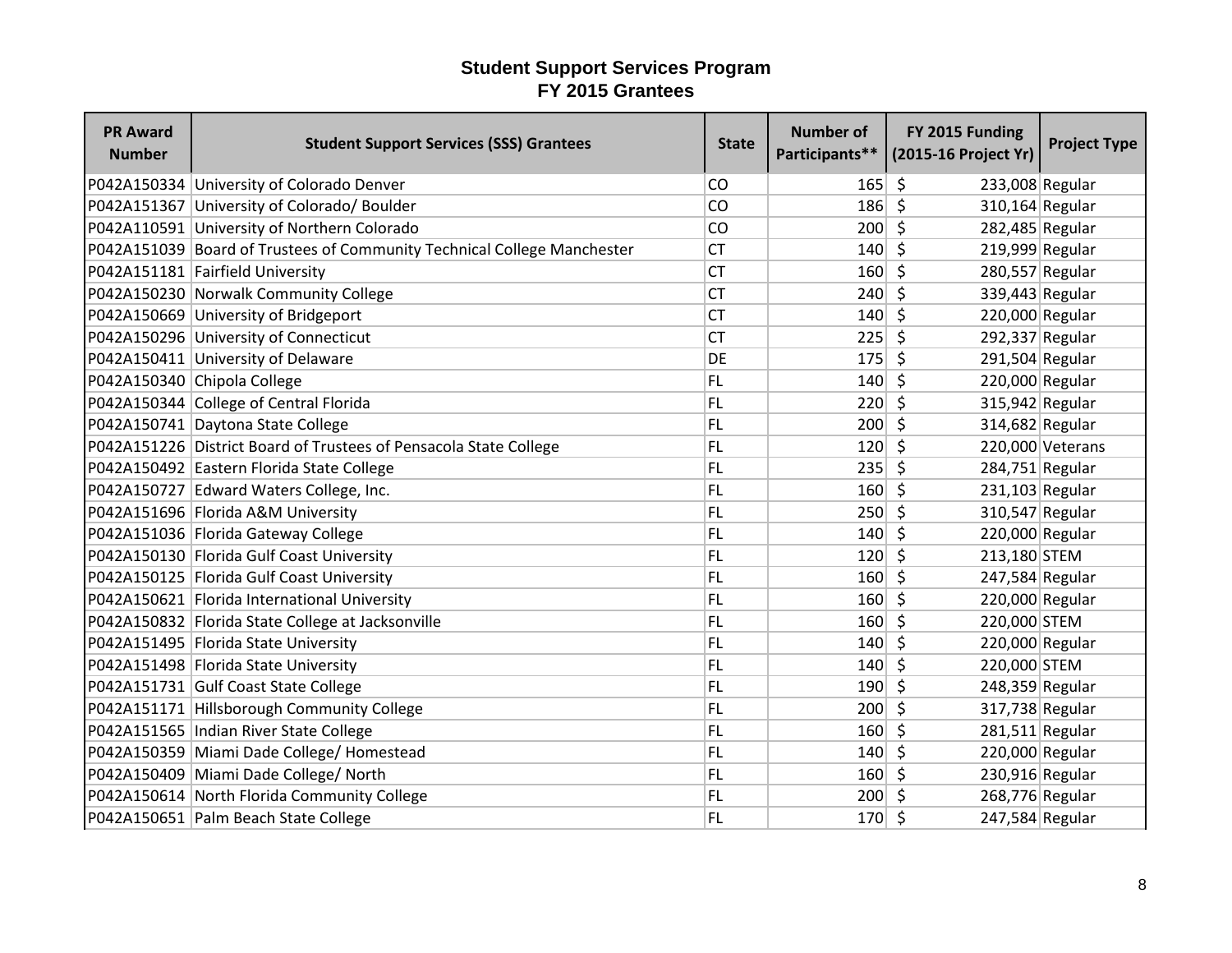| <b>PR Award</b><br><b>Number</b> | <b>Student Support Services (SSS) Grantees</b>                        | <b>State</b> | <b>Number of</b> | FY 2015 Funding<br>Participants** (2015-16 Project Yr) | <b>Project Type</b> |
|----------------------------------|-----------------------------------------------------------------------|--------------|------------------|--------------------------------------------------------|---------------------|
|                                  | P042A151224 Pensacola State College                                   | FL           | 225              | S.<br>318,545 Regular                                  |                     |
|                                  | P042A150668 Polk State College                                        | FL           | 160              | $\mathsf{\hat{S}}$<br>220,000 Regular                  |                     |
|                                  | P042A151596 Santa Fe College                                          | FL           | 200              | - \$<br>$281,511$ Regular                              |                     |
|                                  | P042A151349 South Florida State College                               | FL           | 160              | \$<br>220,000 Regular                                  |                     |
|                                  | P042A110667 St. Petersburg College                                    | FL           | 160              | -\$<br>281,510 Regular                                 |                     |
|                                  | P042A151586 University of Central Florida                             | FL           | 140              | -\$<br>220,000 Regular                                 |                     |
|                                  | P042A151544 University of Central Florida                             | FL           | $120 \mid 5$     | 220,000 STEM                                           |                     |
|                                  | P042A151461 University of Florida Board of Trustees                   | FL           | 140              | - Ś<br>219,999 Regular                                 |                     |
|                                  | P042A150080 University of South Florida/Tampa                         | FL           | 220              | S,<br>289,738 Regular                                  |                     |
|                                  | P042A151672 University of West Florida                                | FL           | 200              | $\zeta$<br>292,193 Regular                             |                     |
|                                  | P042A151600 Armstrong Atlantic State University                       | GA           | 140              | S.<br>219,999 Regular                                  |                     |
|                                  | P042A151679 Atlanta Metropolitan College                              | GA           | 120              | -\$<br>220,000 STEM                                    |                     |
|                                  | P042A151554 Atlanta Metropolitan College                              | GA           | 140              | -\$<br>220,000 Regular                                 |                     |
|                                  | P042A150549 College of Coastal Georgia                                | GA           | 160              | - \$<br>231,103 Regular                                |                     |
|                                  | P042A150371 Corporation of Mercer University                          | GA           | 140              | - \$<br>220,000 Regular                                |                     |
|                                  | P042A150227 Fort Valley State University                              | GA           | $140 \mid 5$     | 219,999 Regular                                        |                     |
|                                  | P042A150366 Georgia Perimeter College                                 | GA           | 140              | -\$<br>220,000 Regular                                 |                     |
|                                  | P042A150348 Georgia Perimeter College/ Clarkston                      | GA           | 140              | -Ś<br>220,000 Regular                                  |                     |
|                                  | P042A150272 Georgia Perimeter College/ Decatur                        | GA           | 160              | -Ś<br>247,583 Regular                                  |                     |
|                                  | P042A150775 Georgia Southern University Research & Service Fdn., Inc. | GA           | 140              | -\$<br>220,000 Regular                                 |                     |
|                                  | P042A150539 Georgia State University                                  | GA           | 120              | $\zeta$<br>213,180 STEM                                |                     |
|                                  | P042A150689 Georgia State University                                  | GA           | 200              | -\$<br>292,344 Regular                                 |                     |
| P042A150841 Paine College        |                                                                       | GA           | 130              | 239,964 Regular<br>- \$                                |                     |
|                                  | P042A151486 Savannah State University                                 | GA           | 175              | \$<br>292,340 Regular                                  |                     |
|                                  | P042A150672 The Corporation of Mercer University                      | GA           | 140              | -\$<br>220,000 Regular                                 |                     |
|                                  | P042A151530 The University of Georgia                                 | GA           | 140              | 220,000 Regular<br>-\$                                 |                     |
|                                  | P042A151166 Guam Community College                                    | GU           | 175              | \$<br>292,340 Regular                                  |                     |
|                                  | P042A151096 University of Guam                                        | GU           | 160              | $\zeta$<br>$281,511$ Regular                           |                     |
|                                  | P042A150968 Honolulu Community College                                | HI           | $160 \mid 5$     | 230,289 Regular                                        |                     |
|                                  | P042A110754 University of Hawaii/ Hilo                                | ΗI           | 200              | -\$<br>291,974 Regular                                 |                     |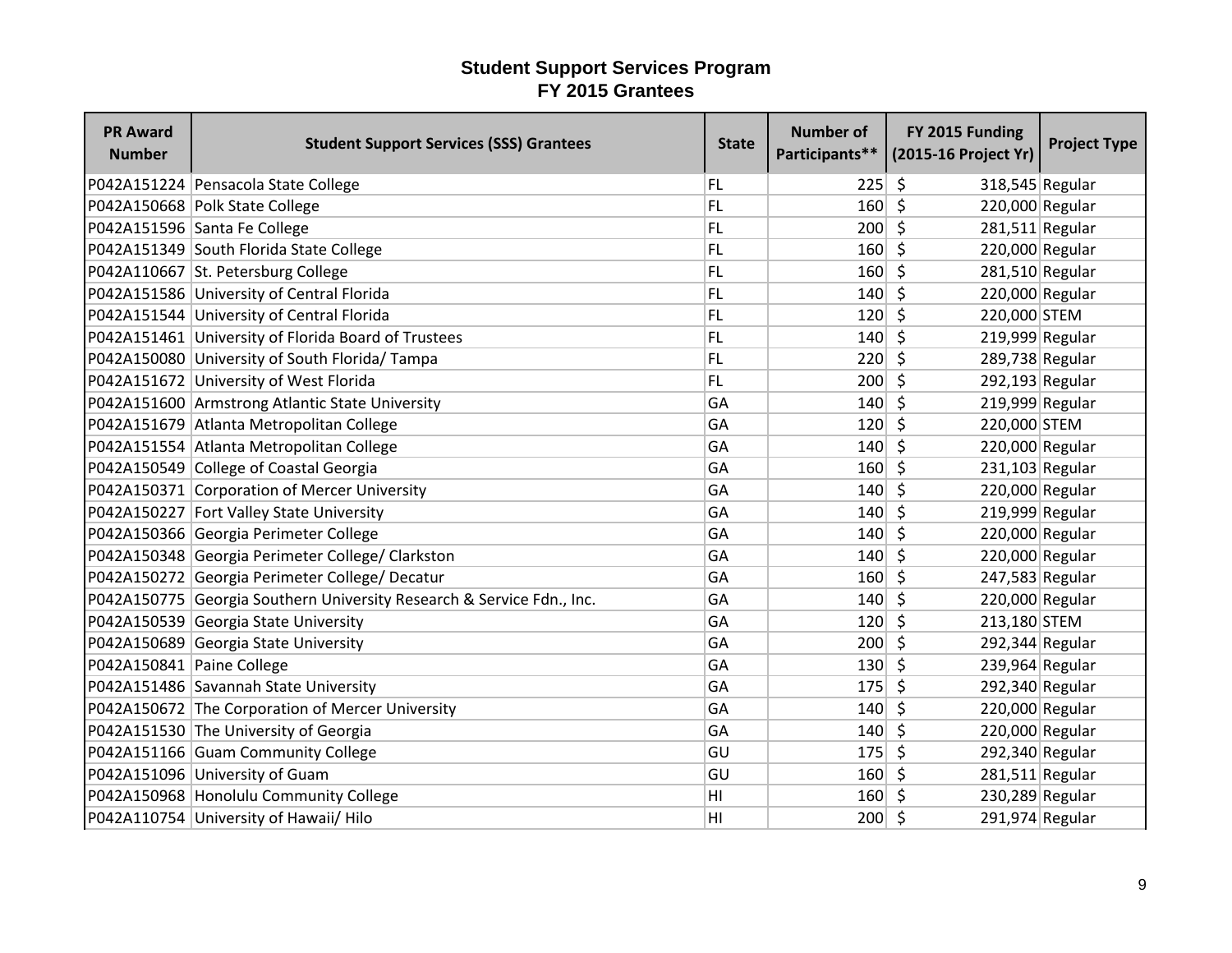| <b>PR Award</b><br><b>Number</b> | <b>Student Support Services (SSS) Grantees</b>                | <b>State</b>   | <b>Number of</b> | FY 2015 Funding<br>Participants** (2015-16 Project Yr) | <b>Project Type</b> |
|----------------------------------|---------------------------------------------------------------|----------------|------------------|--------------------------------------------------------|---------------------|
|                                  | P042A150456 University of Hawaii/ Kapiolani Community College | HI             | 206              | -\$<br>322,351 Regular                                 |                     |
|                                  | P042A150239 University of Hawaii/ Manoa                       | H <sub>l</sub> | 265              | $\zeta$<br>382,529 Regular                             |                     |
|                                  | P042A150415 University of Hawaii/ Maui Community College      | H <sub>l</sub> | 160              | $\zeta$<br>246,485 Regular                             |                     |
|                                  | P042A110099 University of Hawaii/ Windward                    | H <sub>l</sub> | 250              | $\zeta$<br>369,027 Regular                             |                     |
|                                  | P042A150165 Briar Cliff University                            | IA             | 200              | S.<br>$280,161$ Regular                                |                     |
|                                  | P042A150003 Central College                                   | IA             | 200              | $\zeta$<br>284,754 Regular                             |                     |
| P042A150188 Coe College          |                                                               | IA             | 210              | $\zeta$<br>284,754 Regular                             |                     |
|                                  | P042A150578 Des Moines Area Community College                 | IA             | 220              | Ŝ.<br>329,069 Regular                                  |                     |
|                                  | P042A150123 Ellsworth Community College                       | IA             | 140              | Ŝ.<br>220,000 Regular                                  |                     |
|                                  | P042A150144 Graceland University                              | IA             | 180              | $\zeta$<br>292,340 Regular                             |                     |
|                                  | P042A150297 Hawkeye Community College                         | IA             | 160              | \$<br>247,584 Regular                                  |                     |
|                                  | P042A150554   Indian Hills Community College                  | IA             | 225              | -Ś<br>284,361 Regular                                  |                     |
|                                  | P042A150572 lowa Central Community College                    | IA             | 175              | $\zeta$<br>247,583 Regular                             |                     |
|                                  | P042A150277 lowa Lakes Community College                      | IA             | 200              | $\mathsf{\hat{S}}$<br>281,490 Regular                  |                     |
|                                  | P042A150909 lowa State University                             | IA             | 250              | 331,883 Regular<br>$\zeta$                             |                     |
|                                  | P042A150829 lowa Western Community College                    | IA             | 175              | 284,051 Regular<br>Ŝ.                                  |                     |
|                                  | P042A150249 Kirkwood Community College                        | IA             | 175              | $\zeta$<br>284,754 Regular                             |                     |
| P042A150923 Luther College       |                                                               | IA             | 160              | \$<br>284,754 Regular                                  |                     |
|                                  | P042A150010 Marshalltown Community College                    | IA             | 100              | Ŝ.<br>145,350 Regular                                  |                     |
|                                  | P042A150252 North Iowa Area Community College                 | IA             | 200              | Ŝ.<br>292,340 Regular                                  |                     |
|                                  | P042A150600 Northeast Iowa Community College                  | IA             | 160              | $\zeta$<br>231,103 Regular                             |                     |
|                                  | P042A150661 Northwest Iowa Community College                  | IA             | 160              | $241,643$ Regular<br>Ŝ.                                |                     |
|                                  | P042A150210 Scott Community College                           | IA             | 190              | S.<br>$279,414$ Regular                                |                     |
|                                  | P042A150676 Simpson College                                   | IA             | 160              | $\zeta$<br>$231,103$ Regular                           |                     |
|                                  | P042A150016 Southeastern Community College                    | IA             | 250              | $\zeta$<br>355,656 Regular                             |                     |
|                                  | P042A150564 Southwestern Community College                    | IA             | 180              | \$<br>262,557 Regular                                  |                     |
|                                  | P042A150519 University of Dubuque                             | IA             | 140              | \$<br>220,000 Regular                                  |                     |
|                                  | P042A150726 University of Iowa                                | IA             | 350              | $\zeta$<br>347,409 Regular                             |                     |
|                                  | P042A151098 University of Northern Iowa                       | IA             | 200              | 312,917 Regular<br>$\zeta$                             |                     |
|                                  | P042A151376 Western Iowa Tech Community College               | IA             | $175$ \$         | 281,492 Regular                                        |                     |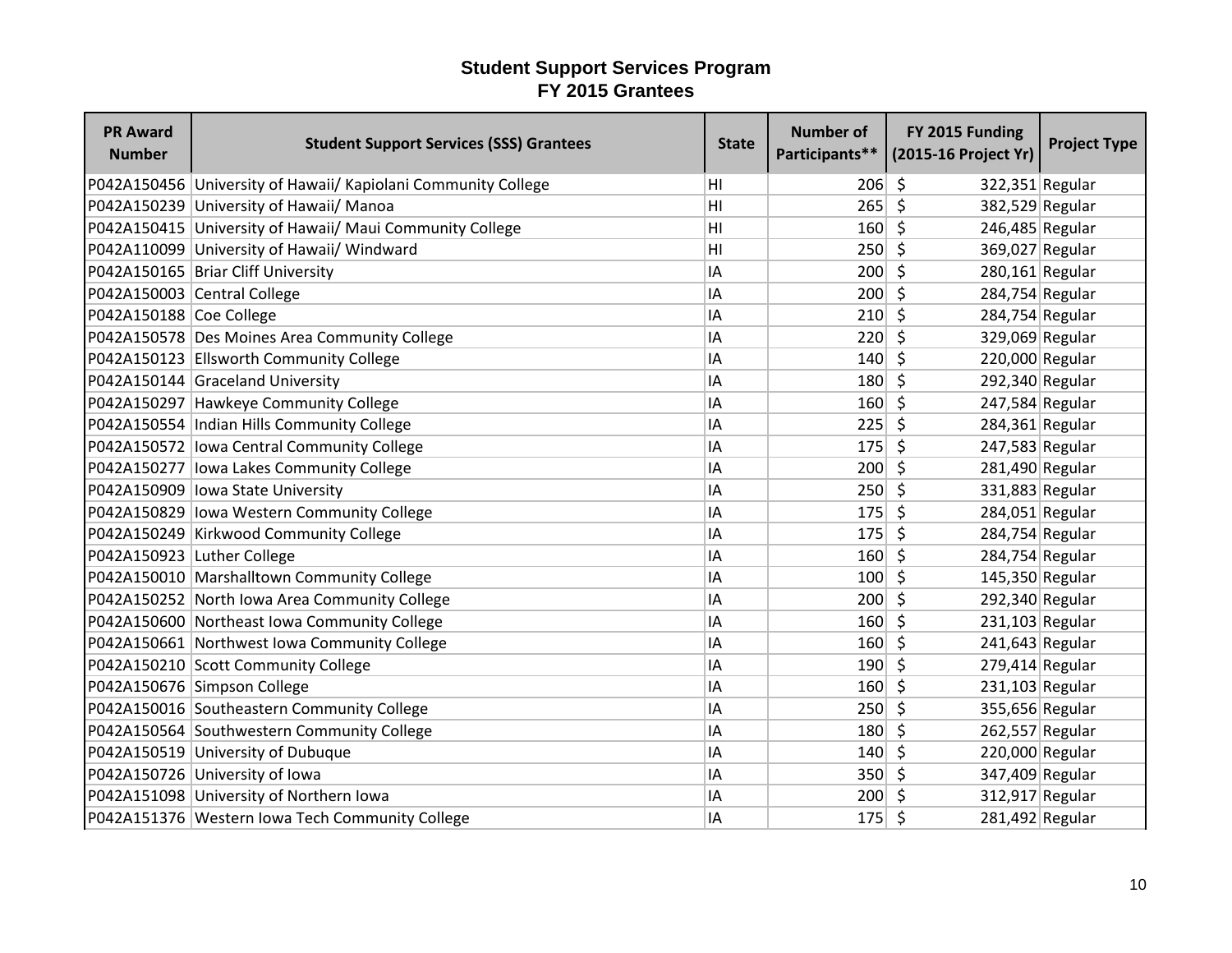| <b>PR Award</b><br><b>Number</b> | <b>Student Support Services (SSS) Grantees</b>                | <b>State</b> | <b>Number of</b> | FY 2015 Funding<br>Participants** (2015-16 Project Yr) | <b>Project Type</b> |
|----------------------------------|---------------------------------------------------------------|--------------|------------------|--------------------------------------------------------|---------------------|
|                                  | P042A151323 Western Iowa Tech Community College               | IA           | 140              | Ŝ.<br>213,180 Regular                                  |                     |
|                                  | P042A151380 Boise State University                            | ID           | 180              | $\zeta$<br>334,590 Regular                             |                     |
|                                  | P042A151451 Boise State University                            | ID           | 140              | $\mathsf{\hat{S}}$                                     | 220,000 TeacherPrep |
|                                  | P042A150065 Idaho State University                            | ID           | 250              | \$<br>286,338 Regular                                  |                     |
|                                  | P042A150650 Lewis-Clark State College                         | ID           | 160              | Ŝ.<br>325,654 Regular                                  |                     |
|                                  | P042A150606 North Idaho College                               | ID           | 160              | $\zeta$<br>247,584 Regular                             |                     |
|                                  | P042A150945 University of Idaho                               | ID           | 225              | S.<br>325,259 Regular                                  |                     |
|                                  | P042A150187 Black Hawk College                                | IL           | 225              | -Ś<br>322,761 Regular                                  |                     |
|                                  | P042A150024 Carl Sandburg College                             | IL           | 140              | \$<br>220,000 Regular                                  |                     |
|                                  | P042A150138 City Colleges of Chicago/ Harry S. Truman College | IL           | 160              | $\zeta$<br>220,000 Regular                             |                     |
|                                  | P042A150908 College of Lake County/ Grayslake & Lakeshore     | IL           | 140              | \$<br>220,000 Regular                                  |                     |
|                                  | P042A150632 Columbia College Chicago                          | IL           | 160              | 281,510 Regular<br>S.                                  |                     |
|                                  | P042A150332 Danville Area Community College                   | IL           | 190              | $\mathsf{\hat{S}}$<br>281,510 Regular                  |                     |
|                                  | P042A150784 DePaul University                                 | IL           | 200              | S.<br>270,348 Regular                                  |                     |
|                                  | P042A151584 Eastern Illinois University                       | IL           | 175              | Ŝ.<br>246,050 Regular                                  |                     |
|                                  | P042A151319 Elgin Community College                           | IL           | 350              | S.<br>421,419 Regular                                  |                     |
|                                  | P042A151340 Elgin Community College                           | IL           | 140              | $\zeta$<br>220,000 ESL                                 |                     |
|                                  | P042A151629 Heartland Community College                       | IL           | 170              | \$<br>$231,102$ Regular                                |                     |
|                                  | P042A151100 Highland Community College                        | IL           | 275              | Ŝ.<br>289,429 Regular                                  |                     |
|                                  | P042A150518  Illinois Central College                         | IL           | 250              | \$<br>315,885 Regular                                  |                     |
| P042A150357  Illinois College    |                                                               | IL           | 140              | $\zeta$<br>220,000 Regular                             |                     |
|                                  | P042A150947   Illinois Eastern Community Colleges             | IL           | 190              | 292,340 Regular<br>-\$                                 |                     |
|                                  | P042A151594 Illinois State University                         | IL           | 225              | 259,961 Regular<br>Ŝ.                                  |                     |
|                                  | P042A150882 Illinois Valley Community College                 | IL           | 160              | $\zeta$<br>280,652 Regular                             |                     |
|                                  | P042A150266 John A. Logan College                             | IL           | 200              | $\zeta$<br>$273,611$ Regular                           |                     |
|                                  | P042A150015 John Wood Community College                       | IL           | 170              | 315,000 Regular<br>\$                                  |                     |
|                                  | P042A151726 Joliet Junior College                             | IL           | 200              | Ŝ.<br>378,361 Regular                                  |                     |
|                                  | P042A150875 Kankakee Community College                        | IL           | 150              | $\zeta$<br>281,510 Regular                             |                     |
|                                  | P042A150421 Kaskaskia College                                 | IL           | 140              | 220,000 Regular<br>\$                                  |                     |
|                                  | P042A151260 Kishwaukee College                                | IL           | 140              | \$<br>220,000 Regular                                  |                     |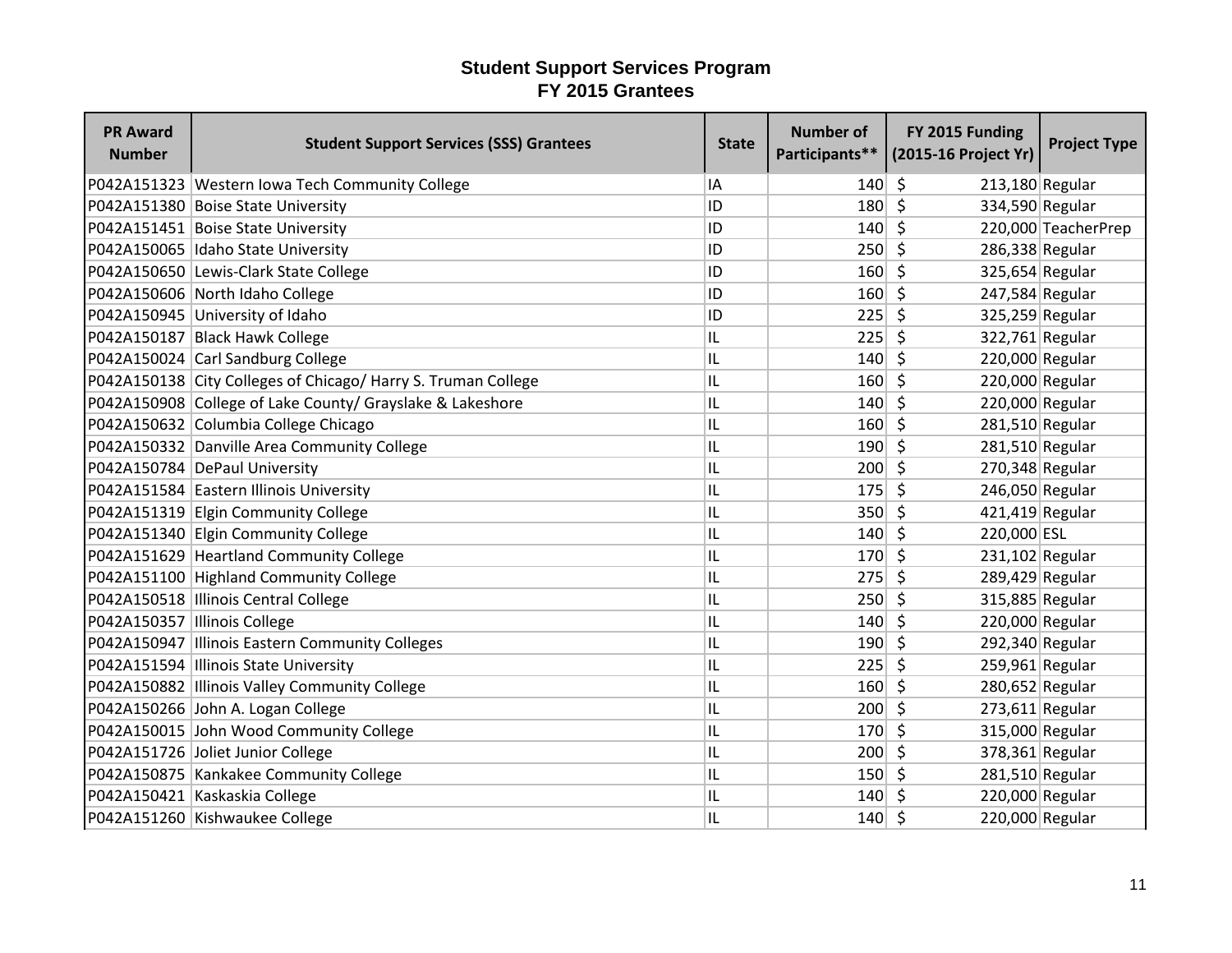| <b>PR Award</b><br><b>Number</b> | <b>Student Support Services (SSS) Grantees</b>             | <b>State</b> | <b>Number of</b> | FY 2015 Funding<br>Participants** (2015-16 Project Yr) | <b>Project Type</b>  |
|----------------------------------|------------------------------------------------------------|--------------|------------------|--------------------------------------------------------|----------------------|
| P042A150990 Knox College         |                                                            | IL           | 185              | -S<br>302,731 Regular                                  |                      |
|                                  | P042A150575 Lake Land College                              | IL           | 160              | $\zeta$<br>$231,103$ Regular                           |                      |
|                                  | P042A110596 Lewis-Clark Community College                  | IL           | 225              | Ŝ.<br>285,634 Regular                                  |                      |
|                                  | P042A150758 Lincoln Land Community College                 | IL           | 140              | \$<br>220,000 Regular                                  |                      |
|                                  | P042A150864 Loyola University/ Chicago                     | IL           | 140              | Ŝ.<br>$219,912$ Regular                                |                      |
|                                  | P042A151046 Malcolm X College                              | IL           | 160              | \$<br>227,198 Regular                                  |                      |
|                                  | P042A150459 Moraine Valley Community College               | IL           | 160              | Ŝ.<br>247,584 Regular                                  |                      |
|                                  | P042A151088 Northeastern Illinois University               | IL           | 100              | Š.                                                     | 220,000 DisabledOnly |
|                                  | P042A151075 Northeastern Illinois University               | IL           | 140              | $\zeta$<br>220,000 Regular                             |                      |
|                                  | P042A151085 Northeastern Illinois University               | IL           | 140              | $\zeta$                                                | 220,000 TeacherPrep  |
|                                  | P042A150193 Oakton Community College/ Skokie & Des Plaines | IL           | 215              | \$<br>292,810 Regular                                  |                      |
|                                  | P042A150719 Parkland College                               | IL           | 180              | $281,511$ Regular<br>-S                                |                      |
|                                  | P042A150728 Prairie State College                          | IL           | 160              | $\zeta$<br>220,000 Regular                             |                      |
|                                  | P042A151034 Rend Lake College                              | IL           | 160              | -\$<br>267,134 Regular                                 |                      |
|                                  | P042A151646 Richland Community College                     | IL           | 160              | Ŝ.<br>280,680 Regular                                  |                      |
|                                  | P042A110705 Robert Morris College                          | IL           | 175              | \$<br>$281,511$ Regular                                |                      |
|                                  | P042A150163 Rock Valley College                            | IL           | 140              | $\zeta$<br>220,000 Regular                             |                      |
|                                  | P042A150542 Rock Valley College                            | IL           | 100              | $\zeta$                                                | 220,000 DisabledOnly |
|                                  | P042A151007 Saint Xavier University                        | IL           | 204              | 292,338 Regular<br>S.                                  |                      |
|                                  | P042A150216 Sauk Valley Community College                  | IL           | 200              | $\zeta$<br>259,958 Regular                             |                      |
|                                  | P042A150044 Shawnee Community College                      | IL           | 160              | S,<br>284,754 Regular                                  |                      |
|                                  | P042A150662 Southeastern Illinois College                  | IL           | 165              | 286,303 Regular<br>S.                                  |                      |
|                                  | P042A151636 Southern Illinois University                   | IL           | 160              | Ŝ.<br>281,365 Regular                                  |                      |
|                                  | P042A150716 Southwestern Illinois College                  | IL           | 160              | $\zeta$<br>242,626 Regular                             |                      |
|                                  | P042A150515 Spoon River College                            | IL           | 140              | $\zeta$<br>220,000 Regular                             |                      |
| P042A150859 Triton College       |                                                            | IL           | 160              | \$<br>219,672 Regular                                  |                      |
|                                  | P042A111421 University of Illinois/ Chicago                | IL           | 160              | $\zeta$<br>246,375 Regular                             |                      |
|                                  | P042A151366 University of Illinois/ Urbana-Champaign       | IL           | 250              | Ŝ.<br>284,220 Regular                                  |                      |
|                                  | P042A150557 Waubonsee Community College                    | IL           | 200              | 255,648 Regular<br>Ŝ.                                  |                      |
|                                  | P042A150220  Indiana State University                      | ΙN           | 300              | \$<br>320,477 Regular                                  |                      |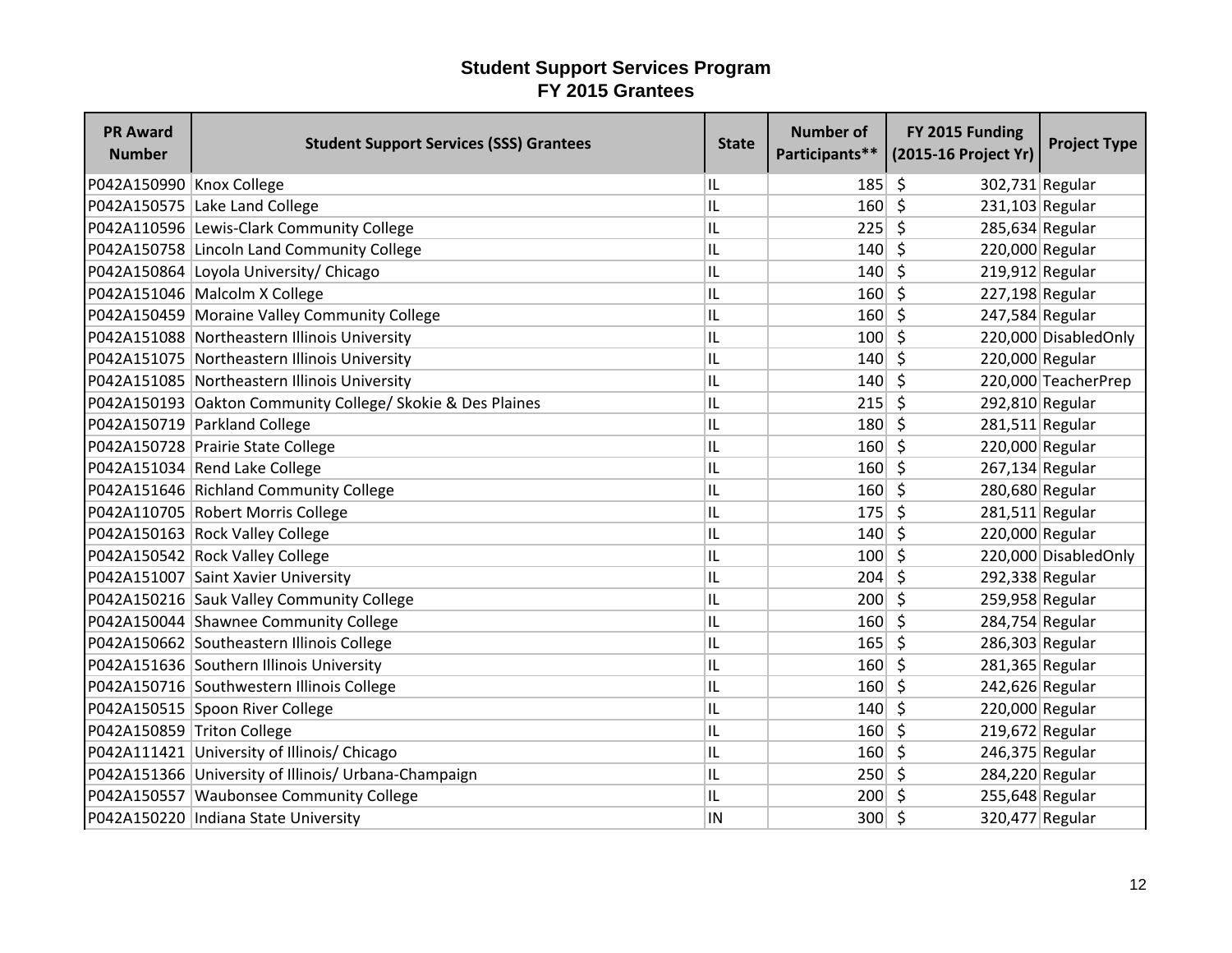| <b>PR Award</b><br><b>Number</b> | <b>Student Support Services (SSS) Grantees</b>                                        | <b>State</b> | <b>Number of</b> | FY 2015 Funding<br>Participants** (2015-16 Project Yr) | <b>Project Type</b>  |
|----------------------------------|---------------------------------------------------------------------------------------|--------------|------------------|--------------------------------------------------------|----------------------|
|                                  | P042A151381   Indiana University Purdue University Indianapolis (IUPUI) / Bloomington | IN           | 300              | -\$<br>294,286 Regular                                 |                      |
|                                  | P042A151671   Indiana University Purdue University Indianapolis (IUPUI)/ Indianapolis | IN           | 300              | $\zeta$<br>$271,615$ Regular                           |                      |
|                                  | P042A150696   Indiana University / Indiana University East                            | IN           | 200              | $\zeta$<br>269,459 Regular                             |                      |
|                                  | P042A150772 Indiana University/ Purdue University                                     | IN           | 140              | 220,000 Regular<br>Ŝ.                                  |                      |
|                                  | P042A150132  Indiana Wesleyan University                                              | IN           | 160              | $\zeta$<br>279,734 Regular                             |                      |
|                                  | P042A151027   Ivy Tech Community College/ Coliseum & North                            | IN           | 160              | \$<br>$231,103$ Regular                                |                      |
| P042A150724                      | Ivy Tech Community College/ Indiana, Muncie, Anderson & Marion<br>Campuses            | IN           | 160              | \$<br>$245,063$ Regular                                |                      |
|                                  | P042A151019   Ivy Tech Community College/ Indianapolis                                | IN           | 160              | Ŝ.<br>$231,103$ Regular                                |                      |
|                                  | P042A150768   Ivy Tech Community College/ Northwest                                   | IN           | 160              | $\zeta$<br>219,996 Regular                             |                      |
|                                  | P042A150799 Oakland City University                                                   | IN           | 225              | 263,021 Regular<br>-S                                  |                      |
|                                  | P042A150780 Purdue University                                                         | IN           | 195              | \$<br>289,901 Regular                                  |                      |
|                                  | P042A150207 Purdue University                                                         | IN           | 330              | \$<br>368,317 Regular                                  |                      |
|                                  | P042A150441 University of Saint Francis                                               | IN           | 140              | 220,000 Regular<br>-\$                                 |                      |
|                                  | P042A151525 University of Southern Indiana                                            | IN           | 140              | 220,000 Regular<br>-Ś                                  |                      |
|                                  | P042A150576 Vincennes University                                                      | IN           | 125              | \$                                                     | 218,623 DisabledOnly |
|                                  | P042A150570 Vincennes University                                                      | IN           | 255              | \$<br>336,632 Regular                                  |                      |
|                                  | P042A151139 Barton County Community College                                           | KS           | 200              | 308,746 Regular<br>\$.                                 |                      |
|                                  | P042A150229 Cloud County Community College                                            | KS           | 160              | $231,103$ Regular<br>Ŝ.                                |                      |
|                                  | P042A151364 Colby Community College                                                   | KS           | 200              | $\zeta$<br>229,107 Regular                             |                      |
|                                  | P042A110052 Cowley County Community College                                           | KS           | 160              | -\$<br>281,510 Regular                                 |                      |
|                                  | P042A151071 Dodge City Community College                                              | <b>KS</b>    | 140              | 220,000 Regular<br>5                                   |                      |
|                                  | P042A150171 Donnelly College                                                          | KS           | 240              | \$<br>264,747 Regular                                  |                      |
|                                  | P042A150038 Emporia State University                                                  | KS           | 165              | \$<br>284,753 Regular                                  |                      |
|                                  | P042A151236 Fort Scott Community College                                              | KS           | 150              | \$<br>$219,118$ Regular                                |                      |
|                                  | P042A150428 Garden City Community College                                             | KS           | 200              | Ŝ.<br>275,282 Regular                                  |                      |
|                                  | P042A151664 Haskell Indian Nations University                                         | KS           | 187              | \$<br>247,584 Regular                                  |                      |
|                                  | P042A151304 Highland Community College                                                | KS           | 140              | 220,000 Regular<br>5                                   |                      |
|                                  | P042A150250 Independence Community College                                            | KS           | 225              | 288,706 Regular<br>-S                                  |                      |
|                                  | P042A151429 Kansas City Kansas Community College                                      | KS           | 140              | 220,000 Regular<br>\$                                  |                      |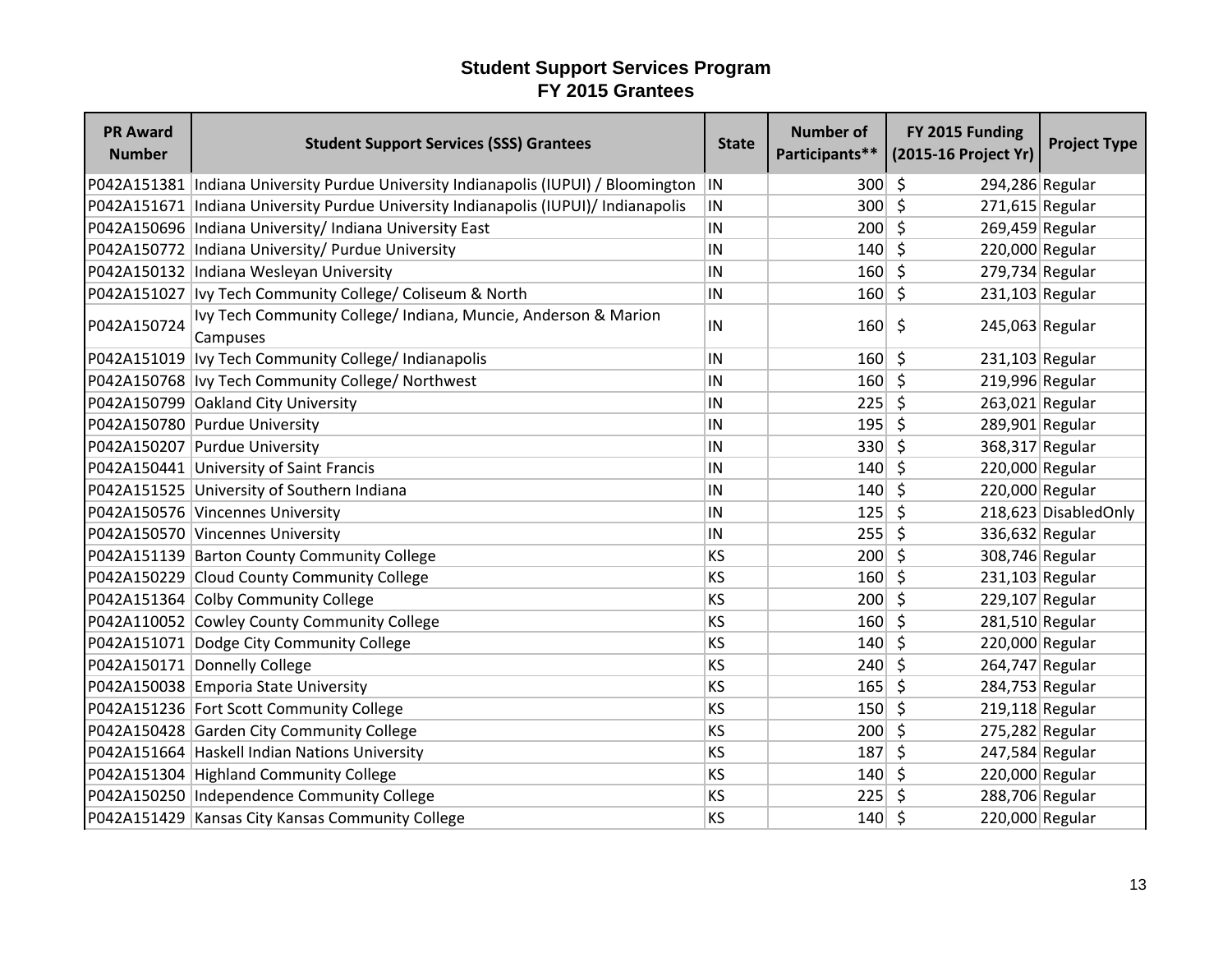| <b>PR Award</b><br><b>Number</b> | <b>Student Support Services (SSS) Grantees</b>                  | <b>State</b> | <b>Number of</b> | FY 2015 Funding<br>Participants** (2015-16 Project Yr) | <b>Project Type</b>  |
|----------------------------------|-----------------------------------------------------------------|--------------|------------------|--------------------------------------------------------|----------------------|
|                                  | P042A150842 Kansas State University                             | KS           | 300              | $\zeta$<br>288,576 Regular                             |                      |
|                                  | P042A151536 Kansas State University/ Salina                     | KS           | 160              | $\zeta$<br>$222,151$ Regular                           |                      |
|                                  | P042A150175 Labette Community College                           | KS           | 215              | \$<br>280,000 Regular                                  |                      |
|                                  | P042A150242 Neosho County Community College                     | KS           | 160              | S,<br>$278,962$ Regular                                |                      |
|                                  | P042A150061 Seward County Community College                     | KS           | 160              | \$<br>$231,103$ Regular                                |                      |
|                                  | P042A110606 University of Kansas                                | KS           | 250              | \$<br>285,690 Regular                                  |                      |
|                                  | P042A150254 University of Kansas Center for Research, Inc.      | KS           | 120              | $\zeta$<br>220,000 STEM                                |                      |
|                                  | P042A150491 Wichita State University                            | KS           | $115 \mid 5$     |                                                        | 247,584 DisabledOnly |
|                                  | P042A150550 Wichita State University                            | KS           | 250              | \$<br>415,766 Regular                                  |                      |
|                                  | P042A150074 Ashland Community and Technical College             | KY           | 175              | $\zeta$<br>284,754 Regular                             |                      |
| P042A150546 Berea College        |                                                                 | KY           | 140              | $\zeta$<br>220,000 Regular                             |                      |
|                                  | P042A150449 Bluegrass Community and Technical College           | KY           | 140              | $\zeta$<br>220,000 Regular                             |                      |
|                                  | P042A150440 Bluegrass Community and Technical College/ Danville | KY           | 140              | $\zeta$<br>220,000 Regular                             |                      |
|                                  | P042A150367 Eastern Kentucky University                         | KY           | $206$ \$         | 337,546 Regular                                        |                      |
|                                  | P042A150285 Elizabethtown Community & Technical College         | KY           | $185$ \$         | 261,309 Regular                                        |                      |
|                                  | P042A151165 Gateway Community and Technical College             | KY           | 200              | S.<br>231,099 Regular                                  |                      |
|                                  | P042A150940 Hazard Community and Technical College              | KY           | 200              | $\zeta$<br>308,211 Regular                             |                      |
|                                  | P042A151142 Hopkinsville Community College/ KCTCS               | KY           | 206              | S.<br>284,288 Regular                                  |                      |
|                                  | P042A151697 Kentucky State University                           | KY           | 140              | 220,000 Regular<br>Ŝ.                                  |                      |
|                                  | P042A150209 Madisonville Community College                      | KY           | $170 \mid 5$     | 280,477 Regular                                        |                      |
|                                  | P042A150505 Maysville Community and Technical College           | KY           | 160              | $\zeta$<br>231,103 Regular                             |                      |
|                                  | P042A150094 Morehead State University                           | KY           | 221              | 330,313 Regular<br>$\zeta$                             |                      |
|                                  | P042A150461 Murray State University                             | KY           | 186              | $\zeta$<br>264,807 Regular                             |                      |
|                                  | P042A150703 Northern Kentucky University Research Foundation    | KY           | 225              | $\zeta$<br>340,476 Regular                             |                      |
|                                  | P042A150901 Owensboro Community and Technical College           | KY           | 140              | \$<br>220,000 Regular                                  |                      |
|                                  | P042A150064 Pikeville College                                   | KY           | 160              | 247,584 Regular<br>\$                                  |                      |
|                                  | P042A150271 Somerset Community College                          | KY           | 140              | \$<br>220,000 Regular                                  |                      |
|                                  | P042A150920 Southeast Kentucky Community & Technical College    | KY           | 140              | $\zeta$<br>283,937 Regular                             |                      |
| P042A150659 Union College        |                                                                 | KY           | 175              | 292,340 Regular<br>Ŝ.                                  |                      |
|                                  | P042A150553 University of Kentucky                              | KY           | 160              | -\$<br>283,658 Regular                                 |                      |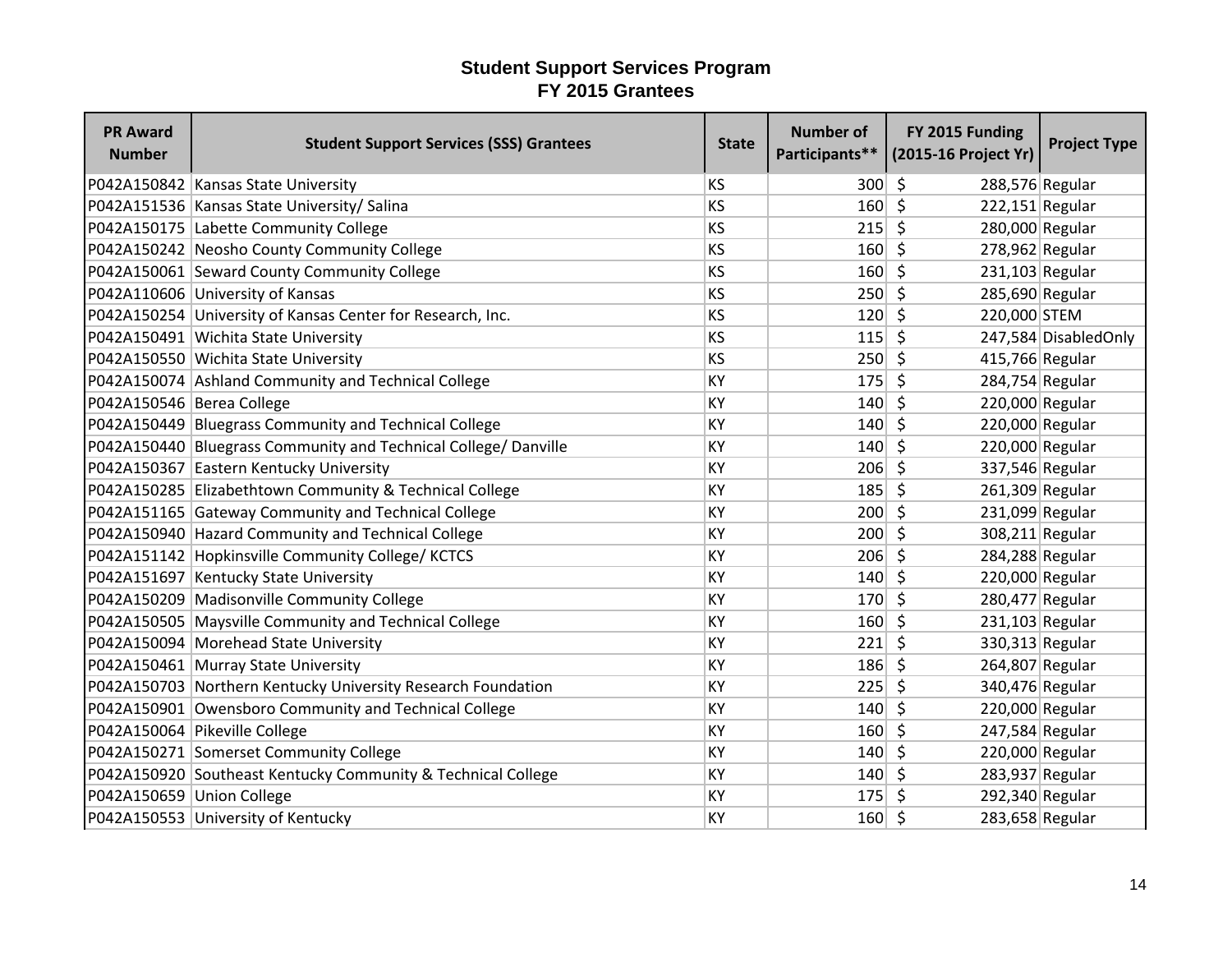| <b>PR Award</b><br><b>Number</b> | <b>Student Support Services (SSS) Grantees</b>             | <b>State</b> | <b>Number of</b> | FY 2015 Funding<br>Participants** (2015-16 Project Yr) | <b>Project Type</b>  |
|----------------------------------|------------------------------------------------------------|--------------|------------------|--------------------------------------------------------|----------------------|
|                                  | P042A150274 University of Louisville                       | KY           | 140              | \$<br>220,000 Regular                                  |                      |
|                                  | P042A150190 West Kentucky Community and Technical College  | KY           | 206              | $\zeta$<br>250,410 Regular                             |                      |
|                                  | P042A110172 Western Kentucky University                    | KY           | 225              | \$<br>292,340 Regular                                  |                      |
|                                  | P042A150301 Delgado Community College                      | LA           | 140              | \$<br>220,000 Regular                                  |                      |
|                                  | P042A150866 Dillard University                             | LA           | 300              | $\zeta$<br>382,822 Regular                             |                      |
|                                  | P042A151643 Louisiana State University and A&M College     | LA           | 280              | \$<br>336,971 Regular                                  |                      |
|                                  | P042A150398 Northwestern State University                  | LA           | 360              | $\zeta$<br>404,178 Regular                             |                      |
|                                  | P042A150730 River Parishes Community College               | LA           | 140              | -\$<br>220,000 Regular                                 |                      |
|                                  | P042A151623 Southeastern Louisiana University              | LA           | 250              | $\zeta$<br>336,850 Regular                             |                      |
|                                  | P042A150865 Southern University/ New Orleans               | LA           | 300              | \$<br>474,281 Regular                                  |                      |
|                                  | P042A150157 Southern University/ Shreveport                | LA           | 250              | \$<br>365,989 Regular                                  |                      |
|                                  | P042A151414 University of Louisiana Monroe                 | LA           | 140              | 220,000 Regular<br>\$                                  |                      |
|                                  | P042A150648 University of Louisiana/ Lafayette             | LA           | 100              | $\zeta$                                                | 220,000 DisabledOnly |
|                                  | P042A150540 University of Louisiana/ Lafayette             | LA           | 140              | S.                                                     | 220,000 TeacherPrep  |
|                                  | P042A150385 University of Louisiana/ Lafayette             | LA           | 120              | -Ś<br>220,000 STEM                                     |                      |
|                                  | P042A150433 University of Louisiana/ Lafayette             | LA           | 400              | $\zeta$<br>$617,459$ Regular                           |                      |
|                                  | P042A151244 University of Louisiana at Lafayette           | LA           | 120              | \$                                                     | 220,000 Veterans     |
|                                  | P042A110834 University of New Orleans                      | LA           | 200              | \$<br>271,938 Regular                                  |                      |
|                                  | P042A151117 American International College                 | MA           | 160              | \$<br>$231,014$ Regular                                |                      |
|                                  | P042A150243 Berkshire Community College                    | MA           | 160              | \$<br>247,584 Regular                                  |                      |
|                                  | P042A151172 Boston College                                 | MA           | 200              | $\zeta$<br>284,491 Regular                             |                      |
|                                  | P042A150400 Brandeis University                            | MA           | 145              | 292,341 Regular<br>\$                                  |                      |
|                                  | P042A111266 Bristol Community College                      | MA           | 400              | \$<br>419,320 Regular                                  |                      |
|                                  | P042A151145 Bunker Hill Community College                  | MA           | 175              | $\zeta$<br>267,936 Regular                             |                      |
|                                  | P042A150161 Cape Cod Community College                     | MA           | 175              | \$<br>280,387 Regular                                  |                      |
|                                  | P042A150630 Fitchburg State College                        | MA           | 160              | \$<br>246,045 Regular                                  |                      |
|                                  | P042A151047 Holyoke Community College                      | MA           | 215              | \$<br>341,828 Regular                                  |                      |
|                                  | P042A151372 Massasoit Community College/ Brockton & Canton | MA           | 180              | $\zeta$<br>281,510 Regular                             |                      |
|                                  | P042A150413 Middlesex Community College                    | MA           | 100              | \$                                                     | 240,392 DisabledOnly |
|                                  | P042A150473 Middlesex Community College                    | MA           | 200              | -\$<br>311,328 Regular                                 |                      |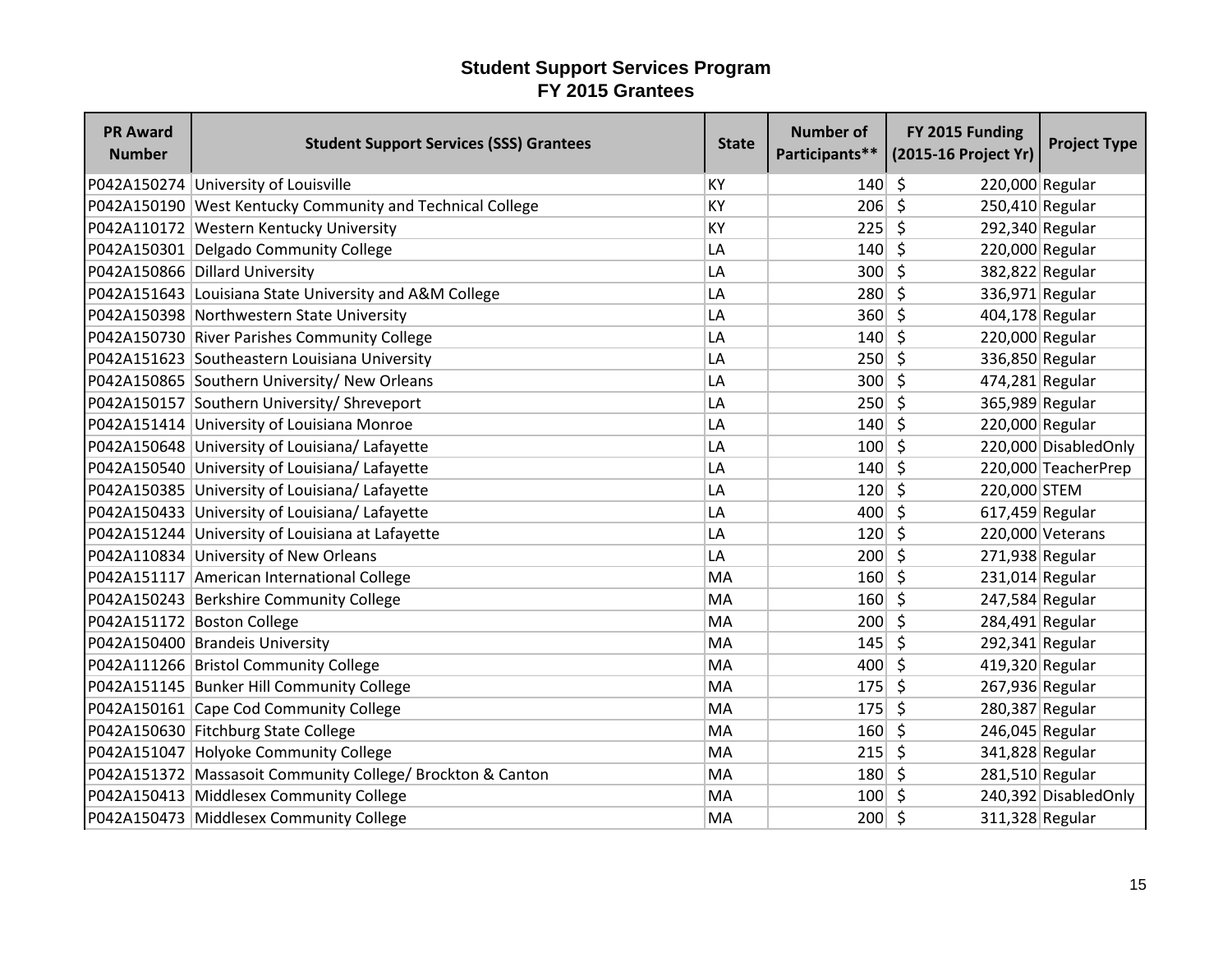| <b>PR Award</b><br><b>Number</b> | <b>Student Support Services (SSS) Grantees</b>                              | <b>State</b> | <b>Number of</b> | FY 2015 Funding<br>Participants** (2015-16 Project Yr) | <b>Project Type</b>   |
|----------------------------------|-----------------------------------------------------------------------------|--------------|------------------|--------------------------------------------------------|-----------------------|
|                                  | P042A150457 Mount Wachusett Community College                               | MA           | 100              | \$                                                     | 220,000 Disabled Only |
|                                  | P042A110458 Mount Wachusett Community College                               | MA           | 200              | $\zeta$<br>378,485 Regular                             |                       |
|                                  | P042A150932 Mount Wachusett Community College                               | MA           | 120              | \$<br>220,000 STEM                                     |                       |
|                                  | P042A151278 North Shore Community College                                   | MA           | 350              | S,<br>477,726 Regular                                  |                       |
|                                  | P042A110247 Northern Essex Community College                                | MA           | 250              | $\zeta$<br>365,960 Regular                             |                       |
|                                  | P042A151351 Quinsigamond Community College                                  | MA           | 140              | $\zeta$<br>220,000 Regular                             |                       |
|                                  | P042A150885 Salem State College                                             | MA           | 325              | $\zeta$<br>450,518 Regular                             |                       |
|                                  | P042A151177 Springfield Technical Community College                         | MA           | 240              | 270,686 Regular<br>S.                                  |                       |
|                                  | P042A110811 University of Massachusetts/ Boston                             | MA           | 500              | $\zeta$<br>428,375 Regular                             |                       |
|                                  | P042A151272 University of Massachusetts/Dartmouth                           | MA           | 270              | $\zeta$<br>390,995 Regular                             |                       |
|                                  | P042A150698 Westfield State College                                         | MA           | 160              | \$<br>264,284 Regular                                  |                       |
|                                  | P042A151097 Allegany College/ Maryland                                      | <b>MD</b>    | 140              | \$<br>220,000 Regular                                  |                       |
|                                  | P042A150280 Baltimore City Community College                                | <b>MD</b>    | 230              | \$<br>335,448 Regular                                  |                       |
|                                  | P042A151704 Bowie State University                                          | <b>MD</b>    | 200              | 299,487 Regular<br>$\zeta$                             |                       |
|                                  | P042A150295 Chesapeake College                                              | <b>MD</b>    | 215              | -\$<br>320,850 Regular                                 |                       |
|                                  | P042A150304 Chesapeake College                                              | <b>MD</b>    | 120              | \$<br>220,000 STEM                                     |                       |
|                                  | P042A150818 Community College of Baltimore County                           | <b>MD</b>    | 185              | $\zeta$<br>282,543 Regular                             |                       |
|                                  | P042A150765 Community College of Baltimore County                           | <b>MD</b>    | 200              | \$<br>292,643 Regular                                  |                       |
|                                  | P042A150204 Frostburg State University                                      | <b>MD</b>    | 275              | \$<br>332,930 Regular                                  |                       |
|                                  | P042A151305 Hagerstown Community College                                    | <b>MD</b>    | 175              | $\zeta$<br>219,999 Regular                             |                       |
|                                  | P042A150779 Howard Community College                                        | <b>MD</b>    | 225              | S.<br>342,173 Regular                                  |                       |
|                                  | P042A150706 Montgomery College                                              | <b>MD</b>    | $175$ \$         | 231,103 Regular                                        |                       |
|                                  | P042A150437 Prince George's Community College                               | <b>MD</b>    | 275              | \$<br>355,680 Regular                                  |                       |
|                                  | P042A150699 Salisbury University                                            | <b>MD</b>    | 150              | $\zeta$<br>213,180 Regular                             |                       |
|                                  | P042A151446 University of Maryland/ College Park                            | <b>MD</b>    | 350              | \$<br>395,681 Regular                                  |                       |
|                                  | P042A151427 Wor-Wic Community College                                       | <b>MD</b>    | 140              | 220,000 Regular<br>Ŝ.                                  |                       |
|                                  | P042A150521 Central Maine Community College                                 | <b>ME</b>    | 175              | S.<br>$281,511$ Regular                                |                       |
|                                  | P042A150092 Eastern Maine Community College                                 | <b>ME</b>    | 150              | $\zeta$<br>220,000 Regular                             |                       |
|                                  | P042A151064 Kennebec Valley Community College                               | <b>ME</b>    | 180              | 284,754 Regular<br>5                                   |                       |
|                                  | P042A151291 Maine Community College System/Southern Maine Community College | ME           | 140              | \$<br>220,000 Regular                                  |                       |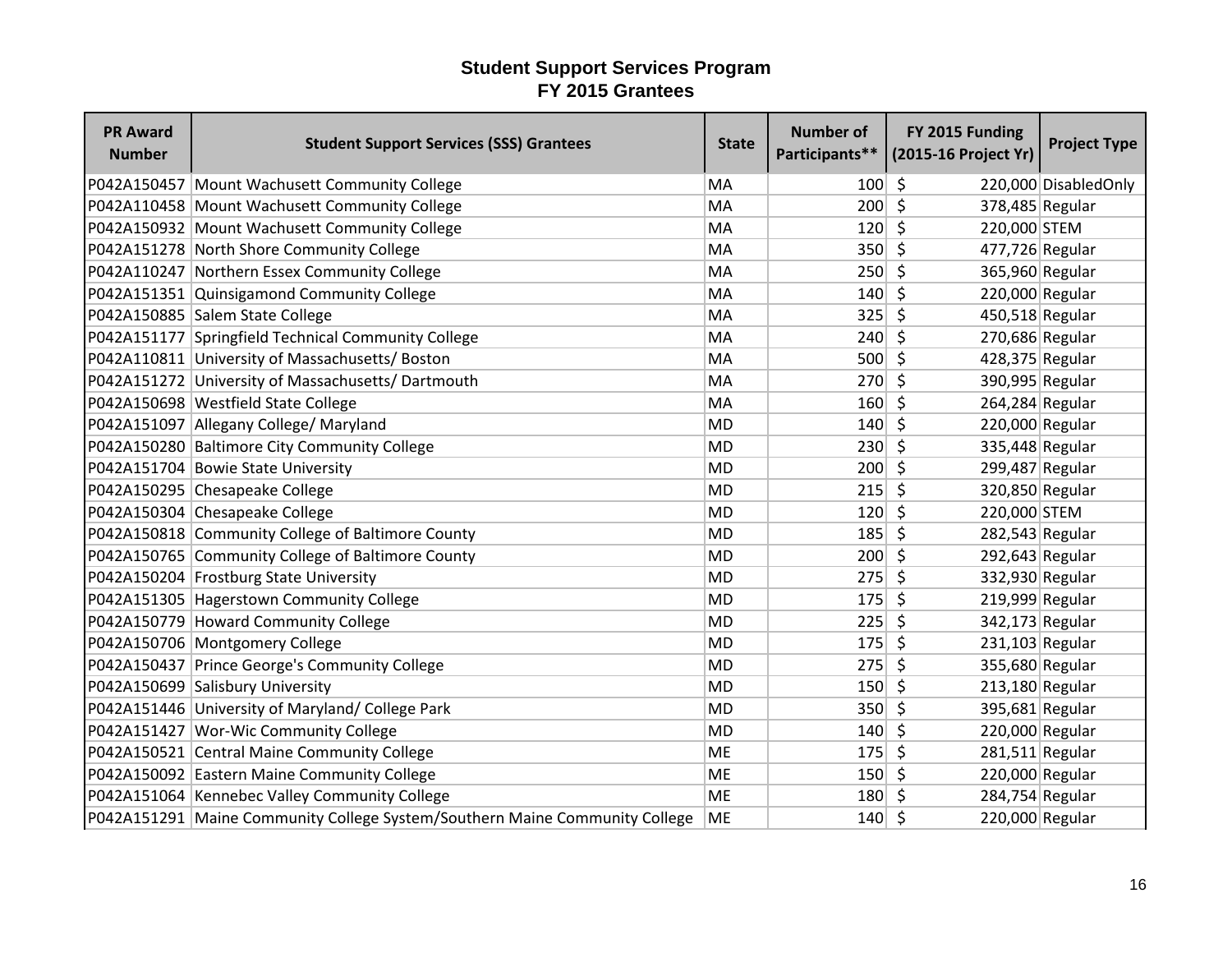| <b>PR Award</b><br><b>Number</b> | <b>Student Support Services (SSS) Grantees</b>  | <b>State</b> | <b>Number of</b> | FY 2015 Funding<br>Participants** (2015-16 Project Yr) | <b>Project Type</b> |
|----------------------------------|-------------------------------------------------|--------------|------------------|--------------------------------------------------------|---------------------|
|                                  | P042A150453 Northern Maine Community College    | <b>ME</b>    | 175              | \$<br>247,583 Regular                                  |                     |
|                                  | P042A150004 Thomas College                      | <b>ME</b>    | 140              | $\zeta$<br>218,000 Regular                             |                     |
|                                  | P042A151051 University of Maine/ Augusta        | <b>ME</b>    | 360              | $\zeta$<br>484,682 Regular                             |                     |
|                                  | P042A150282 University of Maine/ Farmington     | <b>ME</b>    | 180              | Ŝ.<br>284,753 Regular                                  |                     |
|                                  | P042A150164 University of Maine/ Fort Kent      | <b>ME</b>    | 160              | \$<br>$288,181$ Regular                                |                     |
|                                  | P042A150342 University of Maine/ Orono          | <b>ME</b>    | 400              | $\mathsf{\hat{S}}$<br>561,225 Regular                  |                     |
|                                  | P042A150701 University of Maine/ Presque Isle   | <b>ME</b>    | 180              | 301,355 Regular<br>S.                                  |                     |
|                                  | P042A151354 University of Southern Maine        | <b>ME</b>    | 140              | Ŝ.<br>220,000 Regular                                  |                     |
|                                  | P042A150579 Washington County Community College | <b>ME</b>    | 160              | Ŝ.<br>244,677 Regular                                  |                     |
|                                  | P042A150470 York County Community College       | <b>ME</b>    | 175              | Ŝ.<br>231,103 Regular                                  |                     |
| P042A150302 Adrian College       |                                                 | MI           | 212              | 284,754 Regular<br>\$.                                 |                     |
|                                  | P042A110358 Alpena Community College            | MI           | 175              | $268,611$ Regular<br>-\$                               |                     |
|                                  | P042A150363 Aquinas College                     | MI           | 160              | \$<br>238,646 Regular                                  |                     |
|                                  | P042A150056 Bay De Noc Community College        | MI           | 160              | $\zeta$<br>292,362 Regular                             |                     |
|                                  | P042A150563 Bay Mills Community College         | MI           | 170              | $\zeta$<br>247,583 Regular                             |                     |
|                                  | P042A151353 Eastern Michigan University         | MI           | 140              | \$<br>220,000 Regular                                  |                     |
|                                  | P042A151548 Eastern Michigan University         | MI           | 80 <sup>°</sup>  | $\zeta$                                                | 146,640 Veterans    |
|                                  | P042A150259 Finlandia University                | MI           | 180              | \$<br>286,598 Regular                                  |                     |
|                                  | P042A150513 Glen Oaks Community College         | MI           | 140              | Ŝ.<br>220,000 Regular                                  |                     |
|                                  | P042A150238 Gogebic Community College           | MI           | 160              | \$<br>247,580 Regular                                  |                     |
|                                  | P042A151503 Grand Rapids Community College      | MI           | 475              | S.<br>387,564 Regular                                  |                     |
|                                  | P042A151475 Grand Valley State University       | MI           | 120              | 220,000 STEM<br>5                                      |                     |
|                                  | P042A150761 Grand Valley State University       | MI           | 140              | 5                                                      | 220,000 TeacherPrep |
|                                  | P042A150560 Grand Valley State University       | MI           | 215              | $\zeta$<br>312,674 Regular                             |                     |
|                                  | P042A150788 Jackson Community College           | MI           | 140              | $\zeta$<br>220,000 Regular                             |                     |
|                                  | P042A151147 Kellogg Community College           | MI           | 250              | \$<br>352,826 Regular                                  |                     |
|                                  | P042A150673 Lake Michigan College               | MI           | 200              | \$<br>281,489 Regular                                  |                     |
|                                  | P042A110763 Lansing Community College           | MI           | 200              | $\zeta$<br>281,509 Regular                             |                     |
|                                  | P042A150378 Madonna University                  | MI           | 200              | 244,120 Regular<br>S.                                  |                     |
|                                  | P042A150804 Michigan State University           | MI           | $600 \mid 5$     | 659,582 Regular                                        |                     |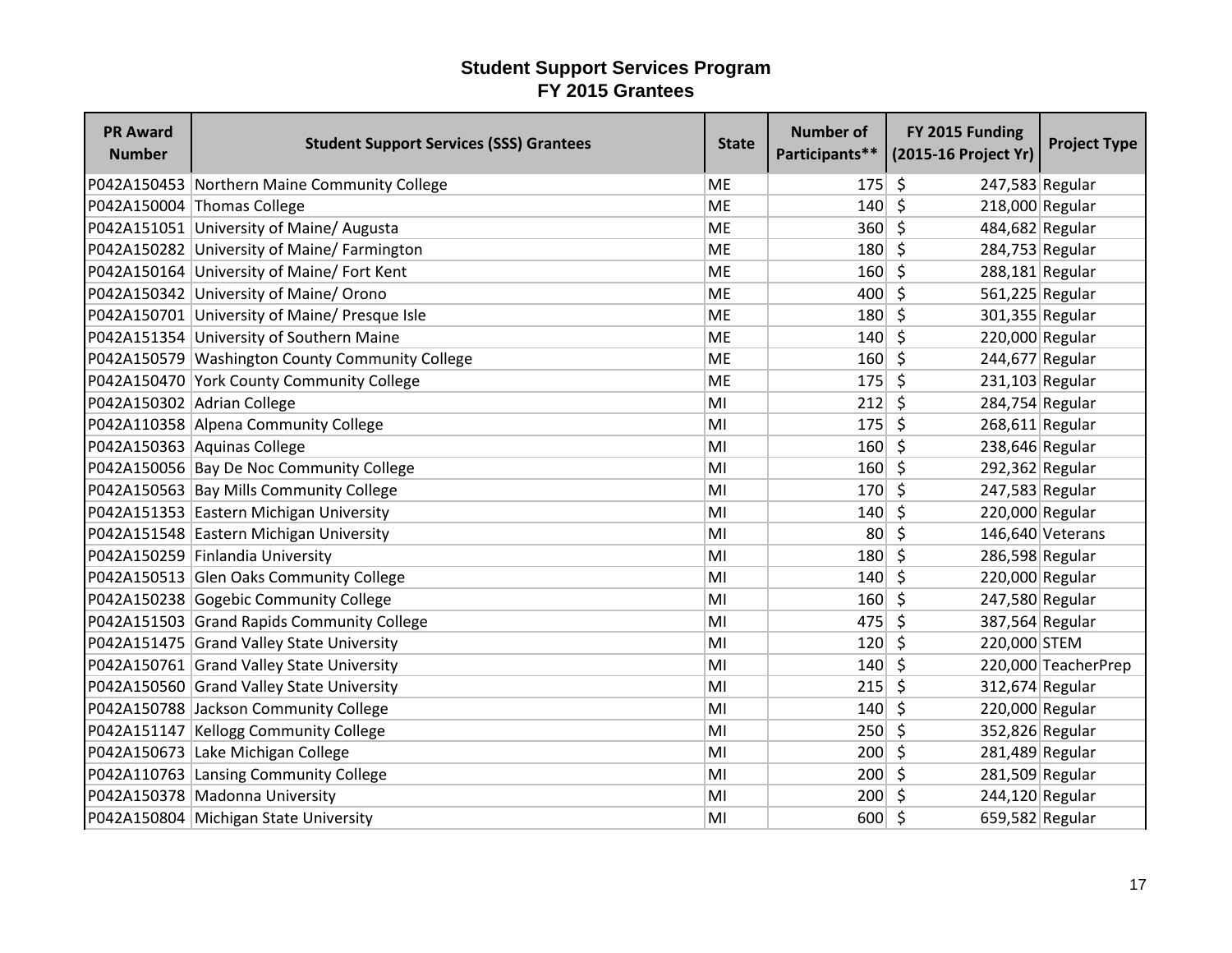| <b>PR Award</b><br><b>Number</b> | <b>Student Support Services (SSS) Grantees</b>                     | <b>State</b> | <b>Number of</b> | FY 2015 Funding<br>Participants** (2015-16 Project Yr) | <b>Project Type</b>   |
|----------------------------------|--------------------------------------------------------------------|--------------|------------------|--------------------------------------------------------|-----------------------|
|                                  | P042A150098 Mid Michigan Community College                         | MI           | 140              | -\$<br>219,021 Regular                                 |                       |
|                                  | P042A150739 Mott Community College                                 | MI           | 220              | $\zeta$<br>353,331 Regular                             |                       |
|                                  | P042A150205 Northern Michigan University                           | MI           | 210              | $\zeta$<br>300,249 Regular                             |                       |
|                                  | P042A150276 Siena Heights University                               | MI           | 160              | S.<br>284,219 Regular                                  |                       |
|                                  | P042A150120 Southwestern Michigan College/ Dowagiac and Niles Area | MI           | 225              | \$<br>291,977 Regular                                  |                       |
|                                  | P042A151592 St. Clair County Community College                     | MI           | 140              | $\zeta$<br>220,000 Regular                             |                       |
|                                  | P042A151267 University of Detroit Mercy                            | MI           | 140              | $219,263$ Regular<br>Ŝ.                                |                       |
|                                  | P042A151355 Wayne County Community College District                | MI           | 350              | Ŝ.<br>388,500 Regular                                  |                       |
|                                  | P042A151231 Western Michigan University                            | MI           | 140              | Ŝ.                                                     | 220,000 TeacherPrep   |
|                                  | P042A150408 Western Michigan University                            | MI           | 210              | $\zeta$<br>284,754 Regular                             |                       |
|                                  | P042A150992 Anoka Ramsey Community College/ Coon Rapids            | <b>MN</b>    | 175              | Ŝ.<br>292,340 Regular                                  |                       |
|                                  | P042A110265 Arrowhead Community Colleges                           | <b>MN</b>    | 1,000            | - \$<br>$1,387,251$ Regular                            |                       |
|                                  | P042A150109 Augsburg College                                       | <b>MN</b>    | 160              | $\zeta$<br>247,583 Regular                             |                       |
|                                  | P042A110346 Bemidji State University                               | <b>MN</b>    | 350              | 430,873 Regular<br>-\$                                 |                       |
|                                  | P042A151678 Carleton College                                       | <b>MN</b>    | 130              | -Ś<br>243,665 Regular                                  |                       |
|                                  | P042A150984 Central Lakes College                                  | <b>MN</b>    | 180              | \$<br>235,235 Regular                                  |                       |
|                                  | P042A150267 Century College                                        | <b>MN</b>    | 120              | $\mathsf{\hat{S}}$                                     | 220,000 Veterans      |
|                                  | P042A150139 Century Community and Technical College                | <b>MN</b>    | 200              | Ŝ.<br>323,632 Regular                                  |                       |
|                                  | P042A150223 College of St. Scholastica, Inc.                       | <b>MN</b>    | 175              | 284,755 Regular<br>Ŝ.                                  |                       |
|                                  | P042A150436 Dakota County Technical College                        | <b>MN</b>    | 160              | $\zeta$<br>247,580 Regular                             |                       |
|                                  | P042A110746 Fond Du Lac Tribal & Community College                 | <b>MN</b>    | 175              | $\zeta$<br>284,754 Regular                             |                       |
|                                  | P042A151126 Hennepin Technical College                             | <b>MN</b>    | 140              | 220,000 Regular<br>-\$                                 |                       |
|                                  | P042A151460 Hennepin Technical College                             | <b>MN</b>    | 140              | \$<br>220,000 ESL                                      |                       |
|                                  | P042A151479   Inver Hills Community College                        | <b>MN</b>    | 140              | S.<br>220,000 Regular                                  |                       |
|                                  | P042A150086 Lake Superior College                                  | <b>MN</b>    | 210              | \$<br>292,340 Regular                                  |                       |
|                                  | P042A151413 Metropolitan State University                          | <b>MN</b>    | 160              | 247,584 Regular<br>\$                                  |                       |
|                                  | P042A151604 Metropolitan State University                          | <b>MN</b>    | 100              | Ŝ.                                                     | 220,000 Disabled Only |
|                                  | P042A150354 Minneapolis Community and Technical College            | <b>MN</b>    | $100 \mid 5$     |                                                        | 213,180 Disabled Only |
|                                  | P042A150355 Minneapolis Community and Technical College            | <b>MN</b>    | 225              | 340,045 Regular<br>-\$                                 |                       |
|                                  | P042A150351 Minneapolis Community and Technical College            | <b>MN</b>    | 140              | \$<br>213,180 ESL                                      |                       |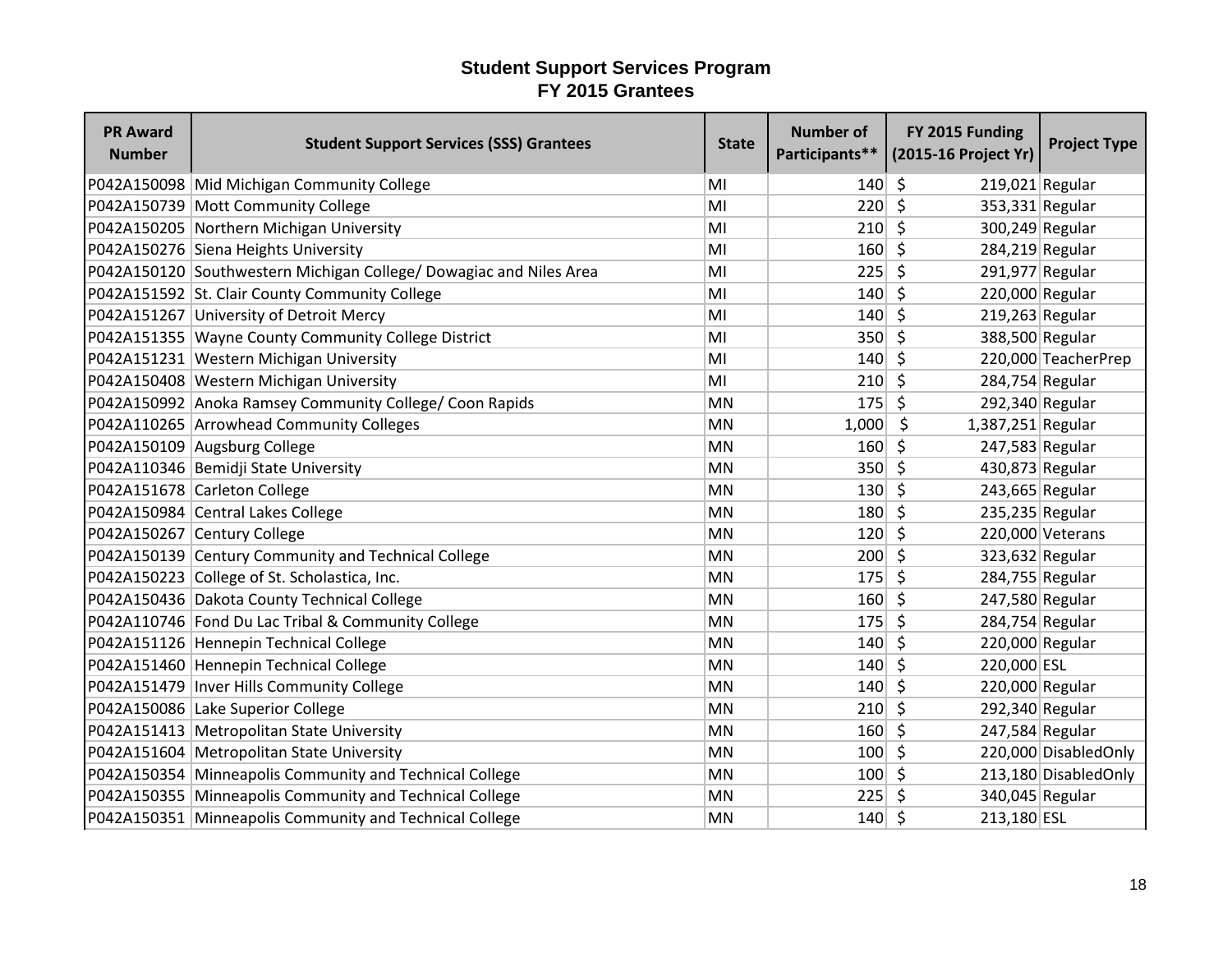| <b>PR Award</b><br><b>Number</b> | <b>Student Support Services (SSS) Grantees</b>                           | <b>State</b> | <b>Number of</b><br>Participants** | FY 2015 Funding<br>(2015-16 Project Yr) | <b>Project Type</b> |
|----------------------------------|--------------------------------------------------------------------------|--------------|------------------------------------|-----------------------------------------|---------------------|
|                                  | P042A150988 Minnesota State Colleges & University, (DBA) Anoka-Ramsey CC | <b>MN</b>    | 140                                | - \$<br>220,000 Regular                 |                     |
|                                  | P042A150046 Minnesota State University/ Mankato                          | <b>MN</b>    | 175                                | $\mathsf{S}$<br>322,026 Regular         |                     |
|                                  | P042A151167 Normandale Community College                                 | <b>MN</b>    | 140                                | $\mathsf{\hat{S}}$<br>219,240 Regular   |                     |
|                                  | P042A151125 North Hennepin Community College                             | <b>MN</b>    | 120                                | - Ś<br>220,000 STEM                     |                     |
|                                  | P042A151157 North Hennepin Community College                             | <b>MN</b>    | $230 \mid 5$                       | 357,363 Regular                         |                     |
|                                  | P042A150142 Regents of the University of Minnesota                       | <b>MN</b>    | $140 \mid 5$                       | 220,000 Regular                         |                     |
|                                  | P042A150420 Ridgewater College                                           | <b>MN</b>    | $175$ \$                           | 230,236 Regular                         |                     |
|                                  | P042A151033 Riverland Community College                                  | <b>MN</b>    | $140 \mid 5$                       | 219,997 Regular                         |                     |
|                                  | P042A151017 Rochester Community and Technical College                    | MN           | $250 \mid 5$                       | 379,389 Regular                         |                     |
|                                  | P042A150136 Saint Paul College                                           | MN           | 140                                | - \$<br>220,000 Regular                 |                     |
|                                  | P042A151248 South Central College                                        | MN           | 140                                | 220,000 Regular<br>-\$                  |                     |
|                                  | P042A150151 St. Cloud Technical College                                  | MN           | $160 \mid 5$                       | 257,087 Regular                         |                     |
|                                  | P042A150129 St. Olaf College                                             | MN           | $160 \mid 5$                       | 247,584 Regular                         |                     |
|                                  | P042A111118 University of Minnesota/ Minneapolis                         | <b>MN</b>    | $270 \mid 5$                       | 332,443 Regular                         |                     |
|                                  | P042A150102 Winona State University                                      | MN           | 225                                | Ŝ.<br>292,265 Regular                   |                     |
|                                  | P042A150962 Avila University                                             | MO           | $150 \mid 5$                       | 220,000 Regular                         |                     |
|                                  | P042A150392 Columbia College                                             | <b>MO</b>    | 160                                | $\zeta$<br>$231,102$ Regular            |                     |
|                                  | P042A110047 Crowder College                                              | <b>MO</b>    | 175                                | Ŝ.<br>284,754 Regular                   |                     |
|                                  | P042A150213 Crowder College/ Cassville                                   | MO           | 140                                | 220,000 Regular<br>- \$                 |                     |
|                                  | P042A150299 Crowder College/ Nevada                                      | <b>MO</b>    | $140 \mid 5$                       | 220,000 Regular                         |                     |
|                                  | P042A151026 Harris-Stowe State University                                | <b>MO</b>    | $150 \mid 5$                       | 220,000 Regular                         |                     |
|                                  | P042A150106 Jefferson College District of Jefferson County               | MO           | $160 \mid 5$                       | 257,086 Regular                         |                     |
|                                  | P042A150048 Mineral Area College                                         | MO           | $200 \mid 5$                       | 281,510 Regular                         |                     |
|                                  | P042A150200 Missouri Southern State University                           | MO           | 170                                | $\mathsf{\S}$<br>247,564 Regular        |                     |
|                                  | P042A150419 Missouri State University/ Springfield                       | MO           | 190                                | $\zeta$<br>280,405 Regular              |                     |
|                                  | P042A150746 Missouri State University/ West Plains                       | MO           | 140                                | 220,000 Regular<br>- Ś                  |                     |
|                                  | P042A150789 North Central Missouri College                               | <b>MO</b>    | $160 \mid 5$                       | 247,583 Regular                         |                     |
|                                  | P042A150747 Northwest Missouri State University                          | <b>MO</b>    | $180 \mid 5$                       | 292,340 Regular                         |                     |
|                                  | P042A151481 Penn Valley Community College                                | <b>MO</b>    | $250 \mid 5$                       | 364,560 Regular                         |                     |
|                                  | P042A151598 Saint Louis University                                       | <b>MO</b>    | 175                                | -\$<br>276,823 Regular                  |                     |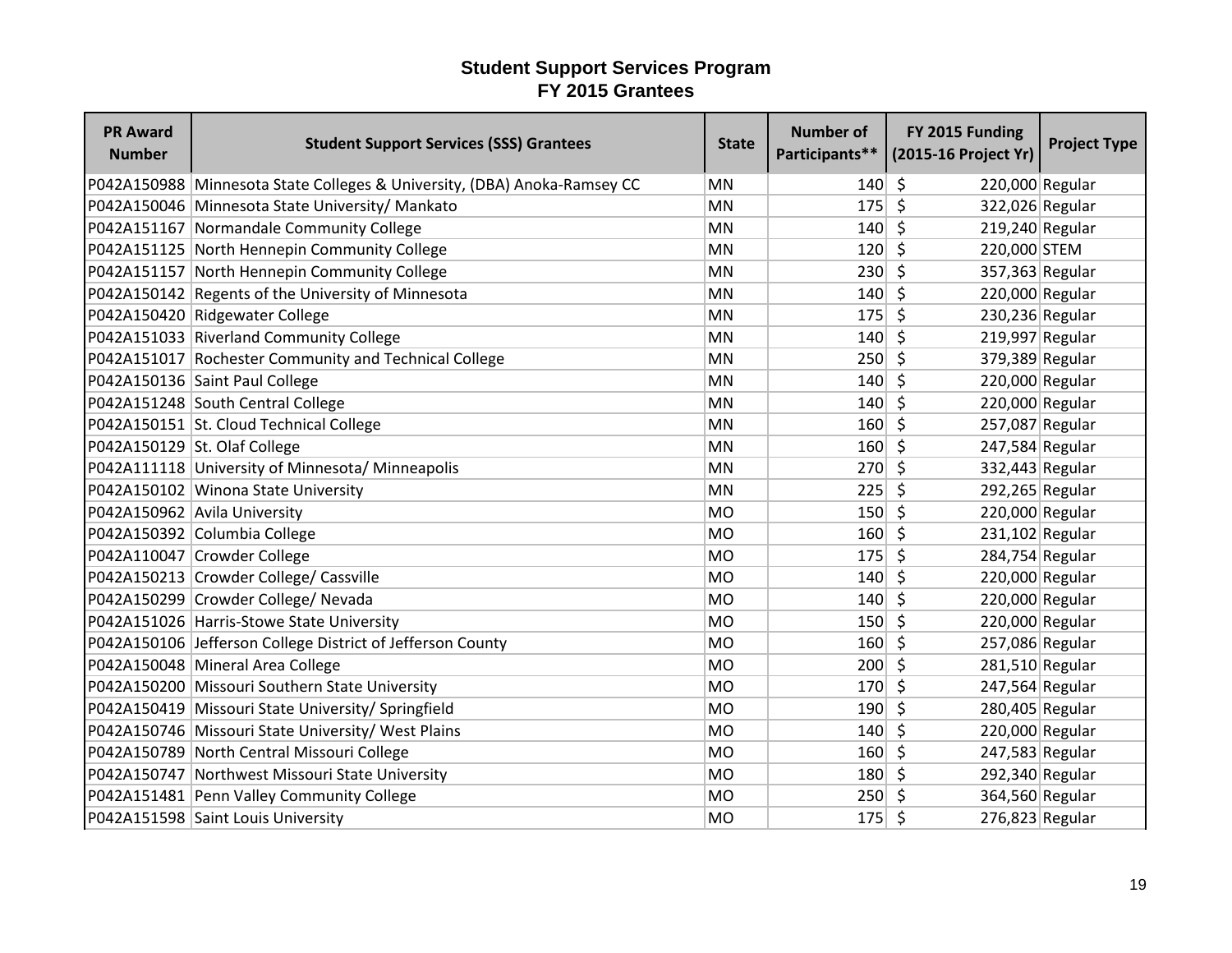| <b>PR Award</b><br><b>Number</b> | <b>Student Support Services (SSS) Grantees</b>                     | <b>State</b> | <b>Number of</b> | FY 2015 Funding<br>Participants** (2015-16 Project Yr) | <b>Project Type</b> |
|----------------------------------|--------------------------------------------------------------------|--------------|------------------|--------------------------------------------------------|---------------------|
|                                  | P042A151250 Southeast Missouri State University                    | <b>MO</b>    | 200              | $\zeta$<br>317,558 Regular                             |                     |
|                                  | P042A150655 St. Louis Community College                            | <b>MO</b>    | 140              | $\zeta$<br>213,180 Regular                             |                     |
|                                  | P042A150646 St. Louis Community College/ Florissant Valley         | <b>MO</b>    | 160              | $\mathsf{\hat{S}}$<br>231,102 Regular                  |                     |
|                                  | P042A150616 St. Louis Community College/ Meramec                   | <b>MO</b>    | 160              | S.<br>212,946 Regular                                  |                     |
|                                  | P042A150917 State Fair Community College                           | <b>MO</b>    | 160              | S.<br>246,859 Regular                                  |                     |
|                                  | P042A150849 Three Rivers Community College                         | <b>MO</b>    | 250              | $\zeta$<br>289,181 Regular                             |                     |
|                                  | P042A150511 University of Central Missouri                         | <b>MO</b>    | 210              | S.<br>304,520 Regular                                  |                     |
|                                  | P042A151581 University of Missouri/ Columbia                       | <b>MO</b>    | $650 \mid 5$     | 607,500 Regular                                        |                     |
|                                  | P042A150798 Washington University in St. Louis                     | <b>MO</b>    | $200 \mid 5$     | 341,510 Regular                                        |                     |
|                                  | P042A151709 Alcorn State University                                | <b>MS</b>    | 200              | $\zeta$<br>329,571 Regular                             |                     |
|                                  | P042A150821 Copiah-Lincoln Community College                       | <b>MS</b>    | 160              | \$<br>284,753 Regular                                  |                     |
|                                  | P042A151411 Hinds Community College                                | <b>MS</b>    | 181              | \$<br>284,754 Regular                                  |                     |
|                                  | P042A150608 Holmes Community College                               | <b>MS</b>    | $200 \mid 5$     | 283,339 Regular                                        |                     |
|                                  | P042A150666 Mississippi State University                           | <b>MS</b>    | 160              | $\zeta$<br>246,050 Regular                             |                     |
|                                  | P042A150851 Mississippi Valley State University                    | <b>MS</b>    | 200              | 257,020 Regular<br>$\zeta$                             |                     |
|                                  | P042A110369 Northwest Mississippi Community College                | <b>MS</b>    | 160              | $\zeta$<br>281,057 Regular                             |                     |
|                                  | P042A150318 Pearl River Community College                          | <b>MS</b>    | 160              | $\zeta$<br>313,316 Regular                             |                     |
| P042A151514 Rust College         |                                                                    | <b>MS</b>    | 200              | Ŝ.<br>278,980 Regular                                  |                     |
|                                  | P042A150805 University of Southern Mississippi                     | <b>MS</b>    | 195              | 257,087 Regular<br>S.                                  |                     |
|                                  | P042A110906 Blackfeet Community College                            | MT           | 170              | $\zeta$<br>294,826 Regular                             |                     |
|                                  | P042A150709 Chief Dull Knife College                               | MT           | 90 <sup>1</sup>  | Ŝ.<br>141,390 Regular                                  |                     |
|                                  | P042A151116 Flathead Valley Community College                      | MT           | $350 \mid 5$     | 323,217 Regular                                        |                     |
|                                  | P042A150100 Fort Peck Community College/ Wolf Point                | MT           | 175              | \$<br>$270,551$ Regular                                |                     |
|                                  | P042A150588 Montana State University Billings                      | MT           | 250              | $\zeta$<br>304,719 Regular                             |                     |
|                                  | P042A150558 Montana State University/ Northern                     | MT           | 240              | \$<br>255,079 Regular                                  |                     |
|                                  | P042A151717 Montana State University-Bozeman                       | MT           | 140              | 220,000 Regular<br>Ŝ.                                  |                     |
|                                  | P042A150566 Montana Tech of the University of Montana              | MT           | 120              | \$<br>220,000 STEM                                     |                     |
|                                  | P042A150321 Rocky Mountain College                                 | MT           | $250 \mid 5$     | 290,966 Regular                                        |                     |
|                                  | P042A150916 Salish Kootenai College                                | MT           | 230              | 291,922 Regular<br>- \$                                |                     |
|                                  | P042A150874 The University of Montana/Helena College of Technology | <b>MT</b>    | $140 \mid 5$     | 220,000 Regular                                        |                     |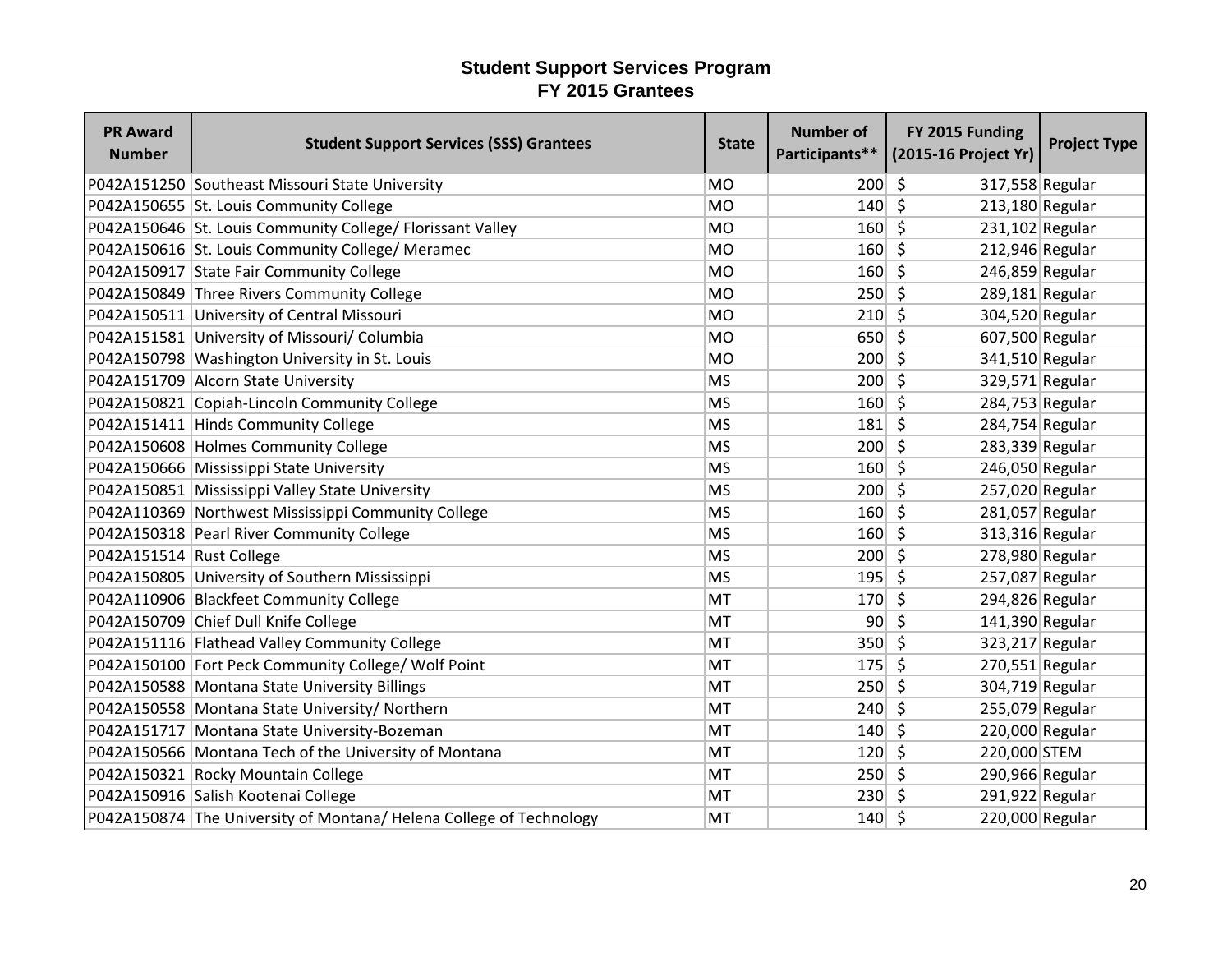| <b>PR Award</b><br><b>Number</b> | <b>Student Support Services (SSS) Grantees</b>                         | <b>State</b> | <b>Number of</b> | FY 2015 Funding<br>Participants** (2015-16 Project Yr) | <b>Project Type</b> |
|----------------------------------|------------------------------------------------------------------------|--------------|------------------|--------------------------------------------------------|---------------------|
|                                  | P042A150623 University of Great Falls                                  | <b>MT</b>    | 230              | \$<br>288,623 Regular                                  |                     |
|                                  | P042A150760 University of Montana                                      | <b>MT</b>    | 375              | $\zeta$<br>407,708 Regular                             |                     |
|                                  | P042A151485 University of Montana Western                              | MT           | 160              | $\zeta$<br>247,584 Regular                             |                     |
|                                  | P042A150548 Appalachian State University                               | <b>NC</b>    | 200              | $\mathsf{\hat{S}}$<br>284,593 Regular                  |                     |
|                                  | P042A151316 Beaufort County Community College                          | <b>NC</b>    | 175              | $\zeta$<br>339,027 Regular                             |                     |
|                                  | P042A150039 Caldwell Community College and Technical Institute         | <b>NC</b>    | 200              | $\mathsf{\hat{S}}$<br>290,354 Regular                  |                     |
|                                  | P042A150347 Carteret Community College                                 | <b>NC</b>    | 160              | Ŝ.<br>247,584 Regular                                  |                     |
|                                  | P042A150733 Central Carolina Community College                         | <b>NC</b>    | 120              | Ŝ.<br>219,535 STEM                                     |                     |
|                                  | P042A150737 Central Carolina Community College                         | <b>NC</b>    | 140              | \$<br>$219,535$ Regular                                |                     |
|                                  | P042A151688 Central Piedmont Community College                         | <b>NC</b>    | 175              | $\zeta$<br>264,853 Regular                             |                     |
|                                  | P042A150665 Cleveland Community College                                | <b>NC</b>    | 140              | \$<br>220,000 Regular                                  |                     |
|                                  | P042A150545 Craven Community College/ New Bern & Havelock              | <b>NC</b>    | 180              | \$<br>220,000 Regular                                  |                     |
|                                  | P042A150667 Davidson County Community College/ Davidson                | <b>NC</b>    | 160              | $\zeta$<br>245,015 Regular                             |                     |
|                                  | P042A150246 Elizabeth City State University                            | <b>NC</b>    | 175              | S.<br>310,659 Regular                                  |                     |
|                                  | P042A150381 Fayetteville State University                              | <b>NC</b>    | 200              | Ŝ.<br>336,657 Regular                                  |                     |
|                                  | P042A151388 Gaston College                                             | <b>NC</b>    | 140              | Ŝ.<br>220,000 Regular                                  |                     |
|                                  | P042A150195 Halifax Community College                                  | <b>NC</b>    | 250              | $\zeta$<br>329,422 Regular                             |                     |
|                                  | P042A150009 James Sprunt Community College                             | <b>NC</b>    | 210              | \$<br>336,461 Regular                                  |                     |
|                                  | P042A150767 Johnson C. Smith University                                | <b>NC</b>    | 180              | 281,306 Regular<br>Ŝ.                                  |                     |
|                                  | P042A151711 Johnston Community College                                 | <b>NC</b>    | 160              | \$<br>$231,103$ Regular                                |                     |
|                                  | P042A150836 Livingstone College                                        | <b>NC</b>    | 225              | $\zeta$<br>292,340 Regular                             |                     |
|                                  | P042A150568 Mars Hill College                                          | <b>NC</b>    | 160              | 281,510 Regular<br>5                                   |                     |
|                                  | P042A110595 Mayland Community College                                  | <b>NC</b>    | 160              | 294,993 Regular<br>5                                   |                     |
|                                  | P042A150855 North Carolina Agricultural and Technical State University | <b>NC</b>    | 200              | $\zeta$<br>281,509 Regular                             |                     |
|                                  | P042A151606 North Carolina Central University                          | <b>NC</b>    | 140              | $\zeta$<br>220,000 Regular                             |                     |
|                                  | P042A150424 North Carolina State University                            | <b>NC</b>    | 140              | \$<br>220,000 Regular                                  |                     |
|                                  | P042A150435 North Carolina State University                            | <b>NC</b>    | 120              | $\zeta$<br>220,000 STEM                                |                     |
|                                  | P042A150814 Piedmont Community College                                 | <b>NC</b>    | 200              | $\zeta$<br>342,737 Regular                             |                     |
|                                  | P042A150284 Pitt Community College                                     | <b>NC</b>    | 160              | 231,103 Regular<br>$\zeta$                             |                     |
|                                  | P042A150352 Roanoke/ Chowan Community College                          | <b>NC</b>    | $200 \mid 5$     | 298,249 Regular                                        |                     |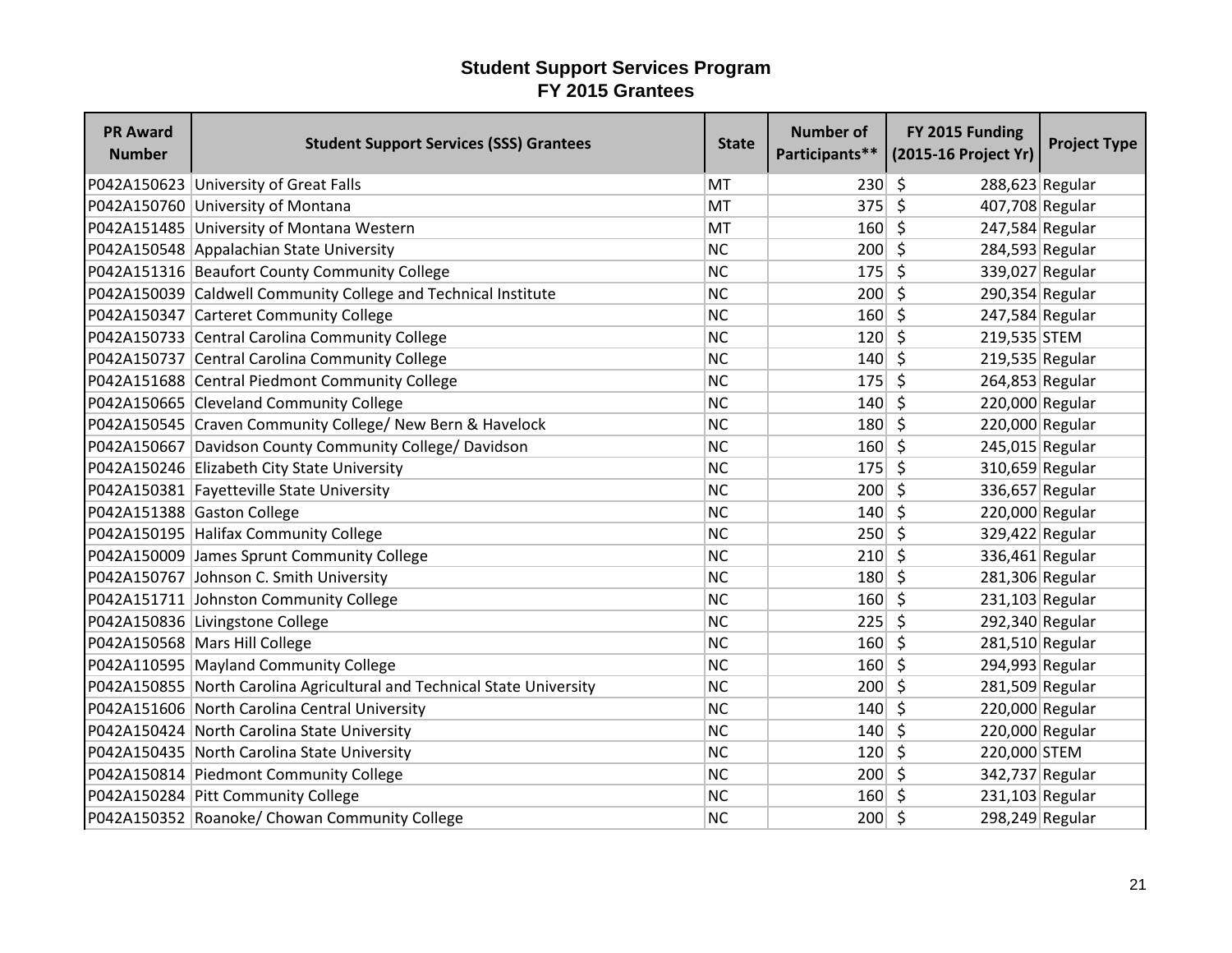| <b>PR Award</b><br><b>Number</b> | <b>Student Support Services (SSS) Grantees</b>                      | <b>State</b> | <b>Number of</b> | FY 2015 Funding<br>Participants** (2015-16 Project Yr) | <b>Project Type</b>   |
|----------------------------------|---------------------------------------------------------------------|--------------|------------------|--------------------------------------------------------|-----------------------|
|                                  | P042A150870 Rockingham Community College                            | <b>NC</b>    | 140              | \$<br>220,000 Regular                                  |                       |
|                                  | P042A151682 Saint Augustine's College                               | <b>NC</b>    | 190              | $\zeta$<br>310,831 Regular                             |                       |
|                                  | P042A151153 Southwestern Community College/ Jackson                 | <b>NC</b>    | 150              | $\mathsf{\hat{S}}$<br>277,210 Regular                  |                       |
|                                  | P042A110108 University of North Carolina/ Greensboro                | <b>NC</b>    | 200              | -Ś<br>301,381 Regular                                  |                       |
|                                  | P042A151402 University of North Carolina/ Pembroke                  | <b>NC</b>    | 200              | Ŝ.<br>286,759 Regular                                  |                       |
|                                  | P042A151303 Wilkes Community College                                | <b>NC</b>    | 200              | $\zeta$<br>315,396 Regular                             |                       |
|                                  | P042A150177 Wilson Community College                                | <b>NC</b>    | $250 \mid 5$     | $311,631$ Regular                                      |                       |
|                                  | P042A151293 Winston-Salem State University                          | <b>NC</b>    | 160              | S.<br>241,707 Regular                                  |                       |
|                                  | P042A151692 Cankdeska Cikana Community College                      | <b>ND</b>    | 100              | $\zeta$<br>$281,511$ Regular                           |                       |
|                                  | P042A151378 Dakota College at Bottineau                             | <b>ND</b>    | 140              | $\zeta$<br>220,000 Regular                             |                       |
|                                  | P042A150181 Dickinson State University                              | <b>ND</b>    | 200              | \$<br>260,369 Regular                                  |                       |
|                                  | P042A150066 Lake Region State College                               | <b>ND</b>    | 160              | \$<br>247,577 Regular                                  |                       |
|                                  | P042A151398 Minot State University                                  | <b>ND</b>    | $110 \mid 5$     |                                                        | 220,000 Disabled Only |
|                                  | P042A151420 Minot State University                                  | <b>ND</b>    | 200              | 219,999 Regular<br>$\zeta$                             |                       |
|                                  | P042A150339 North Dakota State University                           | <b>ND</b>    | 350              | $\zeta$<br>$422,941$ Regular                           |                       |
|                                  | P042A151428 Sitting Bull College                                    | <b>ND</b>    | 140              | \$<br>220,000 Regular                                  |                       |
|                                  | P042A150425 University of Mary                                      | <b>ND</b>    | 160              | $\mathsf{\hat{S}}$<br>281,510 Regular                  |                       |
|                                  | P042A150429 University of North Dakota                              | <b>ND</b>    | 300              | Ŝ.<br>336,183 Regular                                  |                       |
|                                  | P042A150393 Central Community College                               | <b>NE</b>    | 186              | 247,584 Regular<br>S.                                  |                       |
|                                  | P042A150422 Chadron State College                                   | <b>NE</b>    | $160 \mid 5$     | 247,344 Regular                                        |                       |
|                                  | P042A151410 Creighton University                                    | <b>NE</b>    | 160              | $\zeta$<br>285,208 Regular                             |                       |
| P042A150580 Doane College        |                                                                     | <b>NE</b>    | 200              | $\zeta$<br>$275,167$ Regular                           |                       |
|                                  | P042A150996   Metropolitan Community College                        | <b>NE</b>    | 400              | $\zeta$<br>346,742 Regular                             |                       |
|                                  | P042A151394 Nebraska Methodist College of Nursing and Allied Health | <b>NE</b>    | 80 <sup>°</sup>  | $\zeta$<br>146,640 STEM                                |                       |
|                                  | P042A150530 Northeast Community College                             | <b>NE</b>    | 140              | \$<br>220,000 Regular                                  |                       |
|                                  | P042A150483 Peru State College                                      | <b>NE</b>    | 230              | \$<br>278,028 Regular                                  |                       |
|                                  | P042A150382 Southeast Community College Area                        | <b>NE</b>    | 160              | Ŝ.<br>247,584 Regular                                  |                       |
|                                  | P042A150288 University of Nebraska/Kearney                          | <b>NE</b>    | 200              | 285,819 Regular<br>-\$                                 |                       |
|                                  | P042A150202 University of Nebraska/Lincoln                          | <b>NE</b>    | $350 \mid 5$     | 496,104 Regular                                        |                       |
|                                  | P042A150455 University of Nebraska/Omaha                            | <b>NE</b>    | $160 \mid 5$     | 313,272 Regular                                        |                       |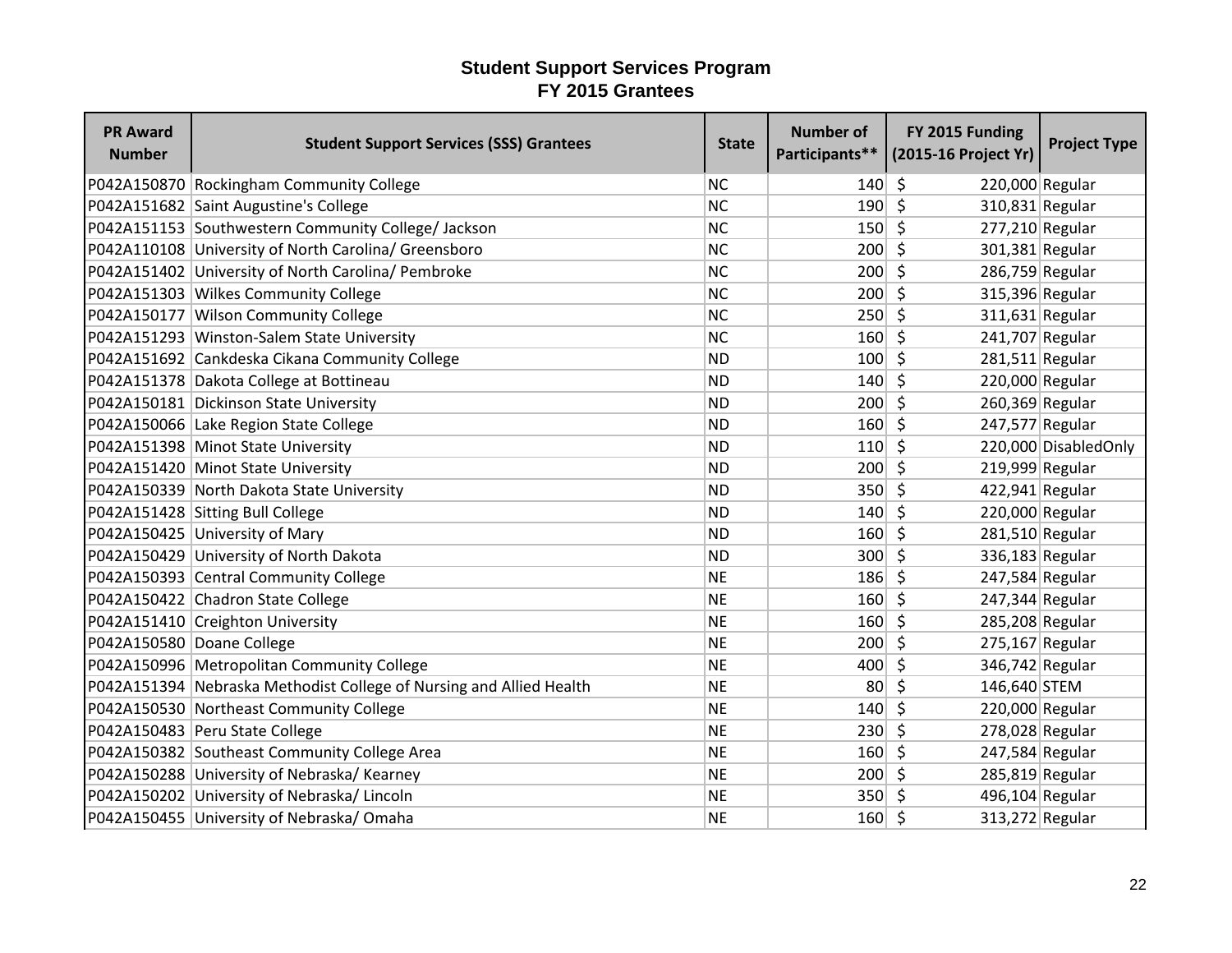| <b>PR Award</b><br><b>Number</b> | <b>Student Support Services (SSS) Grantees</b>                   | <b>State</b> | <b>Number of</b> | FY 2015 Funding<br>Participants** (2015-16 Project Yr) | <b>Project Type</b>  |
|----------------------------------|------------------------------------------------------------------|--------------|------------------|--------------------------------------------------------|----------------------|
|                                  | P042A151158 Wayne State College                                  | <b>NE</b>    | 225              | \$<br>308,069 Regular                                  |                      |
|                                  | P042A150153 Western Nebraska Community College                   | <b>NE</b>    | 200              | $\zeta$<br>336,486 Regular                             |                      |
|                                  | P042A151180 Keene State College                                  | <b>NH</b>    | 160              | $\zeta$<br>306,576 Regular                             |                      |
|                                  | P042A150042 Plymouth State University                            | <b>NH</b>    | 180              | $\zeta$<br>300,409 Regular                             |                      |
|                                  | P042A151232 University of New Hampshire                          | <b>NH</b>    | 200              | \$<br>319,203 Regular                                  |                      |
|                                  | P042A150759 Atlantic Cape Community College/ Mays Landing Main   | NJ           | 200              | $\zeta$<br>292,340 Regular                             |                      |
|                                  | P042A151013 Bloomfield College                                   | <b>NJ</b>    | 160              | $\zeta$<br>247,584 Regular                             |                      |
|                                  | P042A151307 Cumberland County College                            | <b>NJ</b>    | $275$ \$         | 283,729 Regular                                        |                      |
|                                  | P042A151079 Georgian Court University                            | <b>NJ</b>    | 160              | $\zeta$<br>284,754 Regular                             |                      |
|                                  | P042A150520 Middlesex County College                             | NJ           | 160              | $\zeta$                                                | 288,749 DisabledOnly |
|                                  | P042A151287 New Jersey City University                           | <b>NJ</b>    | 175              | $\zeta$<br>281,510 Regular                             |                      |
|                                  | P042A150313 Ocean County College                                 | <b>NJ</b>    | 140              | S.<br>220,000 Regular                                  |                      |
|                                  | P042A150925 Passaic County Community College                     | <b>NJ</b>    | $160$ \$         | 231,075 Regular                                        |                      |
|                                  | P042A111216 Ramapo College of New Jersey                         | <b>NJ</b>    | 180              | $\zeta$                                                | 264,877 Disabled     |
|                                  | P042A150848 Rider University                                     | <b>NJ</b>    | $150 \mid 5$     | 292,340 Regular                                        |                      |
|                                  | P042A151483 Rutgers University                                   | <b>NJ</b>    | 400              | Ŝ.<br>$513,812$ Regular                                |                      |
|                                  | P042A151360 Rutgers University/ Newark                           | <b>NJ</b>    | 160              | $\mathsf{\hat{S}}$<br>231,103 Regular                  |                      |
|                                  | P042A151725 Rutgers, The State University of New Jersey / Camden | <b>NJ</b>    | 160              | \$<br>220,000 Regular                                  |                      |
|                                  | P042A151128 Saint Peter's University                             | NJ           | 140              | 220,000 Regular<br>Ŝ.                                  |                      |
|                                  | P042A151031 Central New Mexico Community College                 | <b>NM</b>    | 140              | $\zeta$<br>220,000 Regular                             |                      |
|                                  | P042A151030 Central New Mexico Community College/ Main           | <b>NM</b>    | $165 \mid 5$     | 247,584 Regular                                        |                      |
|                                  | P042A150300 Clovis Community College                             | <b>NM</b>    | 175              | $\zeta$<br>247,584 Regular                             |                      |
|                                  | P042A150642 Eastern New Mexico University                        | <b>NM</b>    | 300              | $\zeta$<br>353,084 Regular                             |                      |
|                                  | P042A151610 Eastern New Mexico University - Roswell              | <b>NM</b>    | 140              | $\zeta$<br>220,000 Regular                             |                      |
|                                  | P042A150364 New Mexico Junior College                            | <b>NM</b>    | 185              | $\zeta$<br>268,485 Regular                             |                      |
|                                  | P042A150116 New Mexico State University                          | <b>NM</b>    | 350              | \$<br>390,463 Regular                                  |                      |
|                                  | P042A151441 Regents of New Mexico State University               | <b>NM</b>    | 120              | \$<br>220,000 STEM                                     |                      |
|                                  | P042A151482 San Juan College                                     | <b>NM</b>    | 120              | $\zeta$<br>220,000 STEM                                |                      |
|                                  | P042A151504 San Juan College                                     | <b>NM</b>    | 160              | -\$<br>$231,103$ Regular                               |                      |
|                                  | P042A150981 Santa Fe Community College                           | <b>NM</b>    | 160              | -\$<br>231,103 Regular                                 |                      |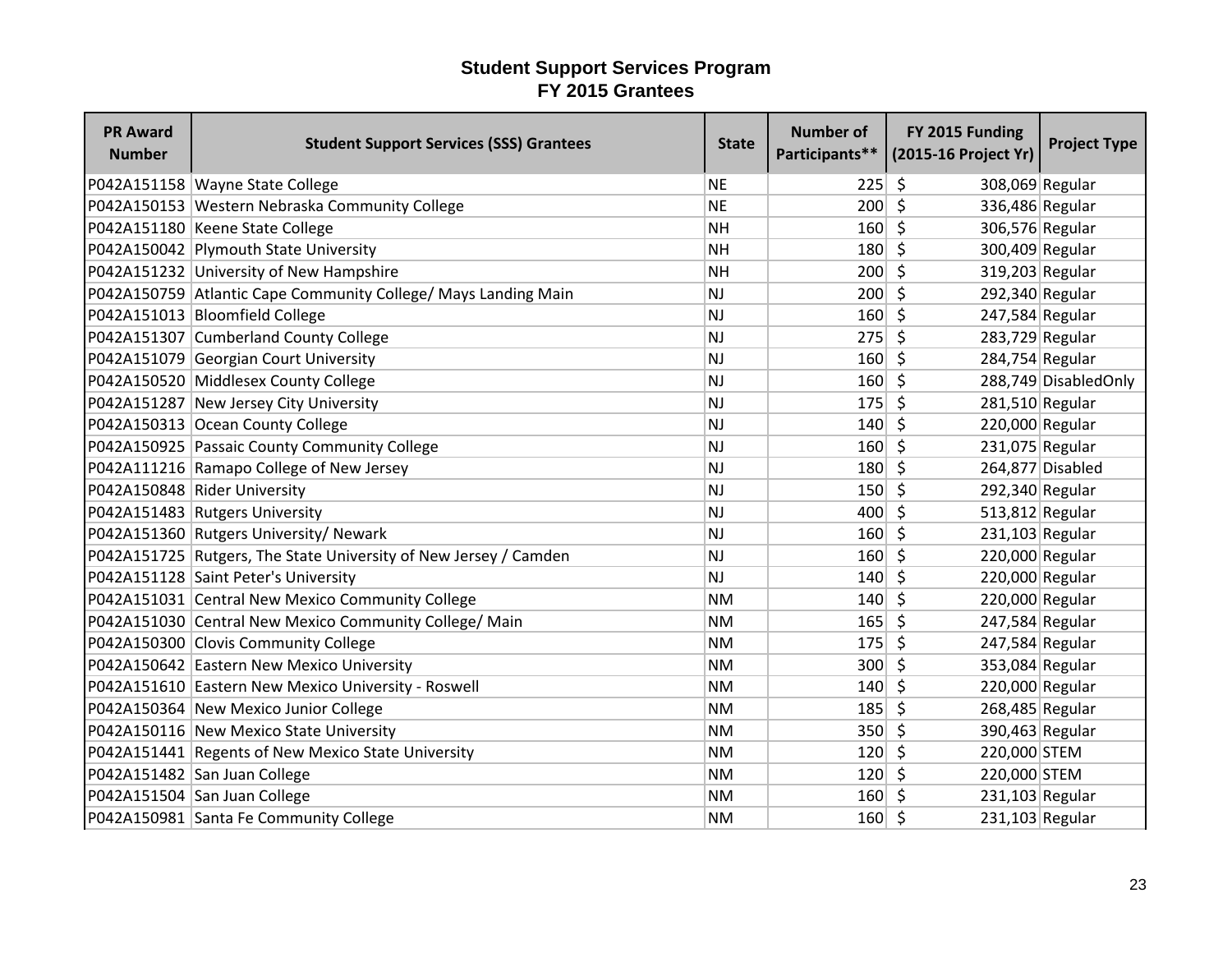| <b>PR Award</b><br><b>Number</b> | <b>Student Support Services (SSS) Grantees</b>                      | <b>State</b> | <b>Number of</b> | FY 2015 Funding<br>Participants** (2015-16 Project Yr) | <b>Project Type</b>   |
|----------------------------------|---------------------------------------------------------------------|--------------|------------------|--------------------------------------------------------|-----------------------|
|                                  | P042A150763 The Regents of the University of New Mexico             | <b>NM</b>    | 170              | 5<br>219,970 Regular                                   |                       |
|                                  | P042A150830 University of New Mexico                                | <b>NM</b>    | 160              | $\zeta$<br>247,582 Regular                             |                       |
|                                  | P042A150750 University of New Mexico/ Gallup                        | <b>NM</b>    | 160              | $\zeta$<br>235,228 Regular                             |                       |
|                                  | P042A150949 College of Southern Nevada                              | <b>NV</b>    | 200              | \$<br>247,584 Regular                                  |                       |
|                                  | P042A151152 NSHE Board of Regents on behalf of Nevada State College | <b>NV</b>    | 140              | Ŝ.<br>220,000 Regular                                  |                       |
|                                  | P042A150443 University of Nevada/ Las Vegas                         | <b>NV</b>    | 265              | S.<br>331,629 Regular                                  |                       |
|                                  | P042A150445 University of Nevada/ Las Vegas                         | <b>NV</b>    | 240              | 406,976 STEM<br>Ŝ.                                     |                       |
|                                  | P042A150155 University of Nevada/ Reno                              | <b>NV</b>    | 175              | Ŝ.<br>344,465 Regular                                  |                       |
|                                  | P042A151273 Cazenovia College                                       | <b>NY</b>    | 160              | Ŝ.<br>294,495 Regular                                  |                       |
|                                  | P042A150720 Clarkson University                                     | <b>NY</b>    | 160              | S.<br>266,684 Regular                                  |                       |
|                                  | P042A150824 College of Mount Saint Vincent                          | <b>NY</b>    | 160              | \$<br>278,539 Regular                                  |                       |
|                                  | P042A151113 Corning Community College                               | <b>NY</b>    | 205              | -\$<br>267,337 Regular                                 |                       |
|                                  | P042A150912 CUNY/ City College                                      | <b>NY</b>    | $500$ \$         | 525,909 Regular                                        |                       |
|                                  | P042A150298 CUNY/ Kingsborough Community College                    | <b>NY</b>    | 250              | 232,114 Regular<br>5                                   |                       |
|                                  | P042A150956 CUNY/ Lehman College                                    | <b>NY</b>    | 140              | 219,700 Regular<br>-Ś                                  |                       |
|                                  | P042A150967 CUNY/ Lehman College                                    | <b>NY</b>    | 140              | Ŝ.                                                     | 217,475 TeacherPrep   |
|                                  | P042A151518 CUNY/ Queens College                                    | <b>NY</b>    | 100              | $\zeta$                                                | 220,000 DisabledOnly  |
|                                  | P042A151618 CUNY/ York College                                      | <b>NY</b>    | 300              | Ŝ.                                                     | 281,498 Disabled Only |
|                                  | P042A151633 CUNY/ York College                                      | <b>NY</b>    | 300              | 376,496 Regular<br>-\$                                 |                       |
|                                  | P042A150206 Dowling College/ Rudolph Campus                         | <b>NY</b>    | 160              | $\zeta$<br>228,450 Regular                             |                       |
|                                  | P042A151050 Dutchess Community College                              | <b>NY</b>    | 140              | 220,000 Regular<br>-\$                                 |                       |
|                                  | P042A150831 Fulton Montgomery Community College                     | <b>NY</b>    | 100              | 5                                                      | 220,000 Disabled Only |
|                                  | P042A150653 Fulton Montgomery Community College                     | <b>NY</b>    | 160              | \$<br>$231,103$ Regular                                |                       |
|                                  | P042A151068 Genesee Community College                               | <b>NY</b>    | 250              | Ŝ.<br>292,340 Regular                                  |                       |
|                                  | P042A150219 Jefferson Community College                             | <b>NY</b>    | 160              | \$<br>235,232 Regular                                  |                       |
|                                  | P042A110659 Long Island University                                  | <b>NY</b>    | 412              | 459,026 Regular<br>\$                                  |                       |
| P042A151266 Marist College       |                                                                     | <b>NY</b>    | 115              | \$                                                     | 242,042 DisabledOnly  |
|                                  | P042A150813 Medaille College                                        | <b>NY</b>    | 200              | $\zeta$<br>281,171 Regular                             |                       |
|                                  | P042A150764 Mercy College/ Dobbs Ferry & Bronx                      | <b>NY</b>    | 250              | 284,754 Regular<br>-\$                                 |                       |
|                                  | P042A150972 Molloy College                                          | <b>NY</b>    | 160              | -\$<br>234,745 Regular                                 |                       |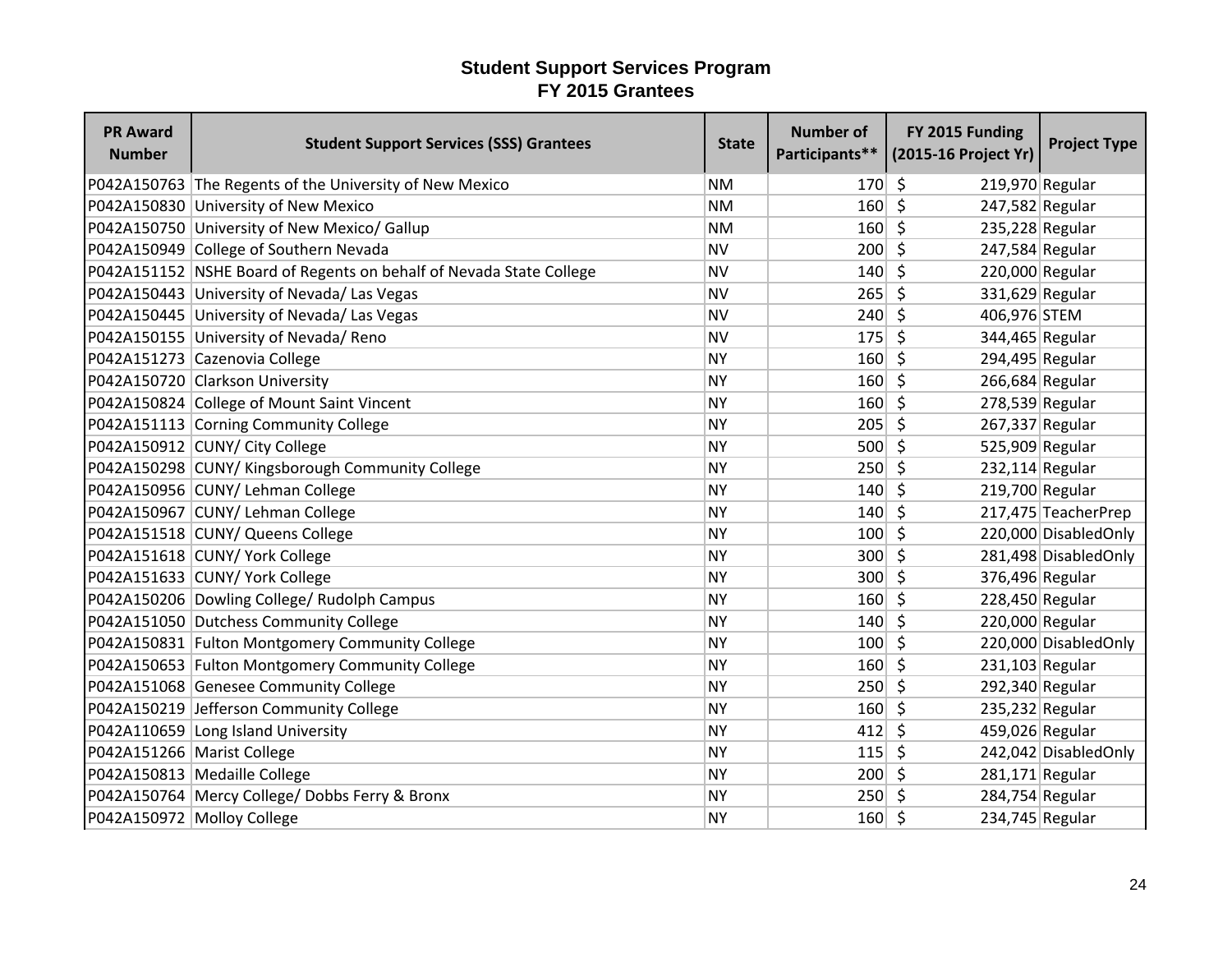| <b>PR Award</b><br><b>Number</b> | <b>Student Support Services (SSS) Grantees</b>               | <b>State</b> | <b>Number of</b> | FY 2015 Funding<br>Participants** (2015-16 Project Yr) | <b>Project Type</b>  |
|----------------------------------|--------------------------------------------------------------|--------------|------------------|--------------------------------------------------------|----------------------|
|                                  | P042A150880 Monroe Community College                         | <b>NY</b>    | 300              | \$<br>258,285 Regular                                  |                      |
|                                  | P042A150948 Nassau Community College                         | <b>NY</b>    | 450              | $\zeta$                                                | 377,588 DisabledOnly |
|                                  | P042A150376 Orange County Community College                  | <b>NY</b>    | 140              | \$<br>220,000 Regular                                  |                      |
|                                  | P042A151430 Pace University                                  | <b>NY</b>    | 160              | $219,965$ Regular<br>Ŝ.                                |                      |
|                                  | P042A150055 Paul Smith's College                             | <b>NY</b>    | 160              | S.<br>236,074 Regular                                  |                      |
|                                  | P042A150757 Polytechnic Institute of New York University     | <b>NY</b>    | 250              | $\zeta$<br>361,289 Regular                             |                      |
|                                  | P042A151092 Schenectady County Community College             | <b>NY</b>    | 175              | $281,511$ Regular<br>$\zeta$                           |                      |
|                                  | P042A150893 St. John's University                            | <b>NY</b>    | 180              | 219,603 Regular<br>S.                                  |                      |
|                                  | P042A151437 Suffolk County Community College                 | <b>NY</b>    | 255              | \$<br>281,510 Regular                                  |                      |
|                                  | P042A151155 SUNY Rockland Community College                  | <b>NY</b>    | 140              | $\mathsf{\hat{S}}$<br>220,000 Regular                  |                      |
|                                  | P042A150543 SUNY/ Binghamton University                      | <b>NY</b>    | 120              | \$<br>220,000 STEM                                     |                      |
|                                  | P042A110316 SUNY/ Binghamton University                      | <b>NY</b>    | 400              | S.<br>362,231 Regular                                  |                      |
| P042A150294 SUNY/ Buffalo        |                                                              | <b>NY</b>    | $275$ \$         | 264,273 Regular                                        |                      |
|                                  | P042A151452 SUNY/ College of Technology/ Canton              | <b>NY</b>    | 210              | $\zeta$<br>$259,961$ Regular                           |                      |
|                                  | P042A151550 SUNY/ Farmingdale State College                  | <b>NY</b>    | 180              | $\zeta$<br>220,000 Regular                             |                      |
|                                  | P042A151235 SUNY/ Plattsburgh                                | <b>NY</b>    | 375              | \$<br>514,426 Regular                                  |                      |
|                                  | P042A150170 SUNY/ Potsdam                                    | <b>NY</b>    | 200              | \$<br>279,330 Regular                                  |                      |
|                                  | P042A150360 Syracuse University                              | <b>NY</b>    | 250              | 346,012 Regular<br>\$                                  |                      |
|                                  | P042A150713 Ulster County Community College                  | <b>NY</b>    | 100              | Ŝ.                                                     | 220,000 DisabledOnly |
|                                  | P042A150647 Ulster County Community College                  | <b>NY</b>    | 220              | $\zeta$<br>291,589 Regular                             |                      |
|                                  | P042A150994 Westchester Community College                    | <b>NY</b>    | 165              | $\zeta$<br>247,584 Regular                             |                      |
|                                  | P042A150838 Bowling Green State University                   | OH           | $350$ \$         | 567,541 Regular                                        |                      |
|                                  | P042A151234 Central State University                         | OH           | 250              | \$<br>372,549 Regular                                  |                      |
|                                  | P042A151055 Cincinnati State Technical and Community College | OH           | 180              | $\zeta$<br>273,270 Regular                             |                      |
|                                  | P042A150877 Clark State Community College                    | OH           | 175              | \$<br>245,090 Regular                                  |                      |
|                                  | P042A150034 Cleveland State University                       | OH           | 500              | 520,025 Regular<br>Ŝ.                                  |                      |
|                                  | P042A150353 Columbus State Community College                 | OH           | 160              | $\zeta$<br>247,584 Regular                             |                      |
|                                  | P042A151543 Cuyahoga Community College District              | OH           | 140              | 220,000 Regular<br>-\$                                 |                      |
|                                  | P042A151523 Cuyahoga Community College District              | OH           | 200              | 292,340 Regular<br>5                                   |                      |
|                                  | P042A151563 Cuyahoga Community College District              | OH           | 140              | \$<br>213,180 Regular                                  |                      |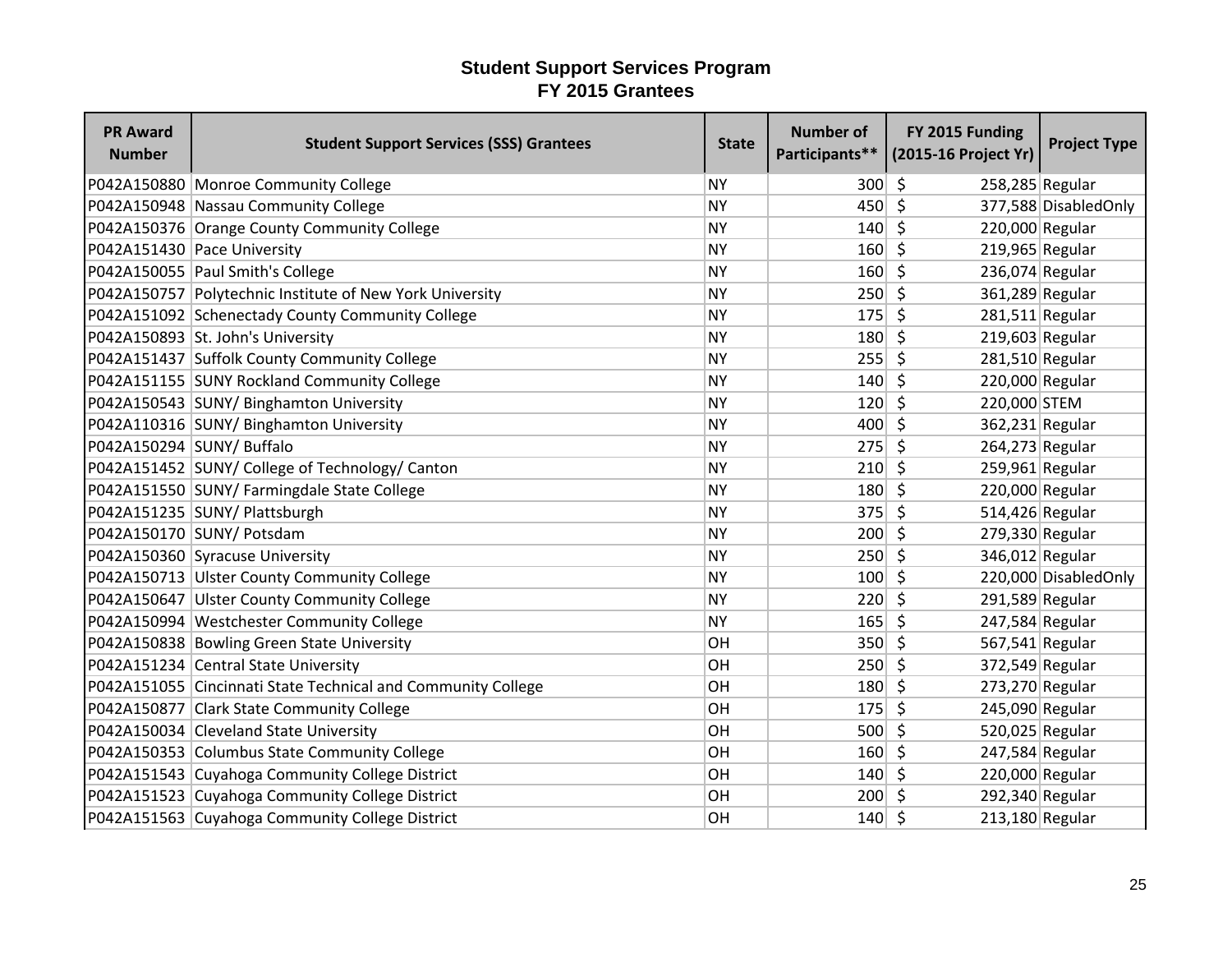| <b>PR Award</b><br><b>Number</b> | <b>Student Support Services (SSS) Grantees</b>                  | <b>State</b> | <b>Number of</b> | FY 2015 Funding<br>Participants** (2015-16 Project Yr) | <b>Project Type</b> |
|----------------------------------|-----------------------------------------------------------------|--------------|------------------|--------------------------------------------------------|---------------------|
|                                  | P042A151284 Eastern Gateway Community College/ Jefferson County | OH           | 160              | 5<br>230,666 Regular                                   |                     |
|                                  | P042A151714 Hocking Technical College                           | OH           | 190              | $\zeta$<br>$281,511$ Regular                           |                     |
|                                  | P042A150876 Kent State University                               | OH           | 300 5            | 443,212 Regular                                        |                     |
|                                  | P042A151385 Lourdes College                                     | OH           | 160              | $271,404$ Regular<br>-\$                               |                     |
|                                  | P042A151395 Miami University                                    | OH           | 140              | S.<br>220,000 Regular                                  |                     |
|                                  | P042A150678 North Central State College                         | OH           | 140              | $\zeta$<br>220,000 Regular                             |                     |
|                                  | P042A150073 Ohio University                                     | OH           | 275              | $\zeta$<br>$315,141$ Regular                           |                     |
|                                  | P042A151459 Owens State Community College                       | OH           | 140              | 220,000 Regular<br>Ŝ.                                  |                     |
|                                  | P042A150293 Sinclair Community College/ Dayton                  | OH           | 160              | $281,511$ Regular<br>S.                                |                     |
|                                  | P042A150197 Stark State College of Technology                   | OH           | 160              | $\zeta$<br>231,103 Regular                             |                     |
|                                  | P042A150002 The Ohio State University                           | OH           | 210              | 300,830 Regular<br>-\$                                 |                     |
|                                  | P042A150592 University of Cincinnati                            | OH           | 180              | 5<br>247,584 Regular                                   |                     |
|                                  | P042A151332 University of Toledo                                | OH           | $160 \mid 5$     | $231,103$ Regular                                      |                     |
|                                  | P042A150537 Xavier University                                   | OH           | 160              | 224,364 Regular<br>-\$                                 |                     |
|                                  | P042A151683 Zane State College                                  | OH           | $140 \mid 5$     | 220,000 Regular                                        |                     |
|                                  | P042A151242 Bacone College                                      | OK           | 160              | $\zeta$<br>$281,511$ Regular                           |                     |
|                                  | P042A150878 Cameron University                                  | OK           | 235              | $\mathsf{\hat{S}}$<br>386,995 Regular                  |                     |
|                                  | P042A150958 Carl Albert State College/ Poteau & Sallisaw        | OK           | 285              | 423,282 Regular<br>Ŝ.                                  |                     |
|                                  | P042A151294 Connors State College                               | OK           | 175              | 247,583 Regular<br>Ŝ.                                  |                     |
|                                  | P042A151238 East Central University                             | OK           | 140              | S.<br>220,000 Regular                                  |                     |
|                                  | P042A150305 East Central University                             | OK           | $120 \mid 5$     |                                                        | 220,000 Veterans    |
|                                  | P042A150134 Eastern Oklahoma State College                      | OK           | $250 \mid 5$     | $281,511$ Regular                                      |                     |
|                                  | P042A150881 Murray State College                                | OK           | 250              | $\zeta$<br>355,059 Regular                             |                     |
|                                  | P042A150019 Northeastern Oklahoma A&M College                   | OK           | 160              | $\zeta$<br>252,836 Regular                             |                     |
|                                  | P042A151515 Northeastern State University                       | OK           | 175              | Ŝ.<br>288,683 Regular                                  |                     |
|                                  | P042A150611 Northwestern Oklahoma State University              | OK           | 194              | 208,741 Regular<br>Ŝ.                                  |                     |
|                                  | P042A151040 Oklahoma City Community College                     | OK           | 160              | Ŝ.<br>229,592 Regular                                  |                     |
|                                  | P042A151210 Oklahoma State University                           | OK           | $140 \mid 5$     | 220,000 Regular                                        |                     |
|                                  | P042A150794 Oklahoma State University/ Oklahoma City            | OK           | 200              | 290,995 Regular<br>- \$                                |                     |
|                                  | P042A150619 Redlands Community College                          | OK           | $200 \mid 5$     | 253,028 Regular                                        |                     |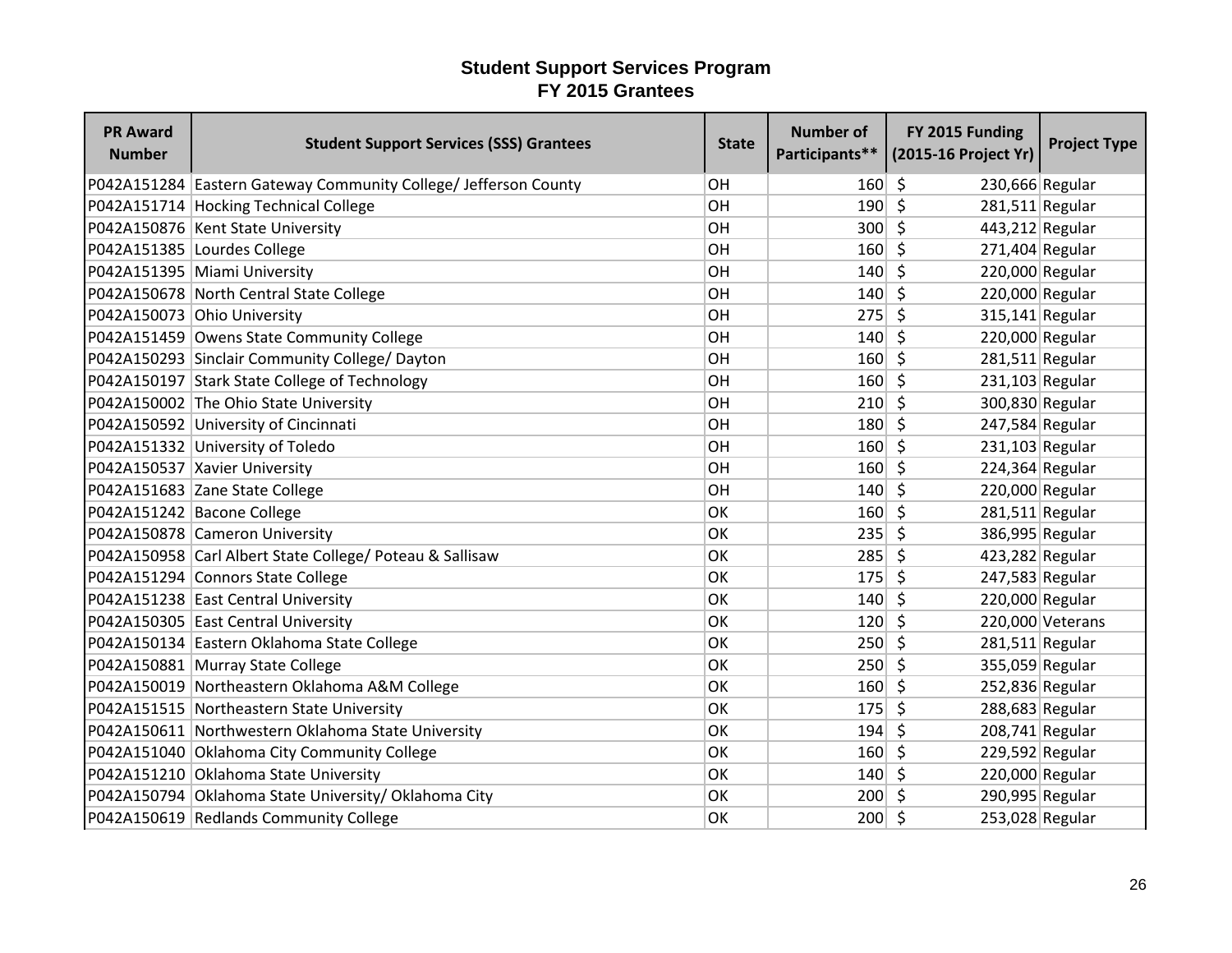| <b>PR Award</b><br><b>Number</b> | <b>Student Support Services (SSS) Grantees</b>     | <b>State</b> | <b>Number of</b> | FY 2015 Funding<br>Participants** (2015-16 Project Yr) | <b>Project Type</b>   |
|----------------------------------|----------------------------------------------------|--------------|------------------|--------------------------------------------------------|-----------------------|
|                                  | P042A150306 Rose State College                     | OK           | 140              | Ŝ.<br>220,000 Regular                                  |                       |
|                                  | P042A150255 Seminole State College                 | OK           | 123              | $\zeta$<br>220,000 STEM                                |                       |
|                                  | P042A150005 Seminole State College                 | OK           | 160              | $\zeta$<br>247,584 Regular                             |                       |
|                                  | P042A150257 Southeastern Oklahoma State University | OK           | 300              | $\zeta$<br>345,130 Regular                             |                       |
|                                  | P042A150278 Southeastern Oklahoma State University | OK           | 140              | \$                                                     | 220,000 TeacherPrep   |
|                                  | P042A110935 Southern Nazarene University           | OK           | 160              | \$<br>230,350 Regular                                  |                       |
|                                  | P042A151406 Tulsa Community College                | OK           | 160              | \$<br>220,000 Regular                                  |                       |
|                                  | P042A151342 University of Central Oklahoma         | OK           | 140              | $\zeta$<br>220,000 ESL                                 |                       |
|                                  | P042A150887 University of Central Oklahoma         | OK           | 120              | \$                                                     | 220,000 Veterans      |
|                                  | P042A150897 University of Central Oklahoma         | OK           | 120              | $\zeta$<br>220,000 STEM                                |                       |
|                                  | P042A150905 University of Central Oklahoma         | OK           | 160              | \$<br>$231,103$ Regular                                |                       |
|                                  | P042A150911 University of Central Oklahoma         | OK           | 140              | \$                                                     | 220,000 TeacherPrep   |
|                                  | P042A150934 University of Central Oklahoma         | OK           | 100              | $\zeta$                                                | 220,000 Disabled Only |
|                                  | P042A121009 University of Oklahoma                 | OK           | 300              | $\zeta$<br>433,481 Regular                             |                       |
|                                  | P042A150231 Western Oklahoma State College         | OK           | 180              | 242,199 Regular<br>Ŝ.                                  |                       |
|                                  | P042A150356 Blue Mountain Community College        | OR           | 165              | \$<br>231,600 Regular                                  |                       |
|                                  | P042A150504 Chemeketa Community College            | OR           | 200              | $\zeta$<br>273,100 Regular                             |                       |
|                                  | P042A110920 Chemeketa Community College            | OR           | 100              | \$                                                     | 235,910 Disabled      |
|                                  | P042A150499 Clatsop Community College              | OR           | 160              | Ŝ.<br>292,379 Regular                                  |                       |
|                                  | P042A150989 Eastern Oregon University              | OR           | 166              | $\zeta$<br>220,000 Regular                             |                       |
|                                  | P042A150084 Klamath Community College              | OR           | 140              | \$<br>220,000 Regular                                  |                       |
|                                  | P042A110479 Lane Community College                 | OR           | 180              | $\zeta$<br>257,087 Regular                             |                       |
|                                  | P042A150921 Lane Community College                 | OR           | 120              | 220,000 STEM<br>\$                                     |                       |
|                                  | P042A150451   Mt. Hood Community College           | OR           | 160              | $\zeta$<br>247,583 Regular                             |                       |
|                                  | P042A150233 Oregon Institute of Technology         | OR           | 160              | $\zeta$<br>247,294 Regular                             |                       |
|                                  | P042A150101 Oregon State University                | OR           | 175              | \$<br>240,378 Regular                                  |                       |
|                                  | P042A150107 Oregon State University                | OR           | 120              | \$<br>220,000 STEM                                     |                       |
|                                  | P042A150973 Portland Community College/ Cascade    | OR           | 140              | \$<br>220,000 Regular                                  |                       |
|                                  | P042A150748 Portland State University              | OR           | 265              | 358,546 Regular<br>S.                                  |                       |
|                                  | P042A151256 Rogue Community College District       | OR           | 150              | -\$<br>220,000 Regular                                 |                       |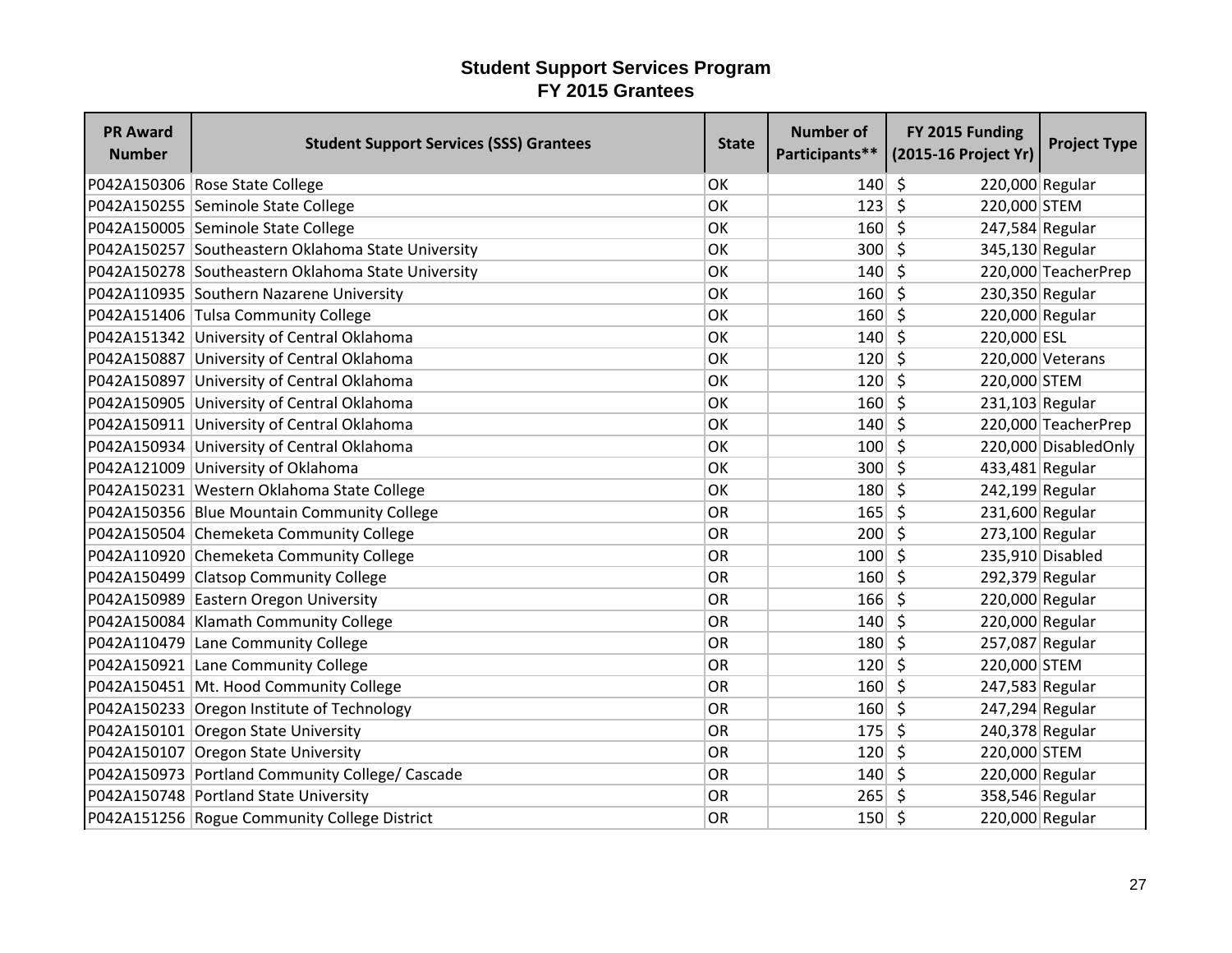| <b>PR Award</b><br><b>Number</b> | <b>Student Support Services (SSS) Grantees</b>                        | <b>State</b> | <b>Number of</b> | FY 2015 Funding<br>Participants** (2015-16 Project Yr) | <b>Project Type</b>  |
|----------------------------------|-----------------------------------------------------------------------|--------------|------------------|--------------------------------------------------------|----------------------|
|                                  | P042A151124 Rogue Community College District                          | OR           | 210              | $\zeta$<br>247,584 Regular                             |                      |
|                                  | P042A110169 Southern Oregon University                                | OR           | 190              | $\zeta$<br>$273,518$ Regular                           |                      |
|                                  | P042A120891 Southwestern Oregon Community College                     | OR           | 160              | $\zeta$<br>291,359 Regular                             |                      |
|                                  | P042A150105 Umpqua Community College                                  | OR           | 160              | 269,486 Regular<br>S.                                  |                      |
|                                  | P042A151488 University of Oregon                                      | OR           | 360              | $\zeta$<br>$524,444$ Regular                           |                      |
|                                  | P042A151356 Western Oregon University                                 | OR           | 250              | $\zeta$<br>330,446 Regular                             |                      |
|                                  | P042A151371 Bloomsburg University of Pennsylvania                     | PA           | 200              | $\zeta$<br>268,487 Regular                             |                      |
|                                  | P042A150118 California University of Pennsylvania                     | PA           | 175              | 284,754 Regular<br>S.                                  |                      |
|                                  | P042A151361 Cheyney University of Pennsylvania                        | PA           | 140              | $\zeta$<br>220,000 Regular                             |                      |
|                                  | P042A150845 Clarion University of Pennsylvania                        | PA           | 206              | 329,685 Regular<br>$\zeta$                             |                      |
|                                  | P042A150375 Commonwealth Technical Institute/ Hiram G. Andrews Center | PA           | 140              | \$                                                     | 220,000 DisabledOnly |
|                                  | P042A151239 Community College of Allegheny County                     | PA           | 140              | \$<br>$213,733$ Regular                                |                      |
|                                  | P042A150481 Community College of Philadelphia                         | PA           | 225              | \$<br>257,087 Regular                                  |                      |
|                                  | P042A151024 Gannon University                                         | PA           | 150              | $\zeta$<br>220,000 Regular                             |                      |
|                                  | P042A151317 Harcum College                                            | PA           | 170              | $\zeta$<br>292,676 Regular                             |                      |
|                                  | P042A150879 Kutztown University                                       | PA           | 175              | $\zeta$<br>292,345 Regular                             |                      |
|                                  | P042A150567 Lock Haven University of Pennsylvania                     | PA           | 230              | \$<br>284,753 Regular                                  |                      |
|                                  | P042A150358 Mansfield University of Pennsylvania                      | PA           | 200              | $\zeta$<br>$231,103$ Regular                           |                      |
|                                  | P042A150582 Neumann University                                        | PA           | 140              | Ŝ.<br>220,000 Regular                                  |                      |
|                                  | P042A150011 Pennsylvania Institute of Technology                      | PA           | 180              | $\zeta$<br>315,136 Regular                             |                      |
|                                  | P042A150955 Pennsylvania State University                             | PA           | 175              | S.<br>291,412 Regular                                  |                      |
|                                  | P042A150744 Pennsylvania State University/ Wilkes Barre               | PA           | 160              | 281,510 Regular<br>- Ś                                 |                      |
|                                  | P042A150033 Reading Area Community College                            | PA           | 250              | \$<br>332,075 Regular                                  |                      |
|                                  | P042A151300 Saint Vincent College                                     | PA           | 140              | $\mathsf{\hat{S}}$<br>220,000 Regular                  |                      |
|                                  | P042A110490 Seton Hill University                                     | PA           | 170              | \$<br>278,646 Regular                                  |                      |
|                                  | P042A150394 University of Pennsylvania                                | PA           | 175              | 277,857 Regular<br>Ŝ.                                  |                      |
|                                  | P042A150329 University of Pittsburgh                                  | PA           | 250              | $\zeta$<br>395,344 Regular                             |                      |
|                                  | P042A150839 University of Pittsburgh / Bradford                       | PA           | 160              | $\zeta$<br>231,098 Regular                             |                      |
|                                  | P042A150401 West Chester University of Pennsylvania                   | PA           | 160              | - \$                                                   | 253,962 DisabledOnly |
|                                  | P042A151668 Westmoreland County Community College                     | PA           | 225              | \$<br>270,214 Regular                                  |                      |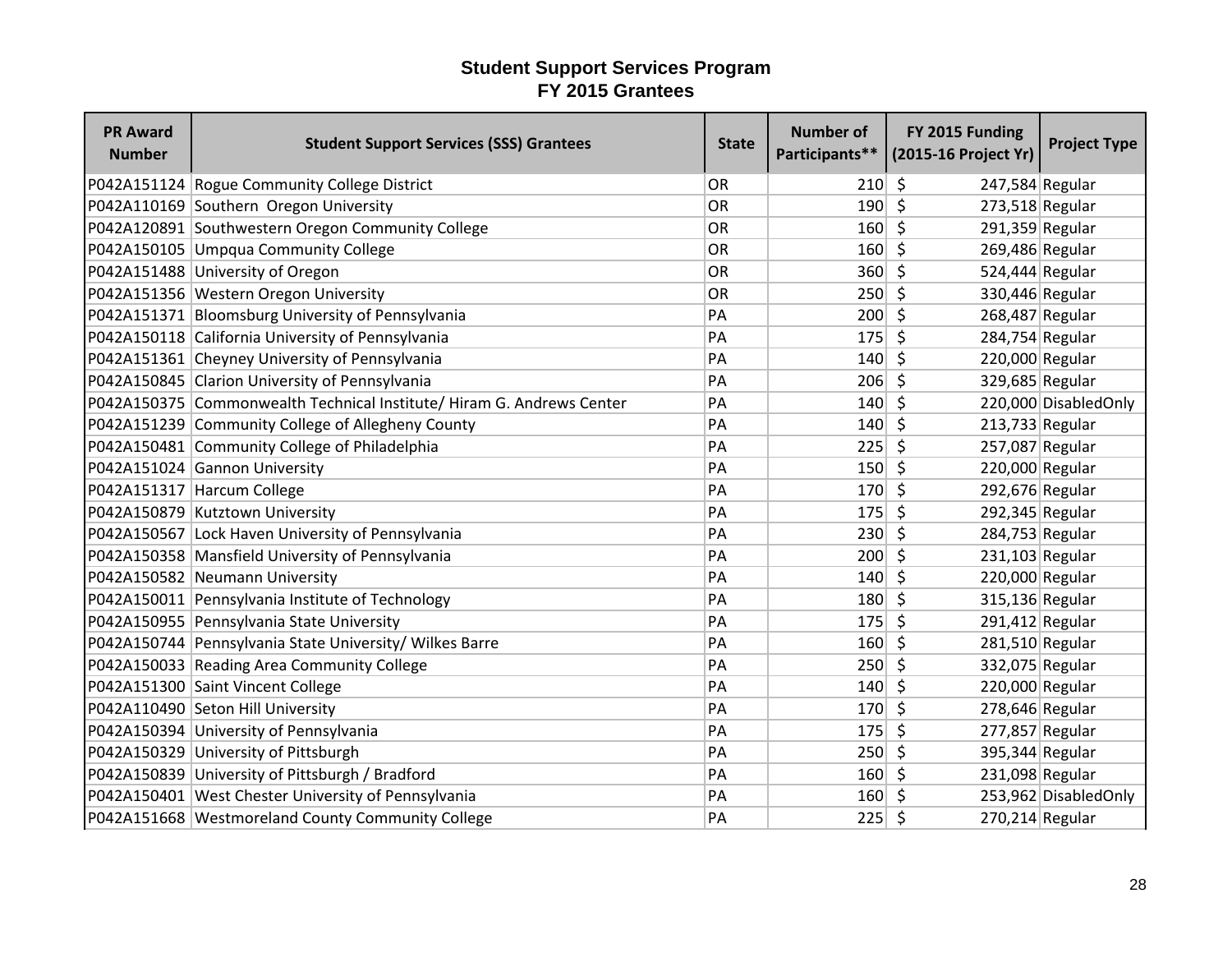| <b>PR Award</b><br><b>Number</b> | <b>Student Support Services (SSS) Grantees</b>                     | <b>State</b>   | <b>Number of</b> | FY 2015 Funding<br>Participants** (2015-16 Project Yr) | <b>Project Type</b> |
|----------------------------------|--------------------------------------------------------------------|----------------|------------------|--------------------------------------------------------|---------------------|
|                                  | P042A150609 Inter American University of Puerto Rico               | PR             | 220              | -\$<br>308,833 Regular                                 |                     |
|                                  | P042A150654   Inter American University of Puerto Rico/ Arecibo    | PR             | 160              | $\zeta$<br>246,744 Regular                             |                     |
|                                  | P042A151409 Inter American University of Puerto Rico/ Barranquitas | PR             | 140              | $\zeta$<br>220,000 Regular                             |                     |
|                                  | P042A150235 San Juan University College                            | PR             | 315              | S.<br>323,776 Regular                                  |                     |
|                                  | P042A151680 Universidad Adventista De Las Antillas                 | PR             | 140              | S.<br>220,000 Regular                                  |                     |
|                                  | P042A151184 Universidad Adventista De Las Antillas                 | PR             | 140              | $\zeta$<br>220,000 ESL                                 |                     |
|                                  | P042A150536 Universidad Del Sagrado Corazon                        | PR             | 600              | $\zeta$<br>573,080 Regular                             |                     |
|                                  | P042A150128 Universidad Del Turabo/ Gurabo                         | PR             | $275$ \$         | $290,511$ Regular                                      |                     |
|                                  | P042A120051 Universidad Metropolitana                              | PR             | 200              | \$<br>292,337 Regular                                  |                     |
|                                  | P042A151520 Universidad Politecnica De Puerto Rico                 | PR             | 140              | $\zeta$<br>220,000 STEM                                |                     |
|                                  | P042A151416 Universidad Politecnica De Puerto Rico                 | PR             | 140              | \$<br>220,000 ESL                                      |                     |
|                                  | P042A151285 Universidad Politecnica De Puerto Rico/ San Juan       | PR             | 230              | $\zeta$<br>298,165 Regular                             |                     |
|                                  | P042A151275 University of Puerto Rico                              | PR             | 400              | $\zeta$<br>368,543 Regular                             |                     |
|                                  | P042A110680 University of Puerto Rico                              | PR             | 300 5            | 441,006 Regular                                        |                     |
|                                  | P042A151611 University of Puerto Rico/ Arecibo                     | PR             | $215 \mid 5$     | 307,616 Regular                                        |                     |
|                                  | P042A151569 University of Puerto Rico/ Bayamon                     | PR             | 240              | \$<br>292,340 Regular                                  |                     |
|                                  | P042A151011 University of Puerto Rico/ Humacao                     | PR             | 300              | $\zeta$<br>358,898 Regular                             |                     |
|                                  | P042A150711 Community College of Rhode Island                      | R <sub>l</sub> | 140              | \$<br>220,000 Regular                                  |                     |
|                                  | P042A150708 Community College of Rhode Island                      | R1             | 300              | 334,742 Regular<br>S.                                  |                     |
|                                  | P042A150417 Central Carolina Technical College                     | SC             | 160              | $\zeta$<br>$231,103$ Regular                           |                     |
|                                  | P042A151456 Claflin University                                     | SC             | $160 \mid 5$     | 281,510 Regular                                        |                     |
|                                  | P042A151301 Clinton Junior College                                 | SC             | 90 <sup>°</sup>  | 129,967 Regular<br>\$                                  |                     |
|                                  | P042A150395   Florence/ Darlington Technical College               | SC             | 160              | $\zeta$<br>$231,103$ Regular                           |                     |
|                                  | P042A150740 Greenville Technical College                           | SC             | 350              | $\zeta$<br>391,057 Regular                             |                     |
|                                  | P042A151122 Horry-Georgetown Technical College                     | SC             | 140              | $\zeta$<br>220,000 Regular                             |                     |
|                                  | P042A150562 Lander University                                      | <b>SC</b>      | 160              | 224,372 Regular<br>Ŝ.                                  |                     |
|                                  | P042A150541 Midlands Technical College/ Airport and Beltline       | <b>SC</b>      | 180              | $\zeta$<br>$281,511$ Regular                           |                     |
| P042A150718 Morris College       |                                                                    | SC             | $200 \mid 5$     | 282,124 Regular                                        |                     |
|                                  | P042A150168 Northeastern Technical College                         | SC             | 160              | 253,676 Regular<br>-\$                                 |                     |
|                                  | P042A150185 Orangeburg-Calhoun Technical College                   | <b>SC</b>      | $200 \mid 5$     | 292,336 Regular                                        |                     |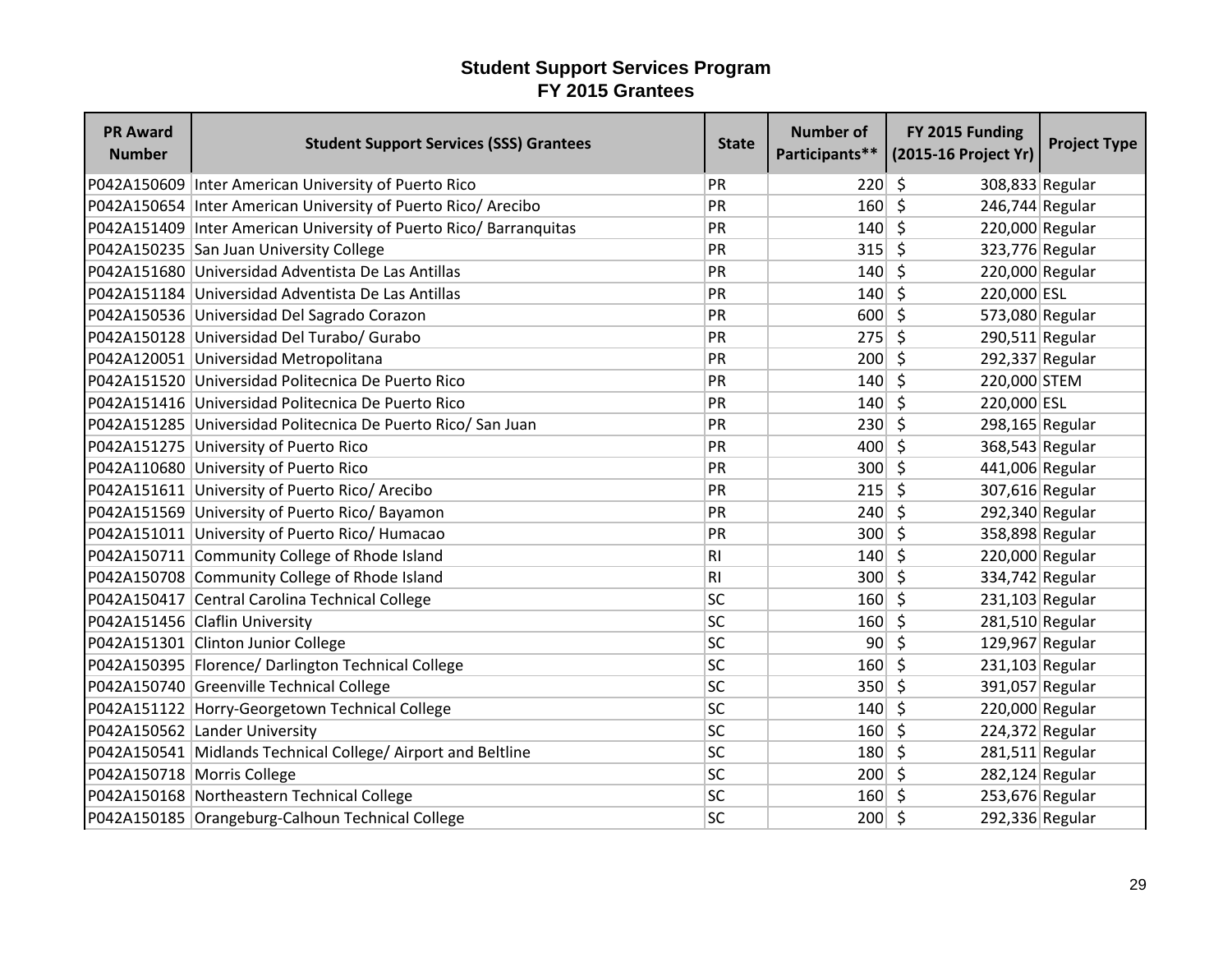| <b>PR Award</b><br><b>Number</b> | <b>Student Support Services (SSS) Grantees</b>                | <b>State</b> | <b>Number of</b> | FY 2015 Funding<br>Participants** (2015-16 Project Yr) | <b>Project Type</b> |
|----------------------------------|---------------------------------------------------------------|--------------|------------------|--------------------------------------------------------|---------------------|
|                                  | P042A111018 Piedmont Technical College                        | <b>SC</b>    | 160              | \$<br>264,258 Regular                                  |                     |
|                                  | P042A151462 Piedmont Technical College                        | SC           | 60               | $\zeta$                                                | 109,980 Veterans    |
|                                  | P042A151002 South Carolina State University                   | SC           | 160              | $\zeta$<br>247,582 Regular                             |                     |
|                                  | P042A151093 Southern Wesleyan University                      | SC           | 140              | \$<br>220,000 Regular                                  |                     |
|                                  | P042A151537 Spartanburg Community College                     | <b>SC</b>    | 185              | \$<br>276,570 Regular                                  |                     |
|                                  | P042A150649 Technical College of the Low Country              | SC           | 160              | \$<br>281,511 Regular                                  |                     |
|                                  | P042A150208 Trident Technical College                         | <b>SC</b>    | 200              | $\zeta$<br>330,133 Regular                             |                     |
|                                  | P042A150610 University of South Carolina                      | SC           | 150              | -Ś<br>$281,511$ Regular                                |                     |
|                                  | P042A150362 University of South Carolina/ Columbia            | <b>SC</b>    | 350              | \$<br>334,448 Regular                                  |                     |
|                                  | P042A150221 University of South Carolina/ Lancaster           | SC           | 160              | S.<br>256,809 Regular                                  |                     |
|                                  | P042A151228 University of South Carolina/ Salkehatchie        | <b>SC</b>    | 160              | \$<br>240,064 Regular                                  |                     |
|                                  | P042A150625 University of South Carolina/ Spartanburg-Upstate | <b>SC</b>    | 160              | 281,510 Regular<br>-\$                                 |                     |
|                                  | P042A151286 Voorhees College                                  | SC           | 170              | $\zeta$<br>246,050 Regular                             |                     |
|                                  | P042A150391 Winthrop University                               | SC           | 160              | $\mathsf{\hat{S}}$<br>231,103 Regular                  |                     |
|                                  | P042A151511 York Technical College                            | SC           | 120              | -\$<br>220,000 STEM                                    |                     |
|                                  | P042A151492 York Technical College/ Rock Hill                 | <b>SC</b>    | 200              | $\zeta$<br>284,743 Regular                             |                     |
|                                  | P042A120676 Black Hills State University                      | <b>SD</b>    | 200              | $\zeta$<br>287,459 Regular                             |                     |
|                                  | P042A150214 Dakota Wesleyan University                        | <b>SD</b>    | 160              | \$<br>246,055 Regular                                  |                     |
|                                  | P042A151306 Northern State University                         | <b>SD</b>    | 165              | \$<br>281,497 Regular                                  |                     |
|                                  | P042A110404 Oglala Lakota College                             | <b>SD</b>    | 200              | \$<br>301,378 Regular                                  |                     |
|                                  | P042A110209 Sisseton/ Wahpeton Community College              | <b>SD</b>    | 150              | \$                                                     | $1$ Regular         |
|                                  | P042A150723 South Dakota State University                     | <b>SD</b>    | 160              | 235,235 Regular<br>S,                                  |                     |
|                                  | P042A150834 University of South Dakota                        | <b>SD</b>    | 140              | 220,000 Regular<br>S.                                  |                     |
|                                  | P042A150766 Austin Peay State University                      | <b>TN</b>    | 180              | $\zeta$<br>257,086 Regular                             |                     |
|                                  | P042A151311 Columbia State Community College                  | <b>TN</b>    | 140              | \$<br>219,942 Regular                                  |                     |
|                                  | P042A150017 Dyersburg State Community College                 | <b>TN</b>    | 120              | 220,000 STEM<br>\$                                     |                     |
|                                  | P042A150018 Dyersburg State Community College                 | <b>TN</b>    | 140              | \$<br>220,000 Regular                                  |                     |
|                                  | P042A110858 East Tennessee State University                   | <b>TN</b>    | 225              | $\zeta$<br>292,340 Regular                             |                     |
| P042A151329 Fisk University      |                                                               | <b>TN</b>    | 200              | 247,583 Regular<br>\$                                  |                     |
| P042A151028 Lee University       |                                                               | <b>TN</b>    | 140              | $\zeta$<br>219,993 Regular                             |                     |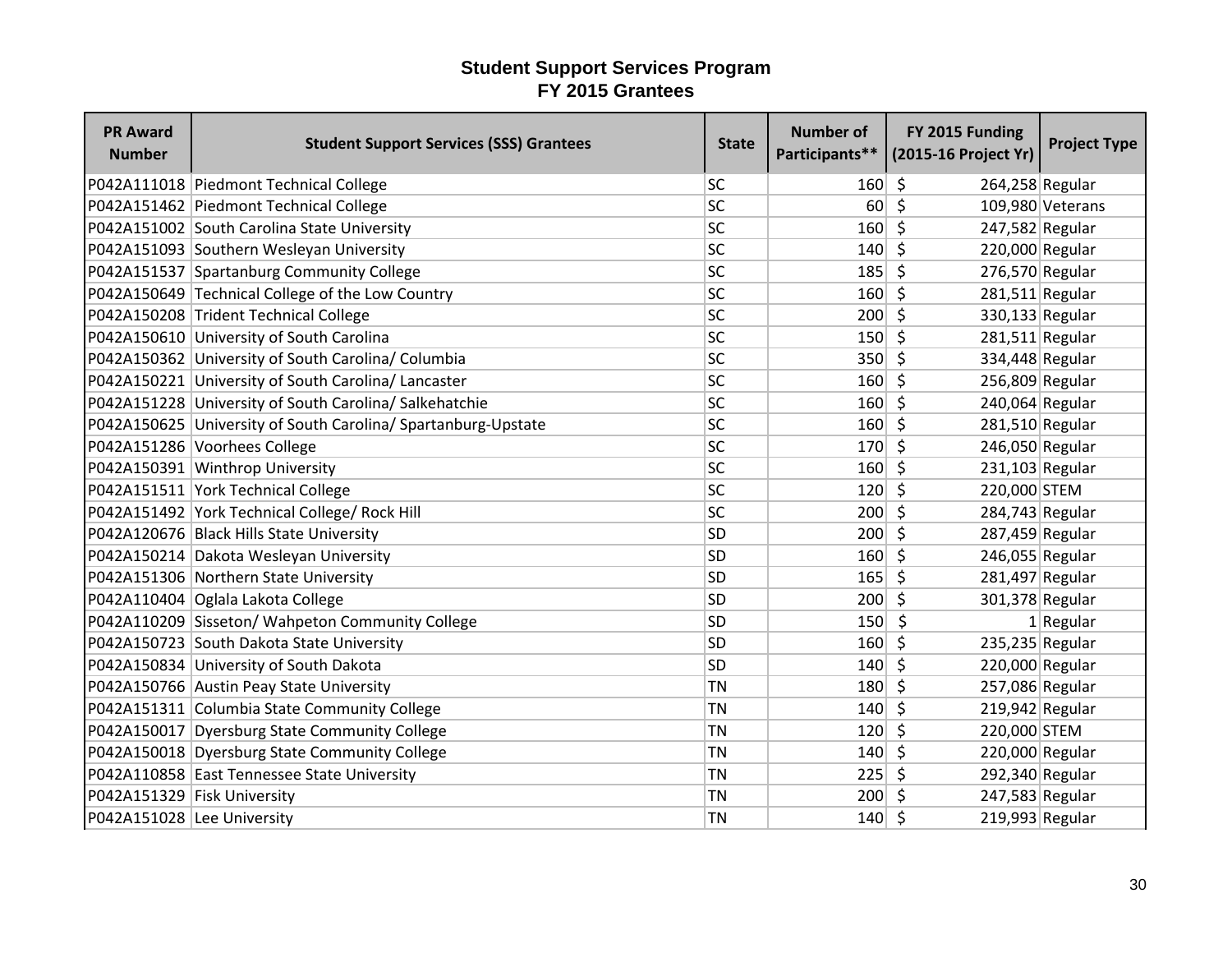| <b>PR Award</b><br><b>Number</b> | <b>Student Support Services (SSS) Grantees</b>        | <b>State</b> | <b>Number of</b> | FY 2015 Funding<br>Participants** (2015-16 Project Yr) | <b>Project Type</b> |
|----------------------------------|-------------------------------------------------------|--------------|------------------|--------------------------------------------------------|---------------------|
|                                  | P042A150674 Lincoln Memorial University               | <b>TN</b>    | 214              | -\$<br>281,507 Regular                                 |                     |
|                                  | P042A150595 Middle Tennessee State University         | <b>TN</b>    | 175              | $\zeta$<br>247,584 Regular                             |                     |
|                                  | P042A151269 Northeast State Community College         | <b>TN</b>    | 180              | $\mathsf{\hat{S}}$<br>270,986 Regular                  |                     |
|                                  | P042A151283 Pellissippi State Community College       | <b>TN</b>    | 160              | \$<br>247,584 Regular                                  |                     |
|                                  | P042A150847 Tusculum College                          | <b>TN</b>    | 140              | \$<br>220,000 Regular                                  |                     |
|                                  | P042A150888 Tusculum College                          | <b>TN</b>    | 200              | \$<br>$281,511$ Regular                                |                     |
|                                  | P042A150633 University of Memphis                     | <b>TN</b>    | 200              | S.<br>231,103 Regular                                  |                     |
|                                  | P042A150671 University of Memphis                     | <b>TN</b>    | 120              | $\zeta$<br>220,000 STEM                                |                     |
|                                  | P042A151499 University of Tennessee/ Chattanooga      | <b>TN</b>    | 200              | $\zeta$<br>284,746 Regular                             |                     |
|                                  | P042A151358 University of Tennessee/ Knoxville Campus | <b>TN</b>    | 250              | $\zeta$<br>336,092 Regular                             |                     |
|                                  | P042A151176 Volunteer State Community College         | <b>TN</b>    | 167              | \$<br>$231,103$ Regular                                |                     |
|                                  | P042A151553 Amarillo College                          | <b>TX</b>    | 100              | \$<br>178,580 Regular                                  |                     |
|                                  | P042A151403 Amarillo College/ West                    | <b>TX</b>    | 140              | $\zeta$<br>220,000 STEM                                |                     |
|                                  | P042A150335 College of the Mainland                   | <b>TX</b>    | 185              | S.<br>245,414 Regular                                  |                     |
|                                  | P042A150487 Eastfield College                         | <b>TX</b>    | 275              | -Ś<br>302,934 Regular                                  |                     |
|                                  | P042A151538 El Paso Community College                 | <b>TX</b>    | 600              | Ŝ.<br>594,461 Regular                                  |                     |
|                                  | P042A150167 Frank Phillips College                    | <b>TX</b>    | 160              | $\mathsf{\hat{S}}$<br>231,103 Regular                  |                     |
|                                  | P042A151200 Galveston College                         | <b>TX</b>    | 200              | \$<br>238,486 Regular                                  |                     |
|                                  | P042A151119 Grayson County Junior College District    | <b>TX</b>    | 140              | 220,000 Regular<br>Ŝ.                                  |                     |
|                                  | P042A150217 Houston Baptist University                | <b>TX</b>    | 140              | \$<br>220,000 Regular                                  |                     |
|                                  | P042A150484 Kilgore College                           | <b>TX</b>    | 160              | $\zeta$<br>230,506 Regular                             |                     |
|                                  | P042A150260 Laredo Community College                  | <b>TX</b>    | 300              | 259,948 Regular<br>S.                                  |                     |
| P042A151114 Lee College          |                                                       | <b>TX</b>    | 140              | 220,000 Regular<br>S.                                  |                     |
|                                  | P042A151021 Lone Star College System/Tomball          | <b>TX</b>    | 140              | $\zeta$<br>220,000 Regular                             |                     |
|                                  | P042A150892 Lone Star College/ North Harris           | <b>TX</b>    | 160              | $\zeta$<br>226,901 Regular                             |                     |
|                                  | P042A150999 McLennan Community College                | <b>TX</b>    | 240              | 321,886 Regular<br>\$                                  |                     |
|                                  | P042A150179 Midwestern State University               | <b>TX</b>    | 160              | \$<br>220,000 Regular                                  |                     |
|                                  | P042A150721 Mountain View College                     | <b>TX</b>    | 230              | $\mathsf{\hat{S}}$<br>241,715 Regular                  |                     |
|                                  | P042A150283 Navarro College                           | <b>TX</b>    | 300              | 374,335 Regular<br>$\zeta$                             |                     |
|                                  | P042A151070 North Central Texas College               | <b>TX</b>    | 165              | -\$<br>247,565 Regular                                 |                     |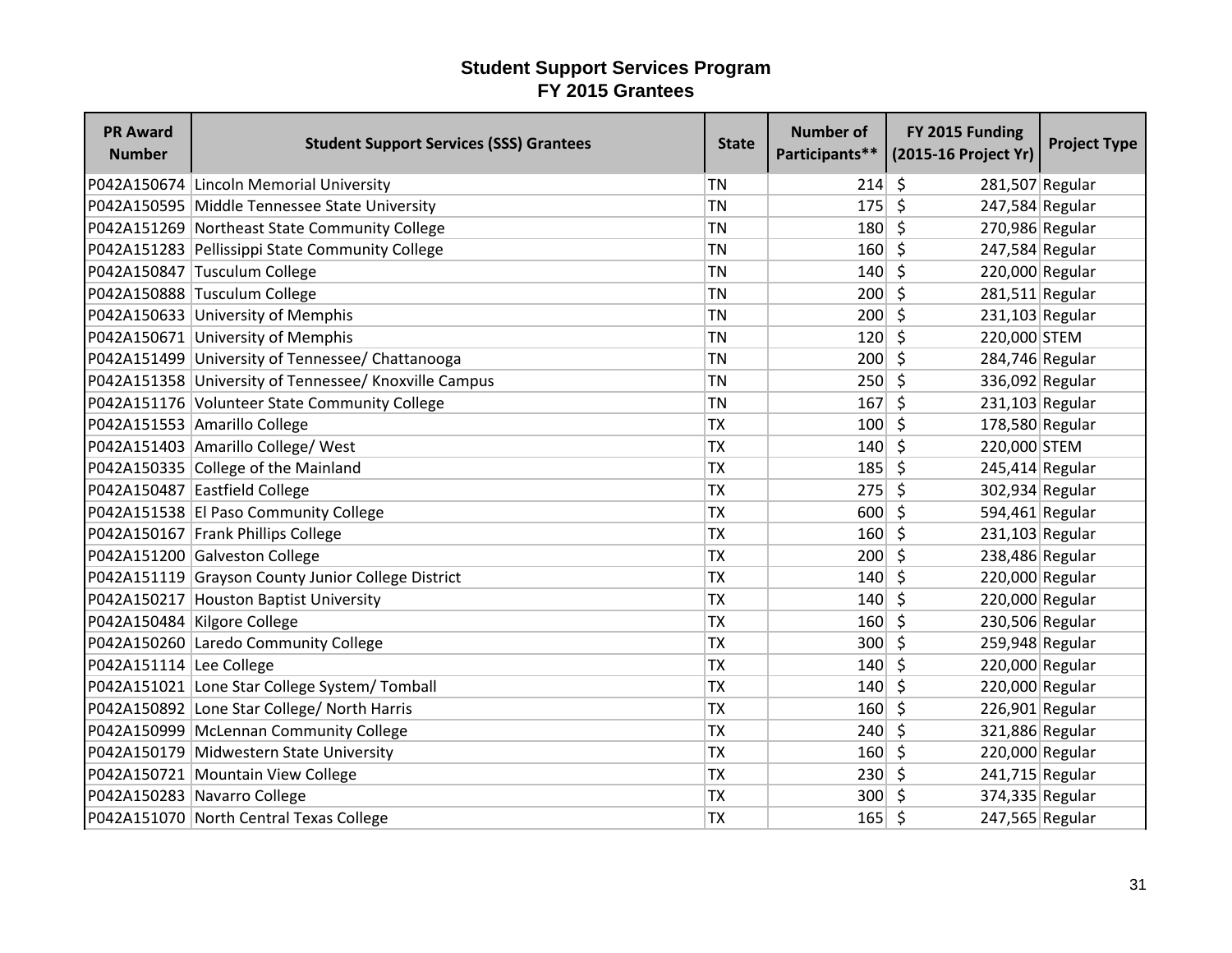| <b>PR Award</b><br><b>Number</b> | <b>Student Support Services (SSS) Grantees</b>     | <b>State</b> | <b>Number of</b> | FY 2015 Funding<br>Participants** (2015-16 Project Yr) | <b>Project Type</b> |
|----------------------------------|----------------------------------------------------|--------------|------------------|--------------------------------------------------------|---------------------|
|                                  | P042A110753 North Lake College                     | <b>TX</b>    | 180              | -\$<br>302,189 Regular                                 |                     |
|                                  | P042A110845 Palo Alto College                      | <b>TX</b>    | 250              | $\mathsf{\S}$<br>283,825 Regular                       |                     |
|                                  | P042A151707 Paul Quinn College                     | <b>TX</b>    | 150              | -\$<br>$219,164$ Regular                               |                     |
|                                  | P042A150535 Ranger College                         | <b>TX</b>    | 140              | \$<br>220,000 Regular                                  |                     |
|                                  | P042A151162 Richland College                       | <b>TX</b>    | 270              | Ŝ.<br>292,340 Regular                                  |                     |
|                                  | P042A150182 Sam Houston State University           | <b>TX</b>    | 165              | $\zeta$<br>$231,103$ Regular                           |                     |
|                                  | P042A150281 San Antonio College                    | <b>TX</b>    | 120              | S.<br>219,984 STEM                                     |                     |
|                                  | P042A150531 San Antonio College                    | <b>TX</b>    | 120              | - Ś                                                    | 219,984 Veterans    |
|                                  | P042A150439 South Plains College                   | <b>TX</b>    | 160              | $\zeta$<br>247,584 Regular                             |                     |
|                                  | P042A150918 Southwest Texas Junior College         | <b>TX</b>    | 270              | $\zeta$<br>300,923 Regular                             |                     |
|                                  | P042A151174 St. Mary's University Texas            | <b>TX</b>    | 140              | \$<br>219,999 Regular                                  |                     |
|                                  | P042A150119 Sul Ross State University              | <b>TX</b>    | 160              | -\$<br>231,103 Regular                                 |                     |
|                                  | P042A151258 Tarrant County College                 | <b>TX</b>    | 165              | $\zeta$<br>$281,511$ Regular                           |                     |
|                                  | P042A110002 Texarkana College                      | <b>TX</b>    | 225              | -Ś<br>254,527 Regular                                  |                     |
|                                  | P042A151627 Texas A&M International University     | <b>TX</b>    | 160              | 247,584 Regular<br>-\$                                 |                     |
|                                  | P042A150810 Texas A&M University/ Commerce         | <b>TX</b>    | 425              | S.<br>481,656 Regular                                  |                     |
|                                  | P042A151348 Texas A&M University/ Corpus Christi   | <b>TX</b>    | 160              | \$<br>247,583 Regular                                  |                     |
|                                  | P042A151400 Texas A&M University/ Kingsville       | <b>TX</b>    | 240              | \$<br>290,793 Regular                                  |                     |
|                                  | P042A151453 Texas A&M University-Corpus Christi    | <b>TX</b>    | 120              | Ŝ.<br>220,000 STEM                                     |                     |
|                                  | P042A151328 Texas A&M University-Corpus Christi    | <b>TX</b>    | 140              | $\zeta$                                                | 220,000 TeacherPrep |
|                                  | P042A151706 Texas A&M University-Kingsville        | <b>TX</b>    | 240              | \$<br>220,000 STEM                                     |                     |
|                                  | P042A151201 Texas A&M University-Texarkana         | <b>TX</b>    | 220              | -S<br>220,000 Regular                                  |                     |
|                                  | P042A150404 Texas Christian University             | <b>TX</b>    | 160              | 257,087 Regular<br>-\$                                 |                     |
|                                  | P042A151602 Texas Southern University              | <b>TX</b>    | 140              | $\zeta$<br>220,000 Regular                             |                     |
|                                  | P042A150809 Texas State University                 | <b>TX</b>    | 120              | $\zeta$<br>220,000 STEM                                |                     |
|                                  | P042A150796 Texas State University/ San Marcos     | <b>TX</b>    | 200              | \$<br>284,754 Regular                                  |                     |
|                                  | P042A150781 Texas Tech University                  | <b>TX</b>    | 140              | \$<br>220,000 Regular                                  |                     |
|                                  | P042A151377 The University of Texas at San Antonio | <b>TX</b>    | 140              | \$<br>220,000 Regular                                  |                     |
|                                  | P042A150050 Tyler Junior College                   | <b>TX</b>    | 200              | 230,393 Regular<br>S.                                  |                     |
|                                  | P042A150477 University of North Texas/ Wooten Hall | <b>TX</b>    | 250              | -\$<br>344,094 Regular                                 |                     |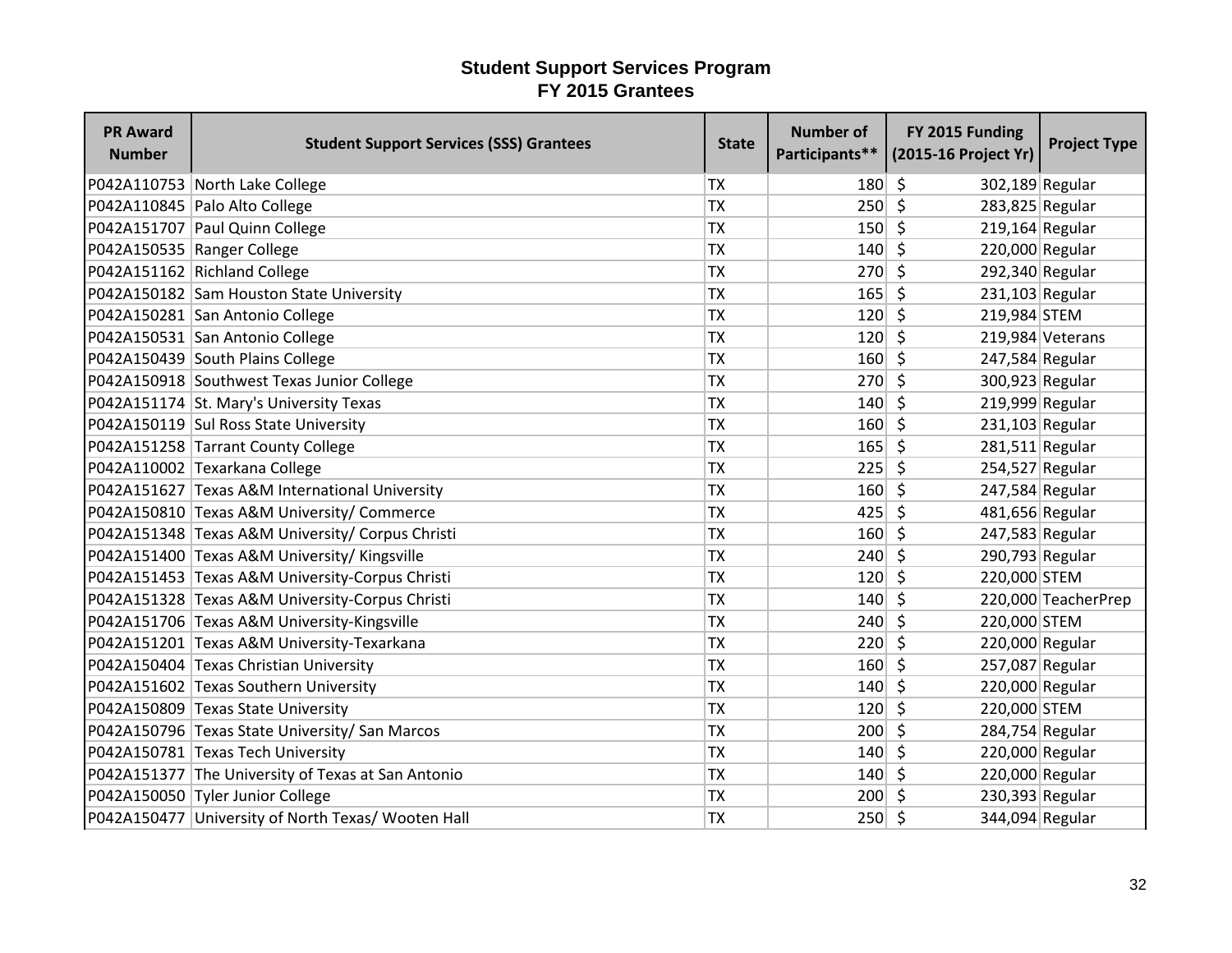| <b>PR Award</b><br><b>Number</b> | <b>Student Support Services (SSS) Grantees</b>                                  | <b>State</b> | <b>Number of</b> | FY 2015 Funding<br>Participants** (2015-16 Project Yr) | <b>Project Type</b> |
|----------------------------------|---------------------------------------------------------------------------------|--------------|------------------|--------------------------------------------------------|---------------------|
|                                  | P042A150587 University of Texas/ Arlington                                      | <b>TX</b>    | 285              | \$<br>362,566 Regular                                  |                     |
|                                  | P042A151705 University of Texas/ Austin                                         | <b>TX</b>    | 160              | $\zeta$<br>$231,103$ Regular                           |                     |
|                                  | P042A151568 University of Texas/ Brownsville & Texas Southmost College          | <b>TX</b>    | 275              | $\mathsf{\hat{S}}$<br>292,340 Regular                  |                     |
|                                  | P042A151506 University of Texas/ El Paso                                        | <b>TX</b>    | 200              | -Ś<br>291,560 Regular                                  |                     |
|                                  | P042A151257 University of the Incarnate Word                                    | <b>TX</b>    | 200              | Ŝ.<br>235,059 Regular                                  |                     |
|                                  | P042A151187 Victoria County Junior College District                             | <b>TX</b>    | 160              | $\zeta$<br>247,584 Regular                             |                     |
|                                  | P042A150769 Weatherford College of the Parker County Community College District | <b>TX</b>    | 160              | $\zeta$<br>247,583 Regular                             |                     |
|                                  | P042A150926 Western Texas College                                               | <b>TX</b>    | 160              | S.<br>$231,103$ Regular                                |                     |
|                                  | P042A151264 Wharton County Junior College District                              | <b>TX</b>    | 140              | $219,269$ Regular<br>$\zeta$                           |                     |
| P042A111203 Wiley College        |                                                                                 | <b>TX</b>    | 221              | $\zeta$<br>235,131 Regular                             |                     |
|                                  | P042A110585 College of Eastern Utah/San Juan                                    | UT           | 200              | \$<br>345,521 Regular                                  |                     |
|                                  | P042A150069 Dixie State College of Utah                                         | UT           | 200              | $\zeta$<br>309,293 Regular                             |                     |
|                                  | P042A151281 Salt Lake Community College                                         | UT           | $200 \mid 5$     | 319,006 Regular                                        |                     |
|                                  | P042A151519 Salt Lake Community College                                         | UT           | 120              | $\zeta$<br>220,000 STEM                                |                     |
| P042A150029 Snow College         |                                                                                 | UT           | 200              | $\zeta$<br>340,944 Regular                             |                     |
|                                  | P042A150265 Southern Utah University                                            | UT           | 160              | $\zeta$<br>284,754 Regular                             |                     |
|                                  | P042A150577 University of Utah                                                  | UT           | 250              | $\zeta$<br>330,421 Regular                             |                     |
|                                  | P042A150215 Utah State University Eastern-Price                                 | UT           | 140              | Ŝ.<br>220,000 Regular                                  |                     |
|                                  | P042A110004 Utah State University/ Logan                                        | UT           | 190              | 292,340 Regular<br>Ŝ.                                  |                     |
|                                  | P042A151382 Utah Valley University                                              | UT           | $150 \mid 5$     | 246,049 Regular                                        |                     |
|                                  | P042A150873 Weber State University                                              | UT           | 285              | $\zeta$<br>401,130 Regular                             |                     |
|                                  | P042A150386 Dabney S. Lancaster Community College                               | VA           | 250              | $\zeta$<br>288,827 Regular                             |                     |
|                                  | P042A111134 Hampton University                                                  | VA           | 190              | $\zeta$<br>292,340 Regular                             |                     |
|                                  | P042A151086 Lord Fairfax Community College                                      | VA           | 160              | $\zeta$<br>247,584 Regular                             |                     |
|                                  | P042A150099 Mountain Empire Community College                                   | VA           | 175              | $\zeta$<br>289,505 Regular                             |                     |
|                                  | P042A150236 Norfolk State University                                            | VA           | 400              | $420,631$ Regular<br>\$                                |                     |
|                                  | P042A151132 Norfolk State University                                            | VA           | 140              | \$                                                     | 220,000 TeacherPrep |
|                                  | P042A150060 Old Dominion University                                             | VA           | 200              | 315,990 Regular<br>-\$                                 |                     |
|                                  | P042A110914 Patrick Henry Community College                                     | VA           | 225              | 318,050 Regular<br>-\$                                 |                     |
|                                  | P042A151203 Paul D. Camp Community College                                      | VA           | 175              | \$<br>266,684 Regular                                  |                     |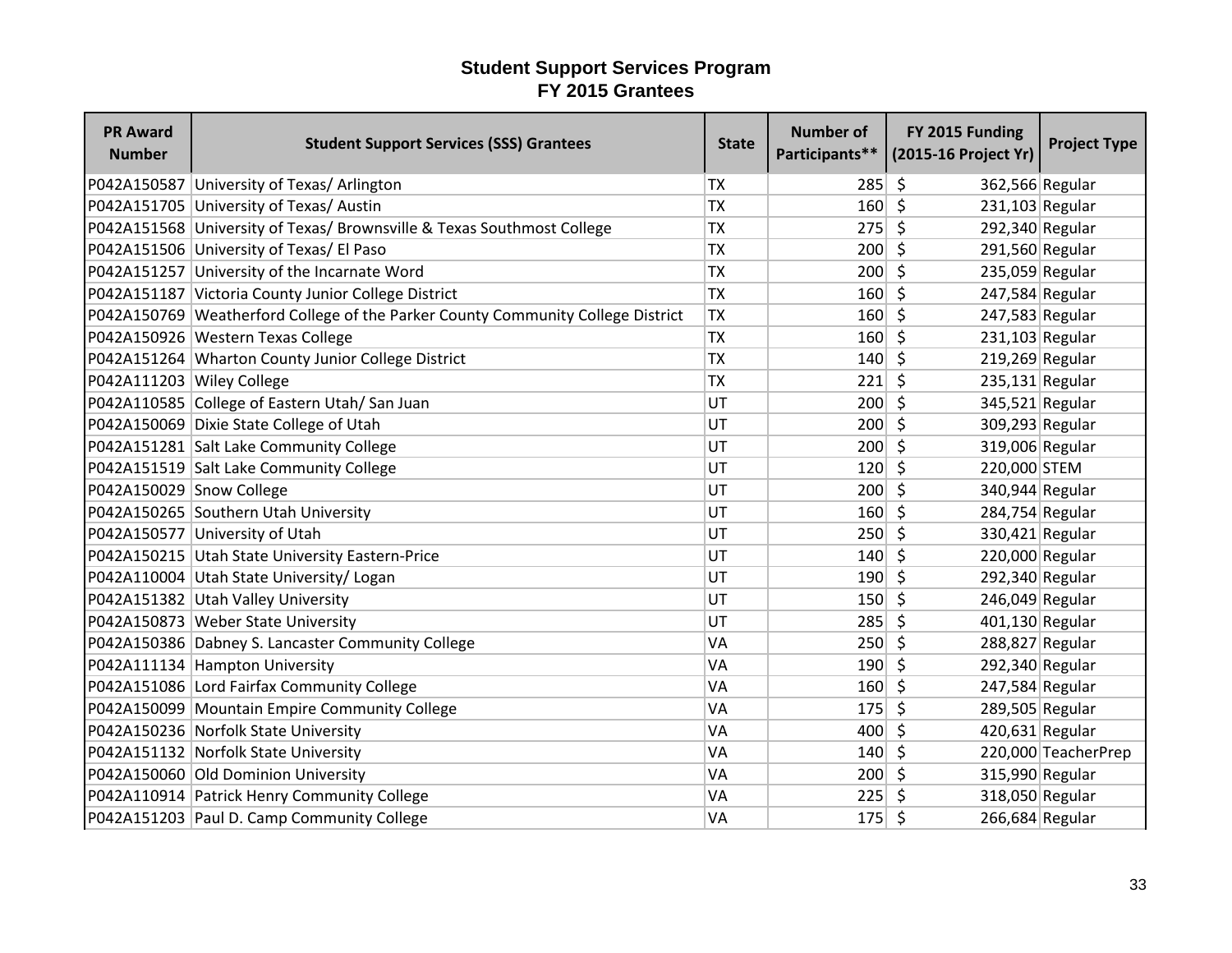| <b>PR Award</b><br><b>Number</b> | <b>Student Support Services (SSS) Grantees</b>   | <b>State</b> | <b>Number of</b> | FY 2015 Funding<br>Participants** (2015-16 Project Yr) | <b>Project Type</b> |
|----------------------------------|--------------------------------------------------|--------------|------------------|--------------------------------------------------------|---------------------|
|                                  | P042A111210 Radford University                   | <b>VA</b>    | 200              | \$<br>292,343 Regular                                  |                     |
|                                  | P042A150952 Rappahannock Community College       | VA           | 175              | $\zeta$<br>293,643 Regular                             |                     |
|                                  | P042A110991 Southwest Virginia Community College | VA           | 300              | $\zeta$<br>375,153 Regular                             |                     |
|                                  | P042A150414 Thomas Nelson Community College      | VA           | 160              | -Ś<br>$231,103$ Regular                                |                     |
|                                  | P042A150319 Tidewater Community College          | <b>VA</b>    | 140              | \$<br>220,000 Regular                                  |                     |
|                                  | P042A150316 Tidewater Community College          | VA           | 200              | $\zeta$<br>$281,511$ Regular                           |                     |
|                                  | P042A110477 University of Virginia/ Wise         | VA           | 190              | Ŝ.<br>284,754 Regular                                  |                     |
|                                  | P042A151729 Virginia Commonwealth University     | VA           | 200              | 220,000 Regular<br>Ŝ.                                  |                     |
|                                  | P042A151190 Virginia Highlands Community College | VA           | 210              | \$<br>360,223 Regular                                  |                     |
|                                  | P042A150581 Virginia Union University            | VA           | 160              | $\zeta$<br>220,000 Regular                             |                     |
|                                  | P042A150715 Virginia Western Community College   | VA           | 250              | \$<br>281,210 Regular                                  |                     |
|                                  | P042A150126 Wytheville Community College         | VA           | 235              | \$<br>376,607 Regular                                  |                     |
|                                  | P042A150032 Castleton State College              | VT           | 230              | $\zeta$<br>$292,341$ Regular                           |                     |
|                                  | P042A150169 Community College of Vermont         | VT           | 225              | S.<br>345,733 Regular                                  |                     |
|                                  | P042A150192 Johnson State College                | VT           | 235              | S,<br>393,484 Regular                                  |                     |
|                                  | P042A151375 Southern Vermont College             | VT           | 200              | \$<br>261,030 Regular                                  |                     |
|                                  | P042A150338 University of Vermont                | VT           | 225              | \$<br>310,377 Regular                                  |                     |
|                                  | P042A150088 Vermont Technical College            | VT           | 190              | \$<br>286,140 Regular                                  |                     |
|                                  | P042A150149 Bellevue College                     | <b>WA</b>    | 175              | 247,584 Regular<br>\$                                  |                     |
|                                  | P042A151484 Bellingham Technical College         | <b>WA</b>    | 140              | $\zeta$<br>220,000 Regular                             |                     |
|                                  | P042A110748 Big Bend Community College           | <b>WA</b>    | 190              | S.<br>281,462 Regular                                  |                     |
|                                  | P042A151000 Central Washington University        | <b>WA</b>    | 225              | -\$<br>281,219 Regular                                 |                     |
|                                  | P042A151431 Centralia College                    | <b>WA</b>    | 220              | 320,351 Regular<br>\$                                  |                     |
|                                  | P042A150574 Columbia Basin College               | <b>WA</b>    | 200              | $\zeta$<br>292,005 Regular                             |                     |
|                                  | P042A150189 Edmonds Community College            | <b>WA</b>    | 160              | \$<br>$231,101$ Regular                                |                     |
|                                  | P042A151312 Everett Community College            | <b>WA</b>    | 140              | 220,000 Regular<br>.S                                  |                     |
|                                  | P042A151669 Everett Community College            | <b>WA</b>    | 120              | \$<br>220,000 STEM                                     |                     |
|                                  | P042A150448 Evergreen State College              | <b>WA</b>    | 180              | S.<br>300,526 Regular                                  |                     |
|                                  | P042A151347 Grays Harbor College                 | <b>WA</b>    | 160              | $231,103$ Regular<br>-\$                               |                     |
|                                  | P042A150946 Grays Harbor College                 | <b>WA</b>    | 120              | 220,000 STEM<br>\$                                     |                     |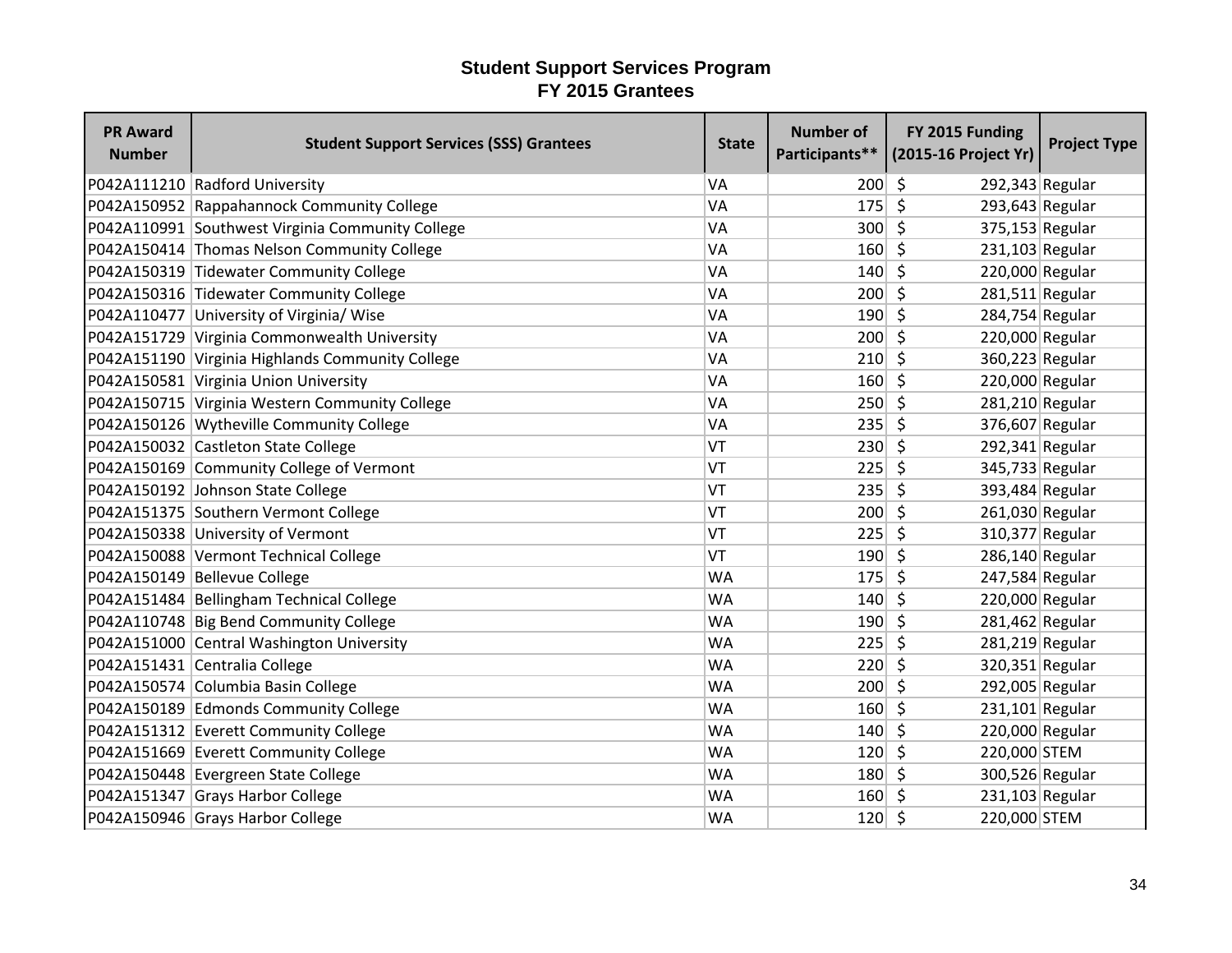| <b>PR Award</b><br><b>Number</b> | <b>Student Support Services (SSS) Grantees</b>           | <b>State</b> | <b>Number of</b> | FY 2015 Funding<br>Participants** (2015-16 Project Yr) | <b>Project Type</b>   |
|----------------------------------|----------------------------------------------------------|--------------|------------------|--------------------------------------------------------|-----------------------|
|                                  | P042A151131 Green River Community College                | <b>WA</b>    | 200              | S.<br>292,340 Regular                                  |                       |
|                                  | P042A150930 Heritage University                          | <b>WA</b>    | 160              | $\zeta$<br>230,850 Regular                             |                       |
|                                  | P042A150406 Highline Community College                   | <b>WA</b>    | 145              | $\zeta$<br>220,000 Regular                             |                       |
|                                  | P042A150150 Lake Washington Technical College            | <b>WA</b>    | 160              | \$                                                     | 230,884 Disabled Only |
|                                  | P042A150152 Lake Washington Technical College            | <b>WA</b>    | 140              | \$<br>220,000 Regular                                  |                       |
|                                  | P042A111002 Lower Columbia College                       | <b>WA</b>    | 220              | $\zeta$<br>357,514 Regular                             |                       |
|                                  | P042A151314 Northwest Indian College                     | <b>WA</b>    | 140              | \$<br>$219,921$ Regular                                |                       |
|                                  | P042A150053 Peirce College/ Fort Steilacoom              | <b>WA</b>    | 160              | 231,103 Regular<br>-\$                                 |                       |
|                                  | P042A150427 Seattle Central Community College            | <b>WA</b>    | 350              | \$<br>466,632 Regular                                  |                       |
|                                  | P042A110138 Skagit Valley College                        | <b>WA</b>    | 230              | \$<br>343,993 Regular                                  |                       |
|                                  | P042A150402 South Seattle Community College              | <b>WA</b>    | 185              | \$<br>295,381 Regular                                  |                       |
|                                  | P042A111240 Tacoma Community College                     | <b>WA</b>    | 200              | S.<br>281,510 Regular                                  |                       |
|                                  | P042A110540 University of Washington                     | <b>WA</b>    | 300              | $\zeta$<br>445,184 Regular                             |                       |
|                                  | P042A150494 University of Washington/Seattle             | <b>WA</b>    | 120              | S.<br>220,000 STEM                                     |                       |
|                                  | P042A150326 Walla Walla Community College                | <b>WA</b>    | 280              | -Ś<br>398,840 Regular                                  |                       |
|                                  | P042A150450 Washington State University                  | <b>WA</b>    | 140              | \$                                                     | 220,000 TeacherPrep   |
|                                  | P042A151489 Washington State University                  | <b>WA</b>    | 160              | $\zeta$<br>231,103 Regular                             |                       |
|                                  | P042A151609 Washington State University                  | <b>WA</b>    | 140              | \$<br>220,000 Regular                                  |                       |
|                                  | P042A151219 Wenatchee Valley College                     | <b>WA</b>    | 140              | Ŝ.<br>219,999 Regular                                  |                       |
|                                  | P042A150176 Yakima Valley Community College              | <b>WA</b>    | 200              | \$<br>295,998 Regular                                  |                       |
| P042A151111 Beloit College       |                                                          | WI           | 125              | $\zeta$<br>281,510 Regular                             |                       |
|                                  | P042A110841 College of Menominee Nation                  | WI           | 152              | 220,000 Regular<br>-\$                                 |                       |
|                                  | P042A150585 Gateway Technical College                    | WI           | 100              | \$                                                     | 220,000 DisabledOnly  |
|                                  | P042A150331 Lac Courte Oreilles Ojibwa Community College | WI           | 160              | $\zeta$<br>284,640 Regular                             |                       |
|                                  | P042A150027 Lakeshore Technical College                  | WI           | 140              | \$<br>220,000 Regular                                  |                       |
|                                  | P042A151694 Madison Area Technical College               | WI           | 140              | \$<br>220,000 Regular                                  |                       |
|                                  | P042A150792 Marian University, Inc.                      | WI           | 140              | \$<br>220,000 Regular                                  |                       |
|                                  | P042A151383 Marquette University                         | WI           | 280              | $\mathsf{\hat{S}}$<br>511,176 Regular                  |                       |
|                                  | P042A150292 Marquette University                         | WI           | 100              | Ŝ.                                                     | 158,449 DisabledOnly  |
|                                  | P042A150685 Moraine Park Technical College District      | WI           | 140              | -\$<br>220,000 Regular                                 |                       |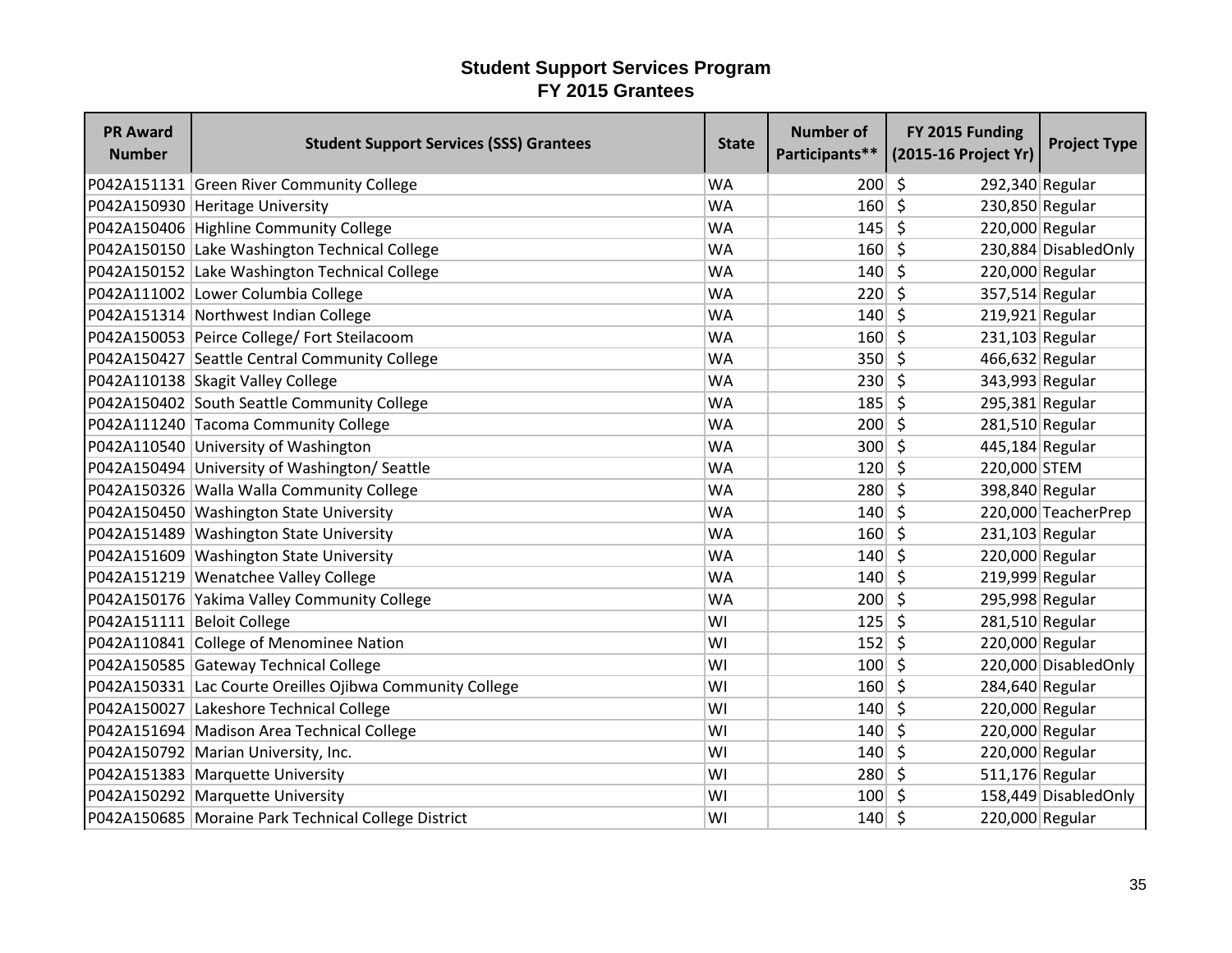| <b>PR Award</b><br><b>Number</b> | <b>Student Support Services (SSS) Grantees</b>                         | <b>State</b> | <b>Number of</b> | FY 2015 Funding<br>Participants** (2015-16 Project Yr) | <b>Project Type</b>   |
|----------------------------------|------------------------------------------------------------------------|--------------|------------------|--------------------------------------------------------|-----------------------|
|                                  | P042A150211 Mount Mary College                                         | WI           | 140              | \$<br>220,000 Regular                                  |                       |
| P042A150615 Ripon College        |                                                                        | WI           | 160              | $\zeta$<br>244,257 Regular                             |                       |
|                                  | P042A151280 The Board of Regents of the University of Wisconsin System | WI           | 160              | \$<br>219,866 STEM                                     |                       |
|                                  | P042A120448 University of Wisconsin Colleges/ Rock County              | WI           | 450              | -Ś<br>553,207 Regular                                  |                       |
|                                  | P042A150244 University of Wisconsin Oshkosh                            | WI           | 120              | Ŝ.<br>220,000 STEM                                     |                       |
|                                  | P042A150403 University of Wisconsin/ Eau Claire                        | WI           | 300              | $\mathsf{\hat{S}}$<br>378,511 Regular                  |                       |
|                                  | P042A150412 University of Wisconsin/ Eau Claire                        | WI           | 100              | Ŝ.                                                     | 220,000 DisabledOnly  |
|                                  | P042A150072 University of Wisconsin/ La Crosse                         | WI           | 350              | \$<br>377,786 Regular                                  |                       |
|                                  | P042A151271 University of Wisconsin/ Madison                           | WI           | 275              | \$<br>292,340 Regular                                  |                       |
|                                  | P042A150370 University of Wisconsin/ Milwaukee                         | WI           | 250              | $\zeta$<br>306,229 Regular                             |                       |
|                                  | P042A150083 University of Wisconsin/ Oshkosh                           | WI           | 300              | \$<br>385,635 Regular                                  |                       |
|                                  | P042A150143 University of Wisconsin/ Parkside                          | WI           | 160              | \$<br>290,737 Regular                                  |                       |
|                                  | P042A150551 University of Wisconsin/ Platteville                       | WI           | $300 \mid 5$     | 366,105 Regular                                        |                       |
|                                  | P042A151067 University of Wisconsin/ River Falls                       | WI           | 200              | 292,329 Regular<br>$\zeta$                             |                       |
|                                  | P042A150369 University of Wisconsin/ Stout                             | WI           | 160              | $\zeta$                                                | 247,561 Disabled Only |
|                                  | P042A150380 University of Wisconsin/ Stout                             | WI           | 270              | \$<br>311,397 Regular                                  |                       |
|                                  | P042A151473 University of Wisconsin/ Superior                          | WI           | 160              | \$<br>292,340 Regular                                  |                       |
|                                  | P042A150561 UW-Platteville                                             | WI           | 300              | Ŝ.                                                     | 220,000 Disabled Only |
|                                  | P042A150097 Viterbo University                                         | WI           | 200              | 294,834 Regular<br>Ŝ.                                  |                       |
|                                  | P042A150687 Bluefield State College                                    | <b>WV</b>    | 265              | \$<br>356,760 Regular                                  |                       |
|                                  | P042A110806 Concord University                                         | <b>WV</b>    | 200              | $\zeta$<br>300,245 Regular                             |                       |
|                                  | P042A151737 Glenville State College                                    | <b>WV</b>    | 300              | $\zeta$<br>231,079 Regular                             |                       |
|                                  | P042A150368 Marshall University                                        | <b>WV</b>    | 200              | \$<br>284,754 Regular                                  |                       |
|                                  | P042A150753 Shepherd University                                        | <b>WV</b>    | 160              | \$<br>220,000 Regular                                  |                       |
|                                  | P042A150843 West Virginia State University                             | <b>WV</b>    | 250              | \$<br>284,754 Regular                                  |                       |
|                                  | P042A151288 West Virginia University                                   | <b>WV</b>    | 200              | 292,330 Regular<br>\$.                                 |                       |
|                                  | P042A151243 West Virginia University Institute of Technology           | <b>WV</b>    | 215              | \$<br>343,138 Regular                                  |                       |
|                                  | P042A110951 Central Wyoming College                                    | <b>WY</b>    | 410              | 413,780 Regular<br>-\$                                 |                       |
|                                  | P042A151163 Laramie County Community College                           | <b>WY</b>    | 167              | 221,478 Regular<br>Ŝ.                                  |                       |
|                                  | P042A150681 Northern Wyoming Community College                         | <b>WY</b>    | 140              | -\$<br>220,000 Regular                                 |                       |